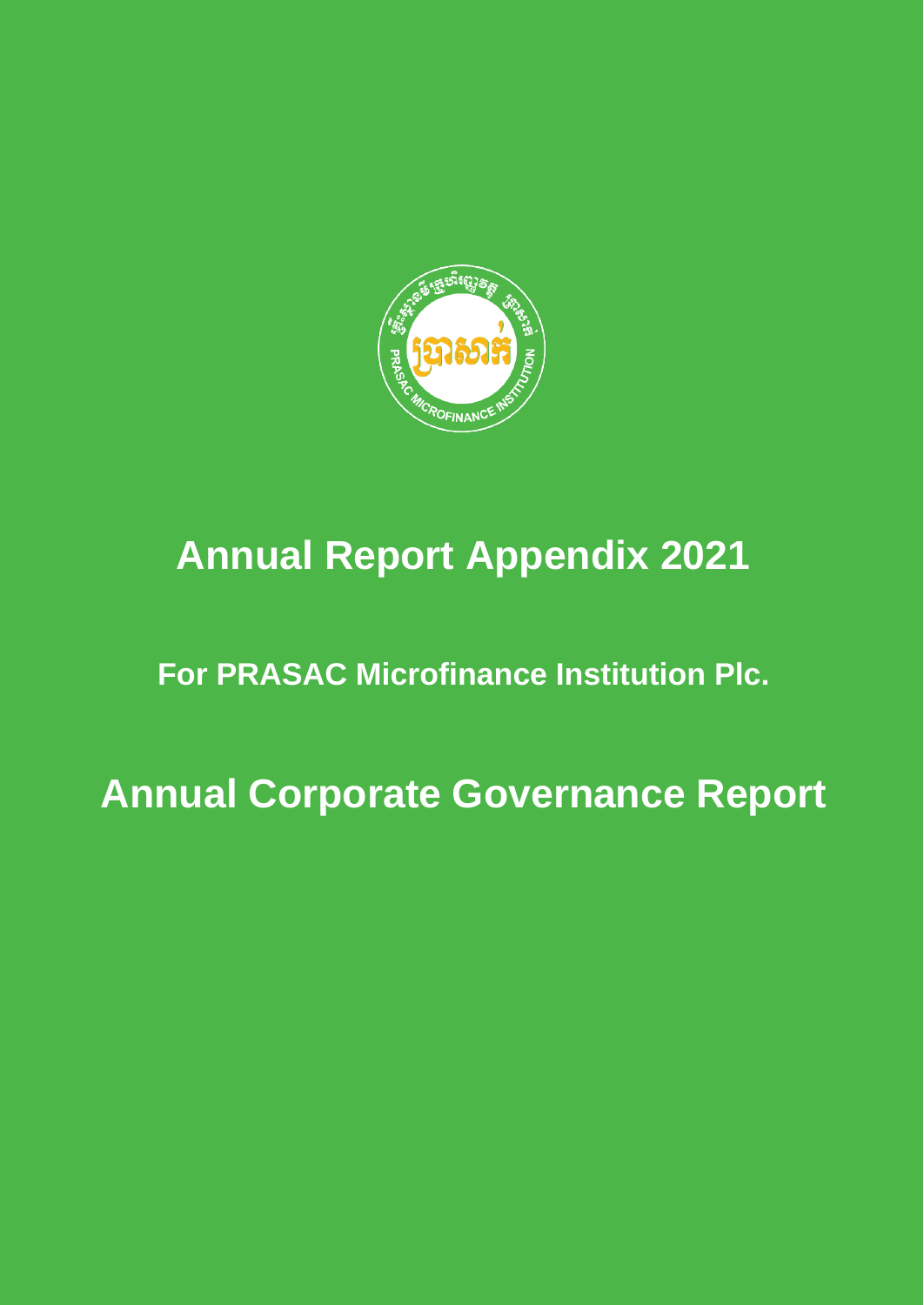# **A. SHAREHOLDERS STRUCTURE (AS OF 31 DECEMBER 2021)**

## **1. Shareholder Information**

| <b>Description</b> | <b>Nationality</b>      | <b>Types of</b><br><b>Shareholders</b> | <b>Number of</b><br><b>Shareholders</b> | <b>Number of</b><br><b>Shares</b> | <b>Percentage</b> |
|--------------------|-------------------------|----------------------------------------|-----------------------------------------|-----------------------------------|-------------------|
|                    | Cambodian               | Individual                             | None                                    | None                              | None              |
| Less than          |                         | Legal Person                           | None                                    | None                              | None              |
| 1%                 | <b>Non</b><br>Cambodian | Individual                             | None                                    | None                              | None              |
|                    |                         | Legal Person                           | 1                                       | 1                                 | 0.00000033%       |
|                    | Cambodian               | Individual                             | None                                    | None                              | None              |
| <b>From 99%</b>    |                         | Legal Person                           | None                                    | None                              | None              |
|                    | <b>Non</b><br>Cambodian | Individual                             | None                                    | None                              | None              |
|                    |                         | Legal Person                           | 1                                       | 299,999,999                       | 99.99999967%      |

## **2. Shareholders Who Are Directors, Senior Officials and Employees of Listed Company**

| <b>Shareholders</b>     | <b>Number of Shareholders</b> | <b>Number of Shares</b> | Percentage |
|-------------------------|-------------------------------|-------------------------|------------|
| <b>Directors</b>        | 2                             | 300,000,000             | 100%       |
| <b>Senior Officials</b> | N/A                           | N/A                     | N/A        |
| <b>Employees</b>        | N/A                           | N/A                     | N/A        |
| <b>Total</b>            |                               | 300,000,000             | 100%       |

## **B. SHAREHOLDERS' AND PROTECTION OF SHAREHOLDERS' RIGHTS**

#### **1. Rights of Shareholders**

Each shareholder has rights as following:

 $\triangleright$  Appoint and remove director and also to nominate for removal any such Director nominated by it for appointment and to nominate any person to fill any vacancy caused by the removal, resignation, death or disability of any such Director nominated for appointment by it from time to time;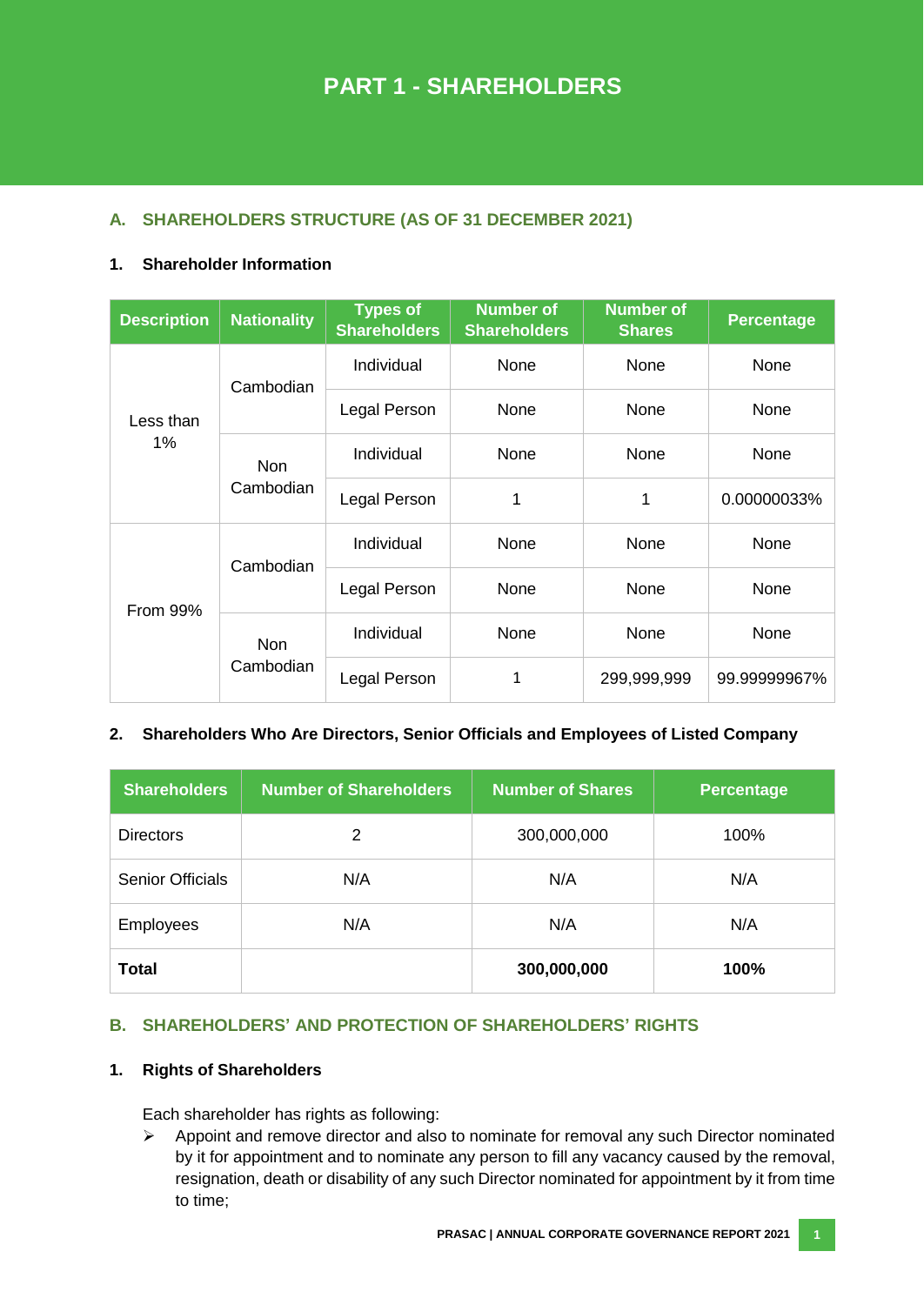- $\triangleright$  Access of the accurate and relevant information, ultimately promoting innovation and transparency;
- $\triangleright$  Exercise its voting rights and other rights as a member of PRASAC in order (insofar as it is able to do so through the exercise of such rights); and
- $\triangleright$  Procure that any Director appointed by it from time to time shall (subject to their fiduciary duties to PRASAC) exercise their voting rights and other powers and authorities in order (so far as he or she is able).

## **2. Protection of Shareholders' Rights and the Company's Practice of the Protection of Shareholders' Rights**

By end of year 2021, the KOOKMIN BANK is holding 100% shares, there are no minority shareholders.

## **3. Protection of Minority Shareholders' Rights and the Company's Practice of the Protection of Shareholders' Rights**

By end of year 2021, the KOOKMIN BANK is holding 100% shares, there are no minority shareholders.

# **C. GENERAL SHAREHOLDER MEETING**

#### **1. Procedures of General Shareholder Meeting and Voting**

The general meeting of Shareholders shall be held at least once a year and held at such place and at such times as the Board of Directors shall determine.

An extraordinary meeting of Shareholders can be convened at any time by the decision of the Board of Directors or upon request by any Shareholder(s) holding at least fifty-one (51) per cent of the total shares with voting right.

No general meeting shall proceed at any meeting of Shareholders unless a quorum of the meeting is met when the meeting proceeds to business. The quorum at any Shareholders' general meeting shall be the number of Shareholders who together hold more than fifty (50) per cent of the total shareholding entitled to vote.

#### **2. Information of General Shareholder Meeting**

| No. | <b>Date</b> | Type of Meeting $\parallel$ | / Quorums | <b>Agendas</b> | <b>Resolutions</b> |
|-----|-------------|-----------------------------|-----------|----------------|--------------------|
|     | None        |                             |           |                |                    |

## **D. DIVIDEND DISTRIBUTION**

## **1. Dividend Policy**

There are no dividend payment in year 2021.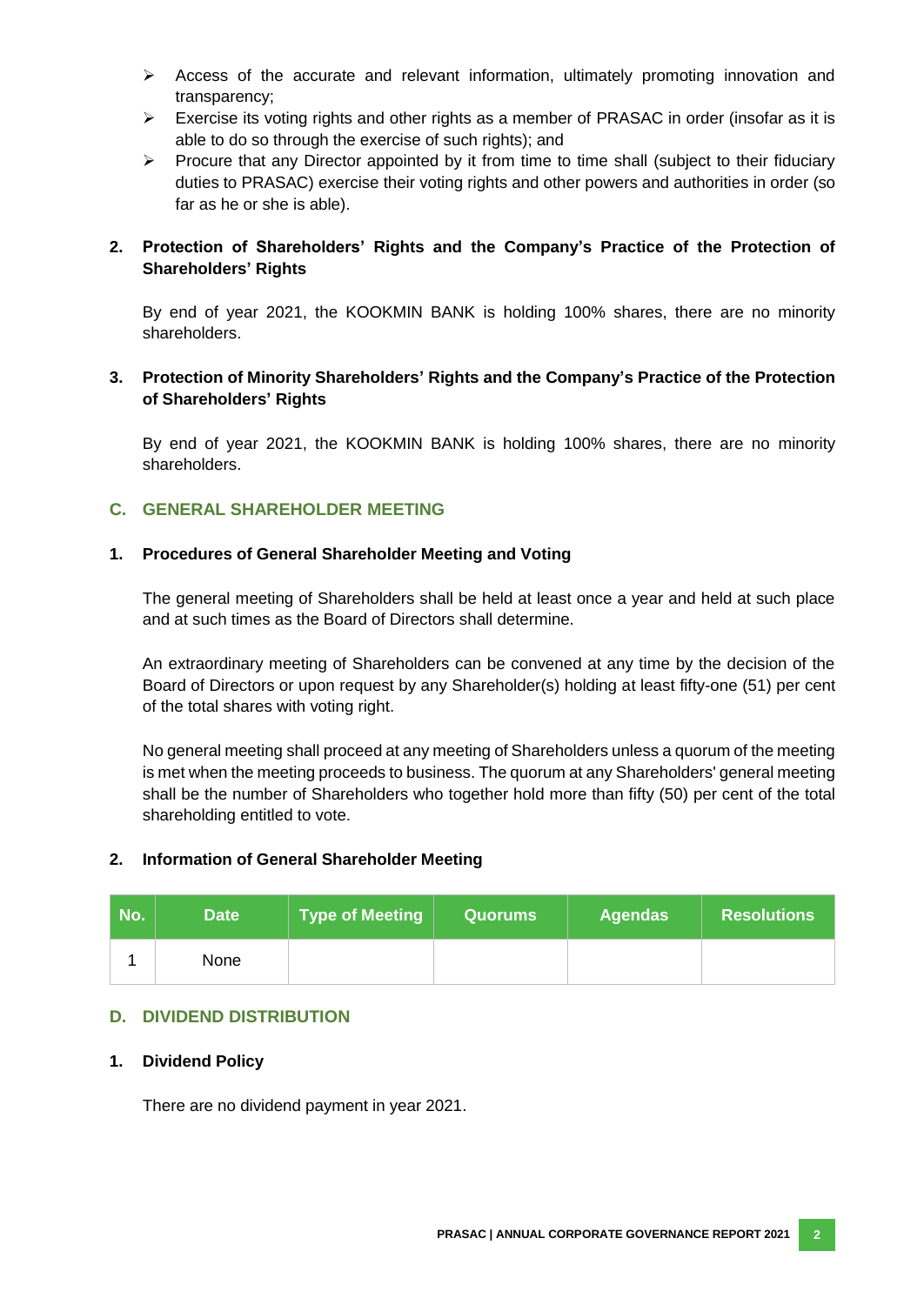## **2. Historical Information of Dividend Distribution for the Last 3 Years**

| No. | <b>Detail of Dividend Distribution</b>               | 2021 | 2020 | 2019 |
|-----|------------------------------------------------------|------|------|------|
|     | Announcement Date of Dividend<br><b>Distribution</b> | None | None | None |
| 2   | <b>Record Date</b>                                   | None | None | None |
| 3   | <b>Dividend Payment Date</b>                         | None | None | None |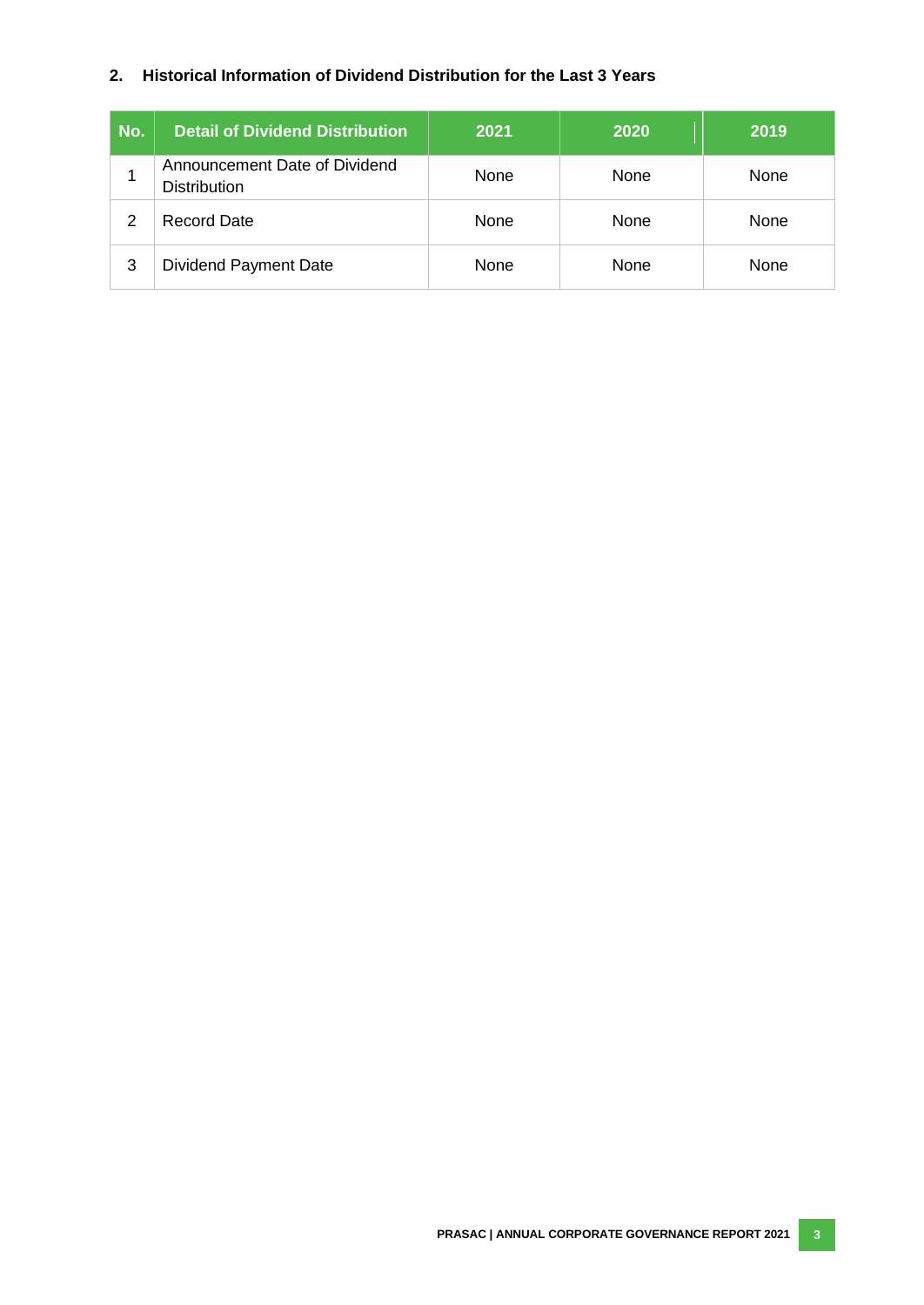# **A. BOARD OF DIRECTOR**

## **1. Board Composition**

| No. | Name                | <b>Position</b>             | <b>Appointing Date</b> | <b>Ending Date*</b> |
|-----|---------------------|-----------------------------|------------------------|---------------------|
| 1   | Mr. Kwi Sang JUN    | Chairman                    | 10 April 2020          | 09 April 2023       |
| 2   | Mr. Ji Kyu JANG     | Director                    | 10 April 2020          | 09 April 2023       |
| 3   | Dr. Dong Hyun CHOI  | Director                    | 27 October 2021        | 26 October 2024     |
| 4   | Mr. Jaehong PAK     | <b>Independent Director</b> | 27 October 2021        | 26 October 2024     |
| 5   | Mr. Kyung Cheon LEE | <b>Independent Director</b> | 27 October 2021        | 26 October 2024     |
| 6   | Mr. CHAN Sophal     | <b>Independent Director</b> | 27 October 2021        | 26 October 2024     |

(\*) Each Director shall be limited to three (3) years from the date of appointment until such Director resigns or is removed. But each Director can be re-appointed and shall be limited to nine (9) years only.

## **2. Director Biography**

# **Mr. Kwi Sang JUN, Chairman**

Mr. Kwi Sang JUN is the Chairman of the Board of Directors of PRASAC Microfinance Institution Plc. As a financial services industry veteran in banking and capital markets, Mr. Jun served and held various senior leadership positions during his 33 years of experience at KB Kookmin Bank prior to his retirement in early 2019. After serving as a Head of various key departments, including Sales Planning and Large Corporate Business, Mr. Jun served as a Division Head of Large Corporate Business Division and Regional Sales Group, and then was appointed as a Senior Executive Vice President & Head of the Corporate and Investment Banking Group and Shared Service Group (including Human Resources Division). He was also being a Deputy President of KB Financial Group Inc. as well as a Deputy President of KB Securities in charge of the Corporate and Investment Banking division. As shown in his previous experiences and leadership roles at KB, Mr. Jun has a wide range of expertise in the corporate and investment banking with the practical experience and theoretical knowledge in banking, as well as the areas of procurement, general affairs and human resources. He received a B.A. in Economics from Busan National University, an M.B.A. from Helsinki School of Economics.

# **Mr. Ji Kyu JANG, Director**

Mr. Ji Kyu JANG is currently serving as a General Manager of Global Planning Department at KB Kookmin Bank in Seoul, Korea. Since he joined KB in 1999, Mr. Jang held various senior positions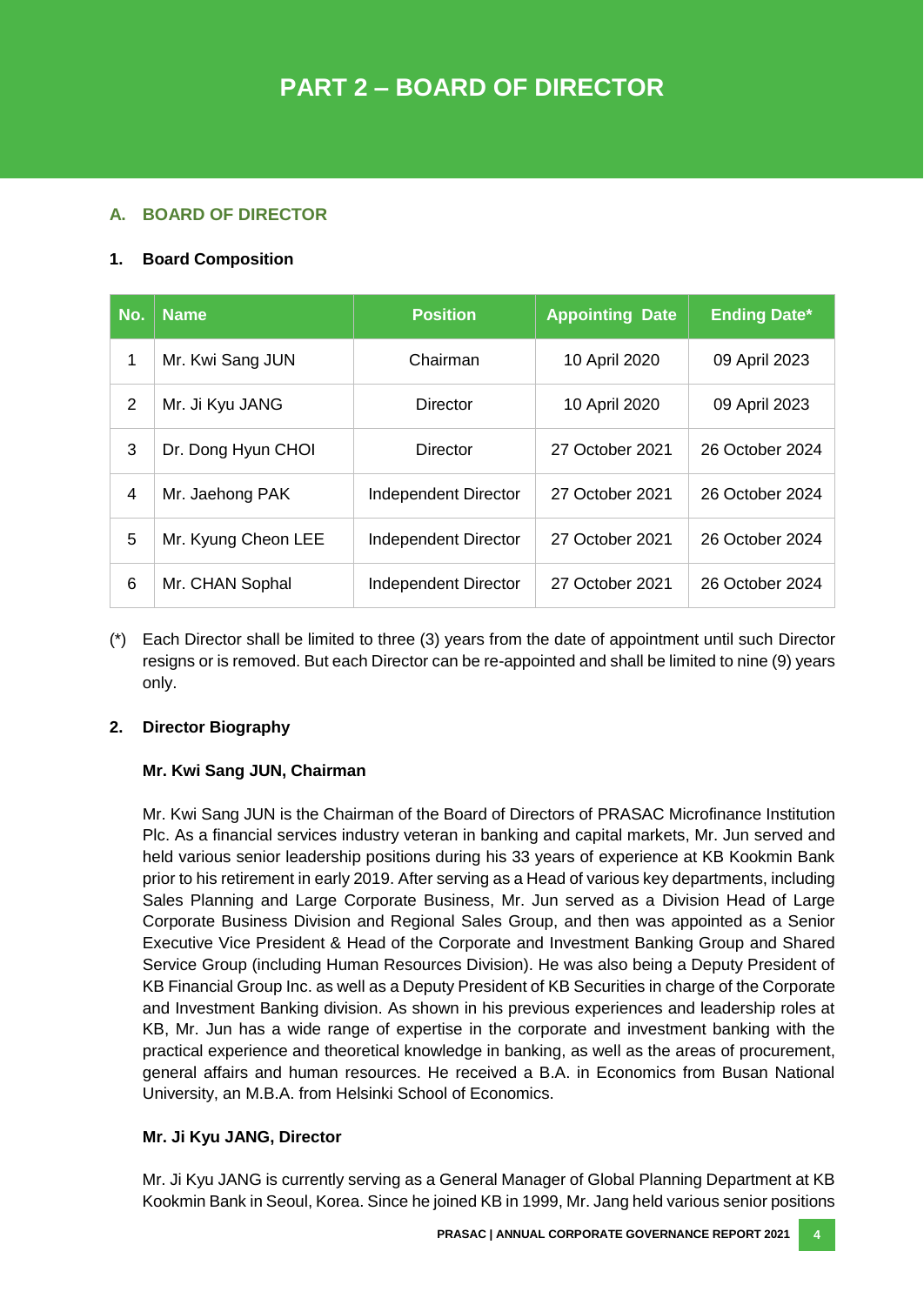in the departments, such as Global Business and Treasury. Over 20 years of his experience at KB, Mr. Jang gained a collective and extensive experience in the corporate and investment banking, foreign currency funding as well as the global business. He graduated with a B.A in Economics from the State University of New York and has an M.B.A from the University of Wisconsin.

# **Dr. Dong Hyun CHOI, Director**

Dr. Dong Hyun CHOI is currently serving as a Visiting Professor teaching finance and investment theory to students at Dongguk University in Seoul, Korea. He also served as a Visiting Professor at Inha University and Aoju University in Korea from 2017 to 2021 and the National University of Management in Phnom Penh, Cambodia from 2015 to 2017. Dr. Choi served from 2015 to 2017 as an Advisor and TA at the National Bank of Cambodia in Phnom Penh. He served in the Bank of Korea, which is Korea's central bank, for more than 30 years. While working at Bank of Korea, his career was centered on FX reserves management, including planning, risk management, trading, portfolio management, settlement and even IT projects. Between 2009 and 2012, he was the Chief Investment Officer at Bank of Korea in New York and managed USD 45 billion, part of Korea's national FX reserves, investing in fixed-income securities such as Treasuries, Agencies, Supra-nationals, Sovereigns, Corporates and MBS denominated in USD and CAD. Dr. Choi holds an M.B.A. focusing on international finance from Pennsylvania State University in University Park, PA, USA and Ph.D. in finance from Dongguk University in Seoul, Korea.

## **Mr. Jaehong PAK, Independent Director**

Mr. Jaehong PAK is an Independent Director of the Board of Directors of PRASAC Microfinance Institution Plc. He is working as an auditor and senior consultant at a Korean accounting firm in Cambodia. He will be sharing his expertise in auditing and consulting with his knowledge and experiences gained from working with variety of industries. He studied in the USA from the early years getting secondary education in Western New York State region and tertiary education there in Rensselaer Polytechnic Institute in New York State capital region. He has M.Bus degree from Charles Sturt University, New South Wales, Australia. He has been living in Cambodia for more than 13 years, with his experience and understanding of Cambodia will work for the better of PRASAC Microfinance Institution.

# **Mr. Kyung Cheon LEE, Independent Director**

Mr. Kyung Cheon LEE is an Independent Director of the Board of Directors of PRASAC Microfinance Institution Plc. As a foreign legal consultant, Mr. Lee has provided legal and strategic consulting services for the several Banks and Financial institutions in Cambodia and overseas. Mr. Lee also served as a Deputy President of the Korean Chamber of Commercial in Cambodia and a legal advisor for the Korean Embassy in Cambodia and Korea Trade-Investment Promotion Agency in Cambodia. Mr. Lee received a B.A. and Master degree in Law from Seoul National University in Korea, and LL.M. from Law School of the University of Minnesota and M.B.A. from the Business School of College of William Marry in U.S.A. Mr. Lee also has a license of attorneyat-law in New York State Bar in U.S.A. As shown in his previous experiences and knowledge about the law in Banking Sector, Mr. Lee will contribute practical advising and consulting as a member of Board of Directors.

## **Mr. CHAN Sophal, Independent Director**

Mr. CHAN Sophal is currently Executive Director of the Centre for Policy Studies (CPS), a Cambodian think tank providing research and consulting services in the areas of economic development, mainly in agriculture, land and labour issues. For a progressive career over the past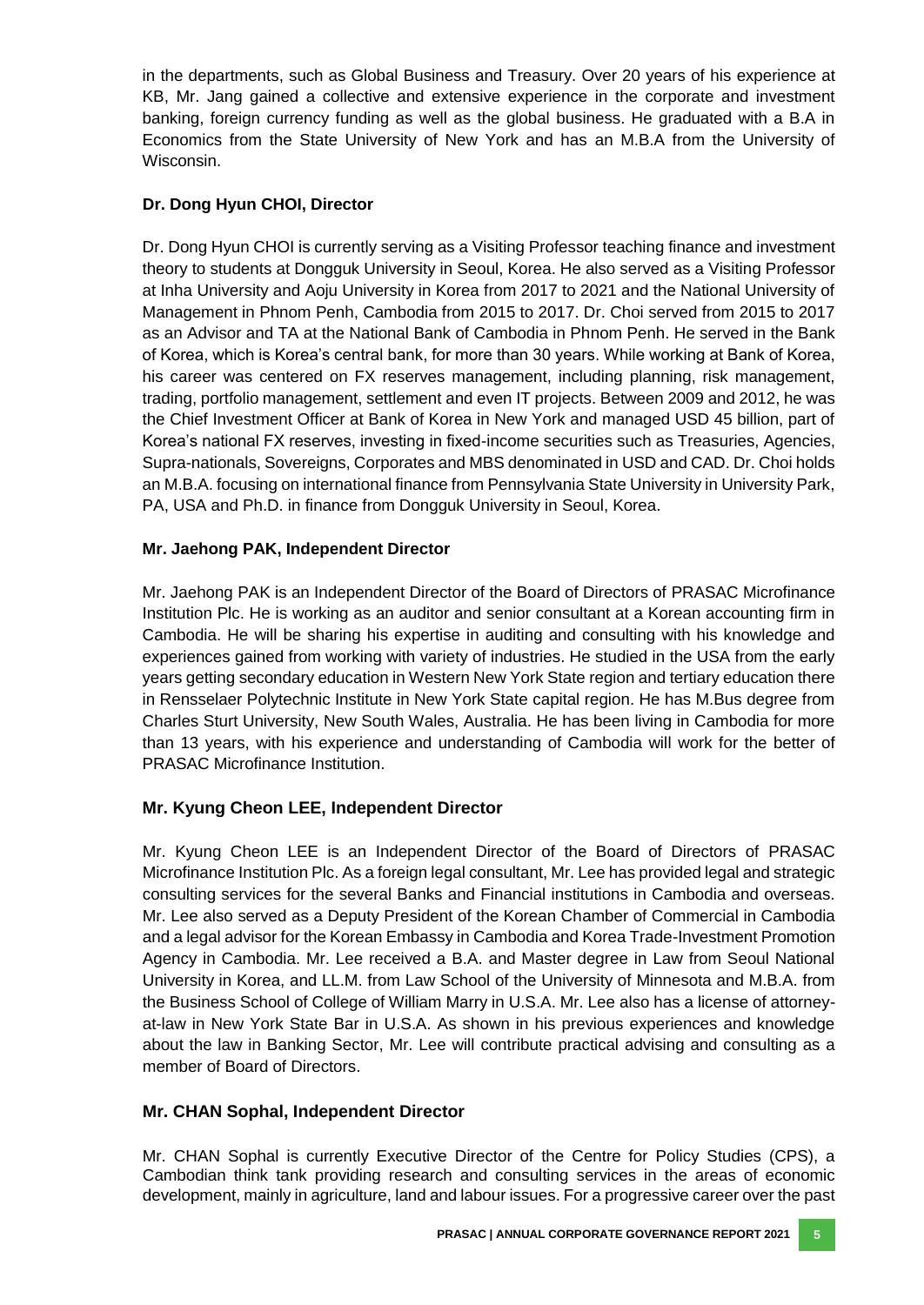28 years, he has been researcher and manager in various institutions including World Bank, Leopard Capital, USAID funded project called HARVEST, World Food Programme, Cambodia Development Resource Institute (CDRI), and Ministry of Agriculture, Forestry and Fisheries. Mr. Chan received an MSc in Agricultural Economics from the University of London, Imperial College at Wye, UK, after he completed Bachelor courses in Agribusiness from University Queensland, Gatton College, Australia and Diploma in Hydrology from National Institute of Agriculture Prek Leap.

## **3. If Any Director is Director, Shareholders or Co-owner of Other Company**

| No. | <b>Name</b>     | <b>Company</b>             | <b>Director, Shareholders</b><br>or Co-owner |
|-----|-----------------|----------------------------|----------------------------------------------|
|     | Mr. Ji Kyu JANG | KB Kookmin Bank Ltd ("KB") | Director and Shareholder                     |

## **4. Board Roles, Duties and Responsibilities and Performance**

The Board of Directors shall have the authority and roles which includes inter alia the following:

- $\triangleright$  Appoint, dismiss, determine the rights and authority of all executive officers and other officers;
- $\triangleright$  Set the salaries, benefits and other compensations of such officers;
- $\triangleright$  Fix the salaries, benefits and other compensations for Directors and submit them to Shareholders for approval;
- Propose to Shareholders the amendments or annulments to the Articles;
- $\triangleright$  Propose to the Shareholders an agreement of merger or consolidation between the company and any other person;
- $\triangleright$  Propose to the Shareholders the sale of all or major part of the Company's assets;
- $\triangleright$  Propose to the Shareholders a dissolution or liquidation of the Company;
- $\triangleright$  Declare dividends in accordance with accounting principles and the dividend policy of the Company;
- $\triangleright$  Close account books of each financial year and propose the annual profits for submission to the Shareholders and Shareholders' general meeting;
- $\triangleright$  Determine the management structure of the Company;
- $\triangleright$  Delegate authorities to the management, and monitor and evaluate the implementation of policies, strategies and business plans;
- $\triangleright$  Determine the monitoring criteria to be used by the Board of Directors;
- $\triangleright$  Ensure that internal controls are effective;
- $\triangleright$  Communicate with senior management;
- $\triangleright$  Any other common duties of a board of similar company as prescribed by laws.

The Board of Directors may delegate the day-to-day running of the business to the board committees or the management of the Company appointed as per the Shareholders Agreement.

## **5. Board Meetings**

| No. | <b>Date</b>   | <b>Type of Meetings</b> | <b>Name of Directors Attending the</b><br><b>Meeting</b>                                                                      |
|-----|---------------|-------------------------|-------------------------------------------------------------------------------------------------------------------------------|
|     | 23 April 2021 | Ordinary                | 1. Mr. Kwi Sang JUN<br>2. Mr. Ji Kyu JANG<br>3. Mr. Ishara C. Nanayakkara<br>4. Mr. Minki Brian HONG<br>5. Mr. SIM Senacheert |
| 2   | 30 July 2021  | Ordinary                | 1. Mr. Kwi Sang JUN<br>2. Mr. Ji Kyu JANG<br>3. Mr. Ishara C. Nanayakkara<br>4. Mr. Minki Brian HONG<br>5. Mr. SIM Senacheert |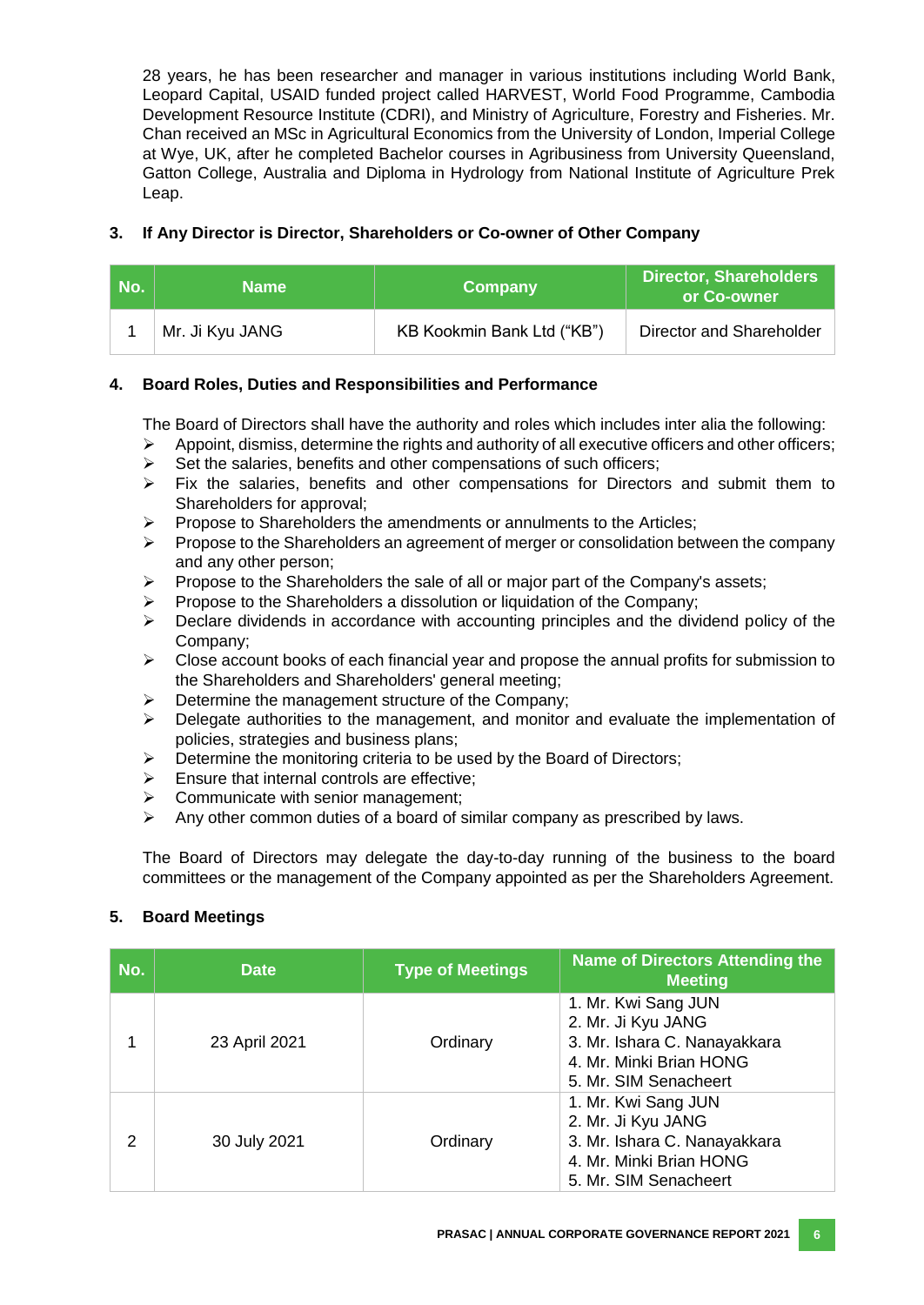| 3 | 27 October 2021  | Ordinary | 1. Mr. Kwi Sang JUN<br>2. Mr. Ji Kyu JANG<br>3. Dr. Dong Hyun CHOI<br>4. Mr. Kyung Cheon LEE<br>5. Mr. Jaehong PAK<br>6. Mr. CHAN Sophal |
|---|------------------|----------|------------------------------------------------------------------------------------------------------------------------------------------|
| 4 | 20 December 2021 | Ordinary | 1. Mr. Kwi Sang JUN<br>2. Mr. Ji Kyu JANG<br>3. Dr. Dong Hyun CHOI<br>4. Mr. Kyung Cheon LEE<br>5. Mr. Jaehong PAK<br>6. Mr. CHAN Sophal |

## **B. BOARD COMMITTEES**

## **1. Board Committee Structure**

## **1.1. Audit Committee**

| No.            | <b>Name</b>         | <b>Position</b> | <b>Appointing Date</b> | <b>Number of</b><br><b>Attending</b><br>the Meeting | <b>Total</b><br><b>Number of</b><br><b>Meetings</b> |
|----------------|---------------------|-----------------|------------------------|-----------------------------------------------------|-----------------------------------------------------|
|                | Mr. Jaehong PAK     | Chairman        | 27 October 2021        | 2                                                   | 4                                                   |
| $\overline{2}$ | Dr. Dong Hyun CHOI  | Member          | 27 October 2021        | 2                                                   | 4                                                   |
| 3              | Mr. Kyung Cheon LEE | Member          | 27 October 2021        | 2                                                   | 4                                                   |
| 4              | Mr. CHAN Sophal     | Member          | 27 October 2021        | 2                                                   | 4                                                   |

**Note:** PRASAC was changed board of directors and got approved from NBC and MOC on October 12, 2021 and October 19, 2021 respectively, the audit committee appointed on October 27, 2021.

## **Roles and Responsibilities of Audit Committee**

The roles and responsibilities of the audit committee are as following:

- To be primarily responsible for making recommendation to the Board on the appointment, reappointment and removal, remuneration and terms of engagement of the External auditor;
- To monitor the independence of the external auditor;
- To approve non-audit-services provided by the external auditor;
- To have an active dialogue with the external auditor and to monitor integrity of financial statements of the Company and the Company's annual report and accounts, half-year report and quarterly reports, and to review significant financial reporting judgments contained in them before submission to the Board, focusing particularly on:
	- Any changes in accounting policies and practices;
	- Major judgmental areas;
	- Significant adjustments resulting from the audit;
	- The going concern assumptions and any qualifications;
	- Compliance with accounting standards; and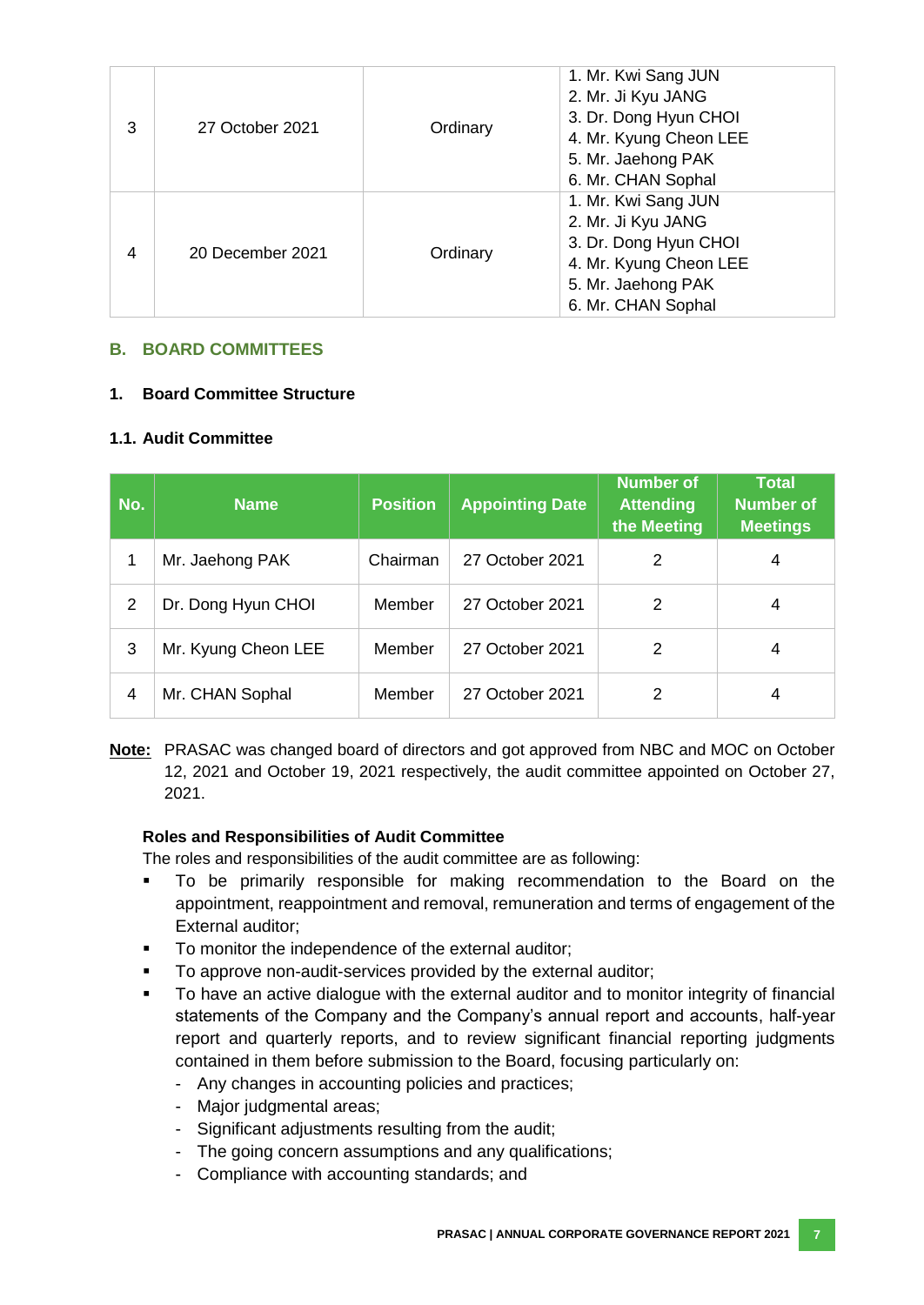- Compliance with laws, regulation and other legal requirements in relation to financial reporting.
- To review the external auditor's management letter, any material queries raised by the external auditor to management in respect of the accounting records, financial accounts or systems of control and management's response;
- To ensure that the Board will provide a timely response to the issues rose in the external auditor's management letter;
- To review the Company's financial controls, internal control and risk management systems;
- To discuss with management on the system of internal control and ensure that management has discharged its duty to have an effective internal control system including the adequacy of resources, qualifications and experience of staff of the Company's accounting and financial reporting function, and their training programs and budget;
- To review the internal audit program, ensure co-ordination between the internal and external auditors, and ensure that the internal audit function is adequately resourced and has appropriate standing within the Company, and to review and monitor the effectiveness of the internal audit function;
- To consider any findings of major investigations of internal control matters as delegated by the Board or on its own initiative and management's response;
- Monitor and review the effectiveness of the Company's internal audit function in the context of the Company's overall risk management system;
- Review and assess the annual internal audit plan;
- Review promptly all reports on the Company from the internal auditors;
- Review and monitor management's responsiveness to the findings and recommendations of the internal auditor;
- Advise on the selection and removal of the Internal Auditor;
- Review of the internal audit charter;
- Authorize budget for the internal audit function incl. staffing;
- Review annually the audit committee charter.

# **Results of Audit Committee Performance**

In 2021, the Audit Committee held four meetings during April, July, October and December 2021 to review and discuss on matters relating to PRASAC. The summary of the activities undertaken by the Audit Committee during 2021 is as following:

- Reviewed quarterly result of credit audit and branch operational audit and head office audit.
- **Reviewed audit report on special case investigation.**
- Reviewed external audit report for the year ended 31 December 2021.
- Reviewed PRASAC Annual Report 2019.
- Reviewed challenges and achievements of internal audit department.
- Reviewed and approved audit plan and budget for 2022.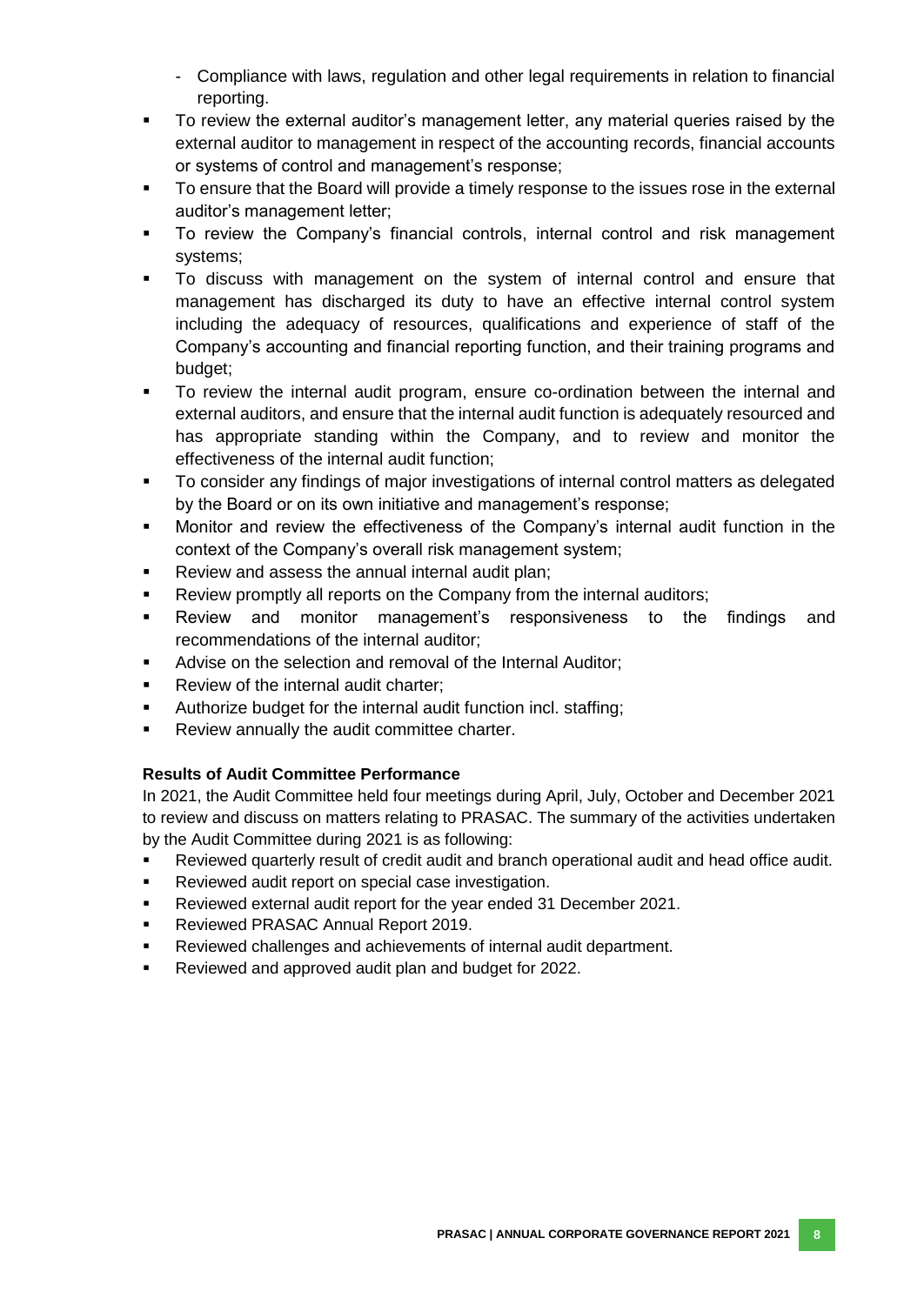## **1.2. Nomination and Remuneration Committee**

| No. | <b>Name</b>         | <b>Position</b> | <b>Appointing Date</b> | <b>Number of</b><br><b>Attending</b><br>the Meeting | <b>Total of</b><br><b>Meetings</b> |
|-----|---------------------|-----------------|------------------------|-----------------------------------------------------|------------------------------------|
| 1   | Mr. Kyung Cheon LEE | Chairman        | 27 October 2021        |                                                     |                                    |
| 2   | Mr. Jaehong PAK     | Member          | 27 October 2021        |                                                     |                                    |
| 3   | Mr. Ji Kyu JANG     | Member          | 10 April 2020          |                                                     |                                    |
| 4   | Mr. CHAN Sophal     | Member          | 27 October 2021        |                                                     |                                    |

**Note:** PRASAC was changed board of directors and got approved from NBC and MOC on October 12, 2021 and October 19, 2021 respectively, the Remuneration and Nomination committee appointed on October 27, 2021.

#### **Roles and Responsibilities of Nomination and Remuneration Committee**

The roles and responsibilities of the nomination and remuneration committee are as following:

- To review in detail of CEO's performance, organizational structure, management development and succession planning for all senior roles;
- To plan for Executives and Senior Managers succession, consider the views of Directors and senior management on any potential candidates and when and where appropriate, following approval by the Board, to arrange and approach;
- To make recommendations to the Board on PRASAC's policy and remuneration structure for all Executive members, Senior Management, Management, Key Personnel and staff as appropriate and on the establishment of a formal and transparent procedure for developing remuneration policy;
- To review and approve the annual incentive proposals of all staff including Executive members; and recommendations to the Board for approval;
- To consider salaries paid by comparable companies, time commitment and responsibilities and employment conditions elsewhere in PRASAC;
- To review and approve the remuneration policy applicable to employees' remuneration packages to ensure that it is consistent with any applicable legal and regulatory requirements;
- To work closely with other relevant committees of PRASAC's Board, including but not limited to Risk and Audit Committees;
- To review and approve compensation arrangements relating to dismissal or removal of Executive members for misconduct to ensure that they are consistent with contractual terms and are otherwise reasonable and appropriate;
- To seek independent professional advice on matters of remuneration for Executive members, Senior Management and Key Personnel if and when necessary;
- Ensuring that the remuneration policy is consistent with the long-term objectives and corporate values of PRASAC;
- Recommending procedures to select and replace board members;
- Recommending independent persons who will become committee members as referred to Prakas on Governance Banking and Financial Institution;
- Approving the nomination of senior management.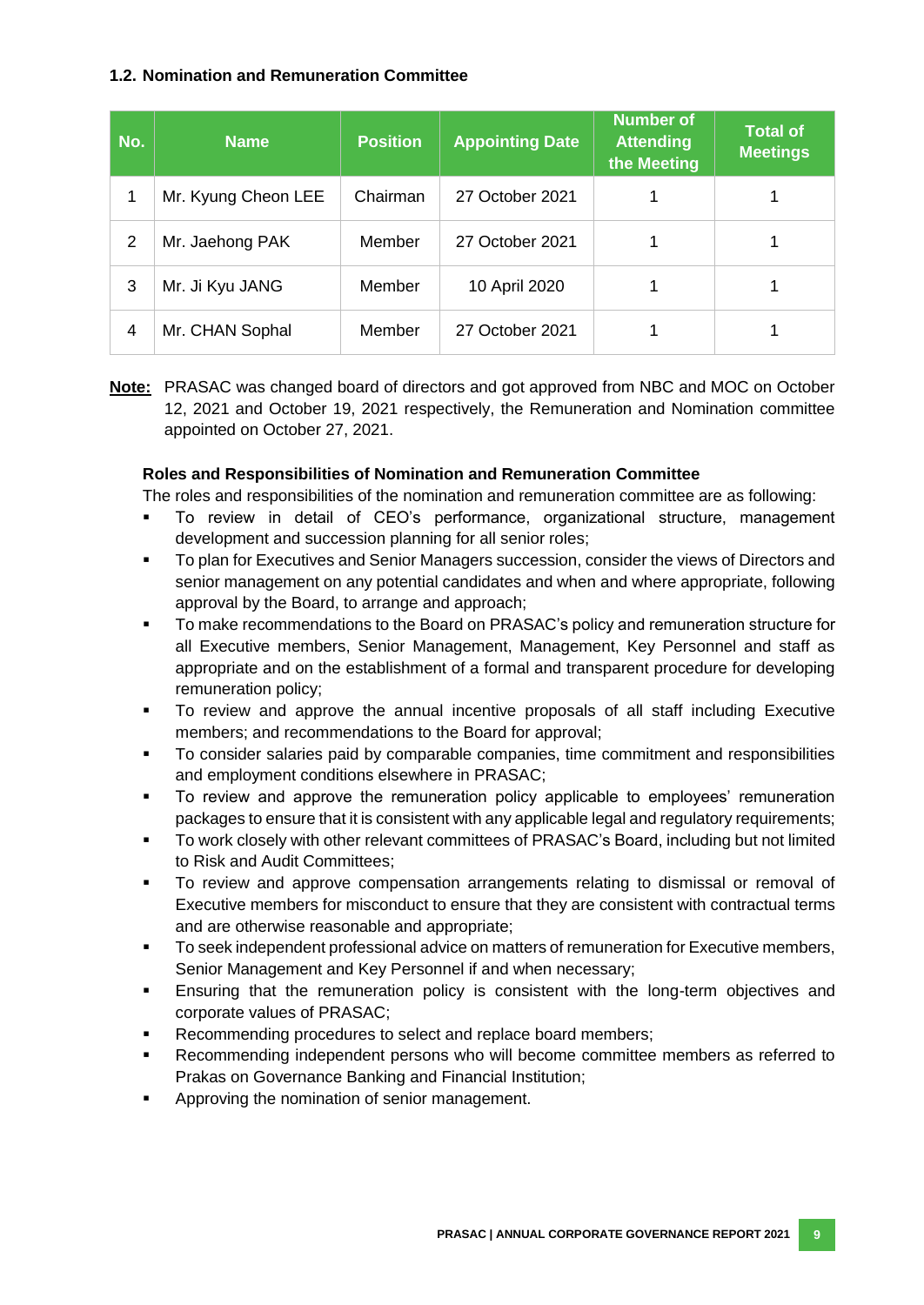# **Results of Nomination and Remuneration Committee Performance**

In 2021, the committee conducted a meeting and advise management to implement the following activities:

- Improved internal policies and guidelines on human resources management including recruitment procedures and staff performance management.
- Implemented the new information technology tool for human resources management.
- Executed an extensive training program.
- Increased salary and offered pool bonuses for the company's staff.
- Reviewed the compliance of human resource management to law and rules of labor law.
- Reviewed and Selected three independent directors and one director.
- Reviewed, selected and re-appointed one Board of Director and three Independent Directors (subject to approve from the Board of Directors and regulators).

## **1.3. Risk Committee**

| No. | <b>Name</b>         | Position | <b>Appointing Date</b> | <b>Number of</b><br><b>Attending</b><br>the Meeting | <b>Total of</b><br><b>Meetings</b> |
|-----|---------------------|----------|------------------------|-----------------------------------------------------|------------------------------------|
|     | Mr. CHAN Sophal     | Chairman | 27 October 2021        | 2                                                   | 4                                  |
| 2   | Dr. Dong Hyun CHOI  | Member   | 27 October 2021        | 2                                                   | 4                                  |
| 3   | Mr. Kyung Cheon LEE | Member   | 27 October 2021        | 2                                                   | 4                                  |
| 4   | Mr. Jaehong PAK     | Member   | 27 October 2021        | 2                                                   | 4                                  |

**Note:** PRASAC was changed board of directors and got approved from NBC and MOC on October 12, 2021 and October 19, 2021 respectively, the Risk Management committee appointed on October 27, 2021.

## **Roles and Responsibilities of Risk Management Committee**

The roles and responsibilities of the Risk Management committee are as following:

- Assist the full Board of Directors in translating the mission and strategy of PRASAC into appropriate tolerance levels and exposure limits for any and all risk dimension facing PRASAC. The scope of intervention includes but is not limited to credit and counterparty risk, operational risks, market risks, (i.e. interest rate risk and foreign exchange rate risk), as well as liquidity, capital adequacy and covenant exposures;
- Serve as the primary counterpart at Board level for the Chief Risk Officer and the Assets & Liabilities Committee in all matters relating to current or prospective exposures as well as the policies and procedures to identify, measure and manage them;
- Guide the executive management in implementing the organizational framework for risk management and assign the necessary roles and responsibilities;
- Ensure effective oversight on the proper functioning of the risk management framework and provide a measure of independent control over PRASAC's risk taking activities;
- To review and recommend for the Board's approval PRASAC's risk appetite which shall take into account PRASAC's strategic objectives, all the relevant risks faced by PRASAC and the prevailing and prospective market and economic conditions;
- To review and recommend for the Board's approval PRASAC's risk management strategies taking into consideration the risk appetite and other risk related matters;
- To review and recommend for the Board's approval PRASAC's risk management framework and risk governance framework including their appropriateness, effectiveness and independence of risk management functions;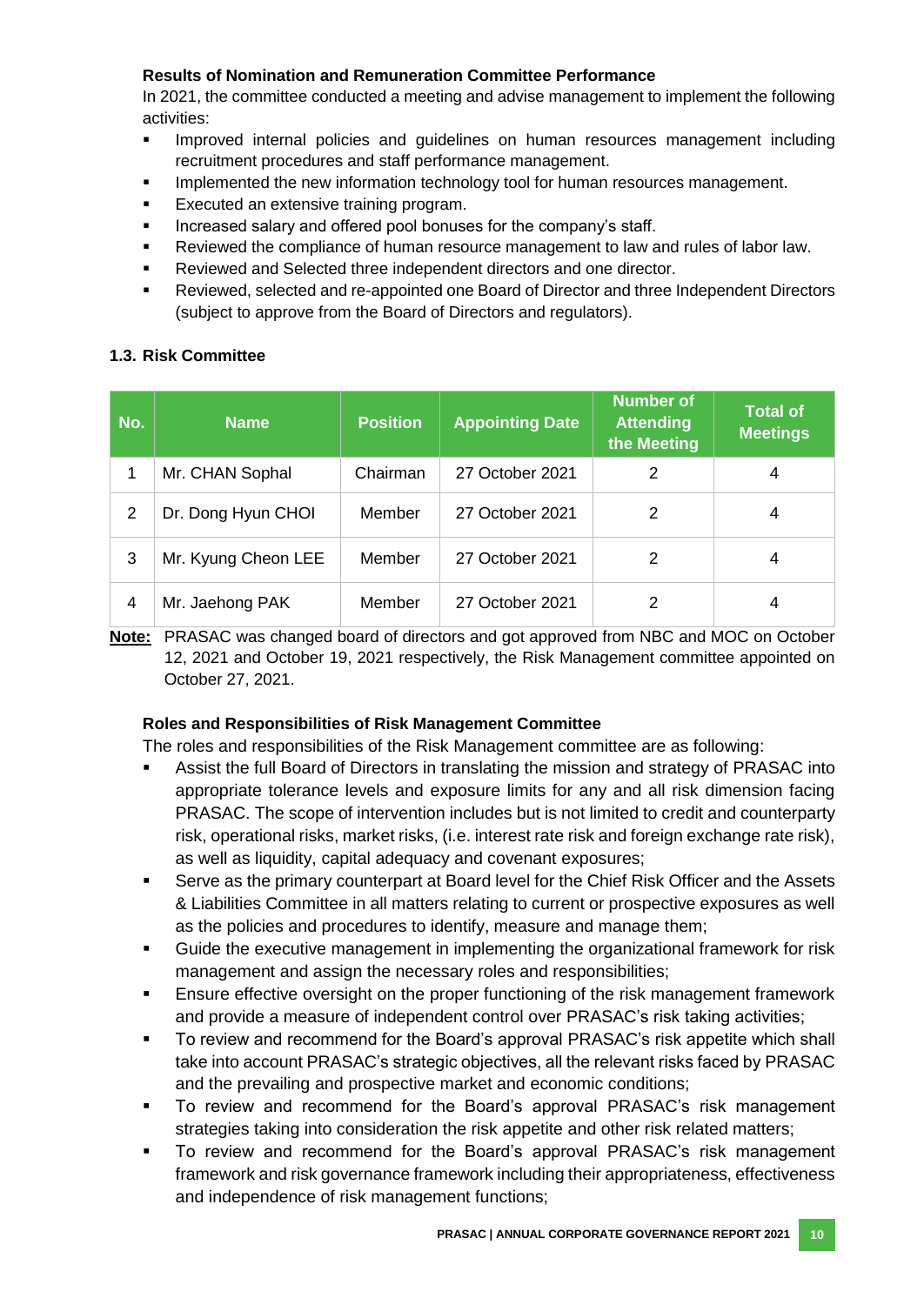- To review and recommend for the Board's approval on PRASAC Risk Management Policy which governs the identification, assessment, monitoring and reporting of the major risks faced by PRASAC;
- To review the terms of reference of management committee levels, for instance, Risk Management Committee, Credit Committee and Asset and Liability Management Committee and recommend any necessary changes for the Board's approval;
- To review and monitor PRASAC's risk profiles taking into consideration PRASAC's risk appetite and the prevailing and forward-looking aspects of risk exposures;
- To review the regulatory updates on risk management related issues and consider their material implications to PRASAC's risk appetite and risk profiles;
- To review and discuss, and to bring to the Board's attention, the critical comments of the regulators on PRASAC's risk management related issues;
- To oversee the implementation of risk management policies and the compliance with the respective statutory rules and regulations;
- To review the results of the stress-testing for the major risks and the assessment on PRASAC's capability to withstand the stressed conditions particularly in terms of profitability, capital adequacy and liquidity. If considered necessary, appropriate actions shall be taken to mitigate the potential impacts;
- **To review Risk Committee Report as required by PRASAC Risk Management Policy.**

## **Results of Risk Management Committee Performance**

In 2021, the Risk Management Committee held four meetings during April, July, October and December 2021 to review and discuss on matters relating to PRASAC. The summary of the activities undertaken by the Risk Management Committee during 2021 is as following:

- Reviewed Loan Portfolio.
- Reviewed Credit Risk.
- Reviewed Capital Risk.
- Reviewed Liquidity and Funding Risk.
- Reviewed Operational Risk.
- Reviewed Compliance Risk including AML/CFT.
- Reviewed Economic Risk.
- Reviewed on annual Risk Management Plan.

## **2. Changes of Committee Member**

| No.            | <b>Committees</b>           | <b>Name</b>                                                                                                         | <b>Reasons</b>                                                  |
|----------------|-----------------------------|---------------------------------------------------------------------------------------------------------------------|-----------------------------------------------------------------|
|                | Audit                       | Appointed committee:<br>1. Mr. Jaehong PAK<br>2. Dr. Dong Hyun CHOI<br>3. Mr. Kyung Cheon LEE<br>4. Mr. CHAN Sophal | KB owns 100% and<br>changed of members<br>of board of directors |
| $\overline{2}$ | Nomination and Remuneration | Appointed 3 members:<br>1. Mr. Kyung Cheon LEE<br>2. Mr. Jaehong PAK<br>3. Mr. CHAN Sophal                          | KB owns 100% and<br>changed of members<br>of board of directors |
| 3              | <b>Risk Management</b>      | Appointed committee:<br>1. Mr. CHAN Sophal<br>2. Dr. Dong Hyun CHOI<br>3. Mr. Kyung Cheon LEE<br>4. Mr. Jaehong PAK | KB owns 100% and<br>changed of members<br>of board of directors |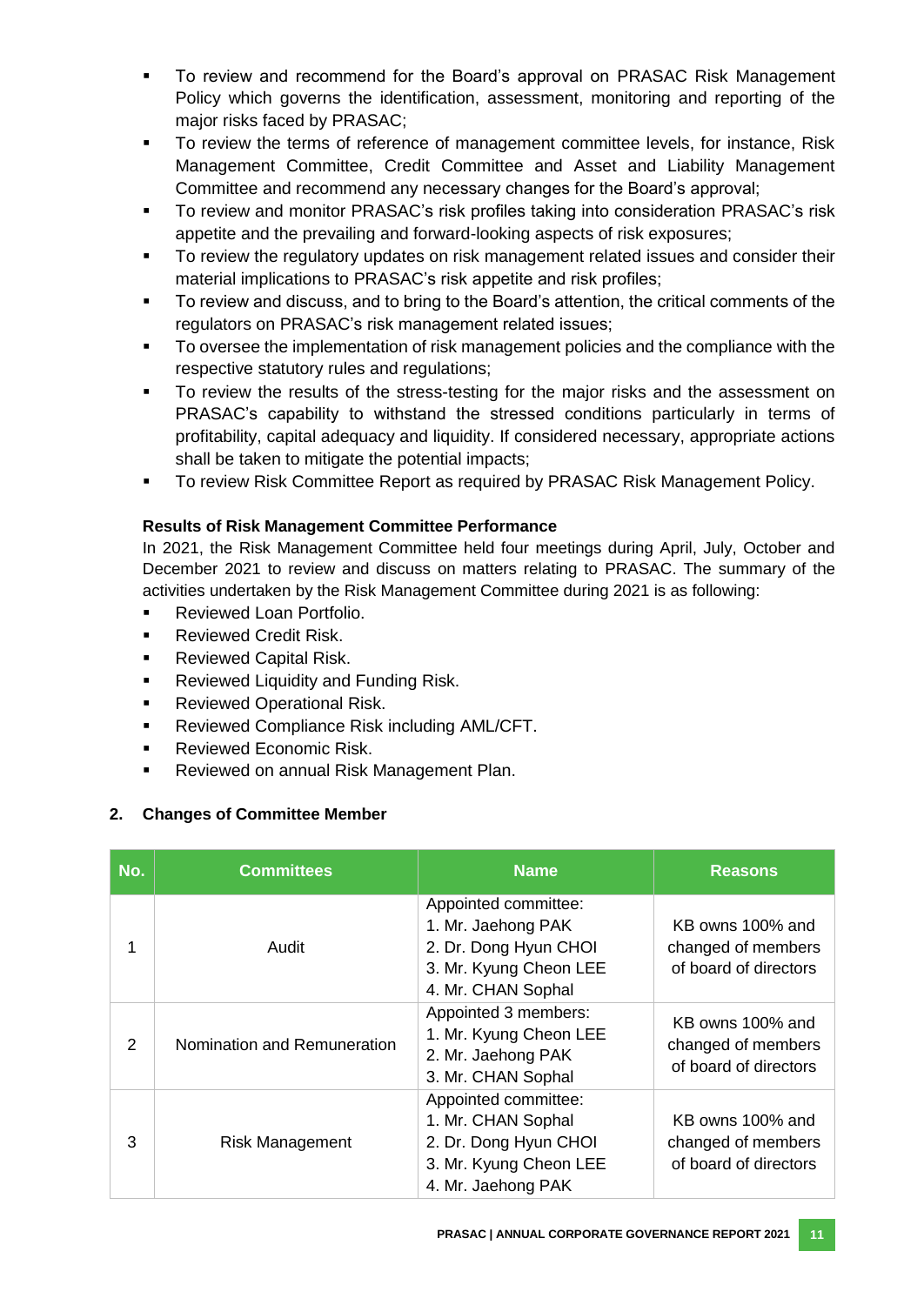## **C. REMUNERATION OR COMPENSATION**

#### **1. Brief Policies of Remuneration or Compensation for Directors and Senior Officers**

#### **a. Compensation and Benefits for Board of Directors**

Efforts are made to ensure that the Nomination and remuneration of the Board of Directors matches the level in comparable companies, whilst also taking into consideration board members' required competencies, effort and the scope of the board work, the compensations and benefits of BODs member are listed below:

- Chairman of BODs USD 5,000 per month
- Directors included independent director (s) USD 3,000 per month
- Air tickets (business class) Actual invoice
- Accommodations **Actual** invoice
- General expenses for the directors abroad USD 200 per day (for the meeting)
- All costs are not included tax
- All costs will be charged to PRASAC MFI PLC.

#### **b. Compensation and benefits for Senior Officers Reference to Human Resource Policy.**

#### **2. Remuneration and Compensation Receivers**

| No. | <b>Remuneration and</b><br><b>Compensation Receivers</b>                     | <b>Remuneration and</b><br><b>Compensation</b><br><b>Amount</b> | <b>Other</b> |
|-----|------------------------------------------------------------------------------|-----------------------------------------------------------------|--------------|
|     | Director                                                                     | USD 1,658,112                                                   |              |
| 2   | <b>Executive Directors</b>                                                   | USD 1,022,327                                                   |              |
| 3   | <b>Senior Officers</b>                                                       | USD 2,764,244                                                   |              |
| 4   | Top 5 Employees receiving<br>Remuneration and Compensation<br>Receivers (DM) | <b>USD 984,933</b>                                              |              |

## **D. ANNUAL PERFORMANCE EVALUATION OF BOARD OF DIRECTORS, DIRECTORS, COMMITTEES AND CEO**

| No. | <b>Description</b>        | <b>Evaluation Processes</b>                                                  | <b>Marking Criteria</b>                                                                                              |
|-----|---------------------------|------------------------------------------------------------------------------|----------------------------------------------------------------------------------------------------------------------|
| 1   | <b>Board of Directors</b> | N/A                                                                          |                                                                                                                      |
| 2   | <b>Directors</b>          | N/A                                                                          |                                                                                                                      |
| 3   | Committees                | N/A                                                                          |                                                                                                                      |
| 4   | CEO                       | By Remuneration and<br>Nomination Committee and<br><b>Board of Directors</b> | - Loan Grow<br>- NPL Ratio<br>- Deposit Grow<br>- ROE Ratio<br>- ROA Ratio<br>- Cost to Income Ratio<br>- Net Profit |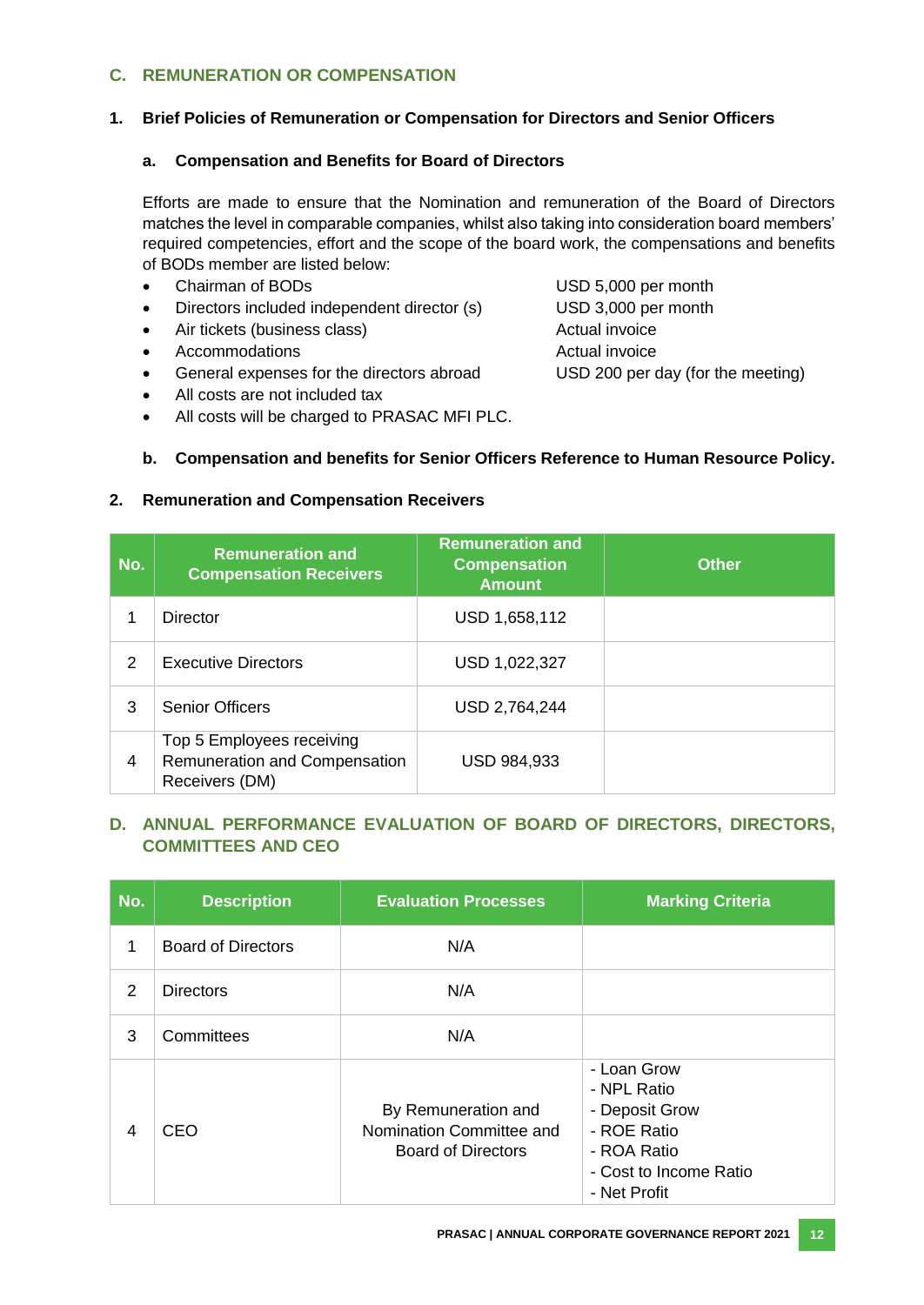## **E. TRAINING FOR DIRECTORS AND SENIOR OFFICERS**

| <b>No</b>                             | <b>Name</b>        | <b>Position</b>                                                | <b>Training Program</b>                                                                                                                    |
|---------------------------------------|--------------------|----------------------------------------------------------------|--------------------------------------------------------------------------------------------------------------------------------------------|
| 1                                     | Kim Haksoo         | Executive Vice President and<br>CFO                            | Certification in Regulatory<br>Compliance                                                                                                  |
| 2                                     | Kim Joongwan       | Executive Vice President and<br>CRO                            | Certification in Regulatory<br>Compliance                                                                                                  |
| 3                                     | Kong Sean          | Executive Vice President and<br><b>Chief Operation Officer</b> | <b>Financial Services and Business</b><br>Skills E-Learning                                                                                |
| $\overline{\mathcal{A}}$              | Pen Sovannsoksitha | Executive Vice President and<br>Chief Marketing Officer        | 1. Embedded Finance- Seeding a<br>Digital Community of SMEs and<br>Bringing Banking to where the SMEs<br>are<br>2. ESMS Awareness Training |
| 5                                     | Ry Vanna           | Executive Vice President and<br><b>Chief Business Officer</b>  | Oikocredit SEA partners forum                                                                                                              |
| <b>Total 5 participant, 6 courses</b> |                    |                                                                |                                                                                                                                            |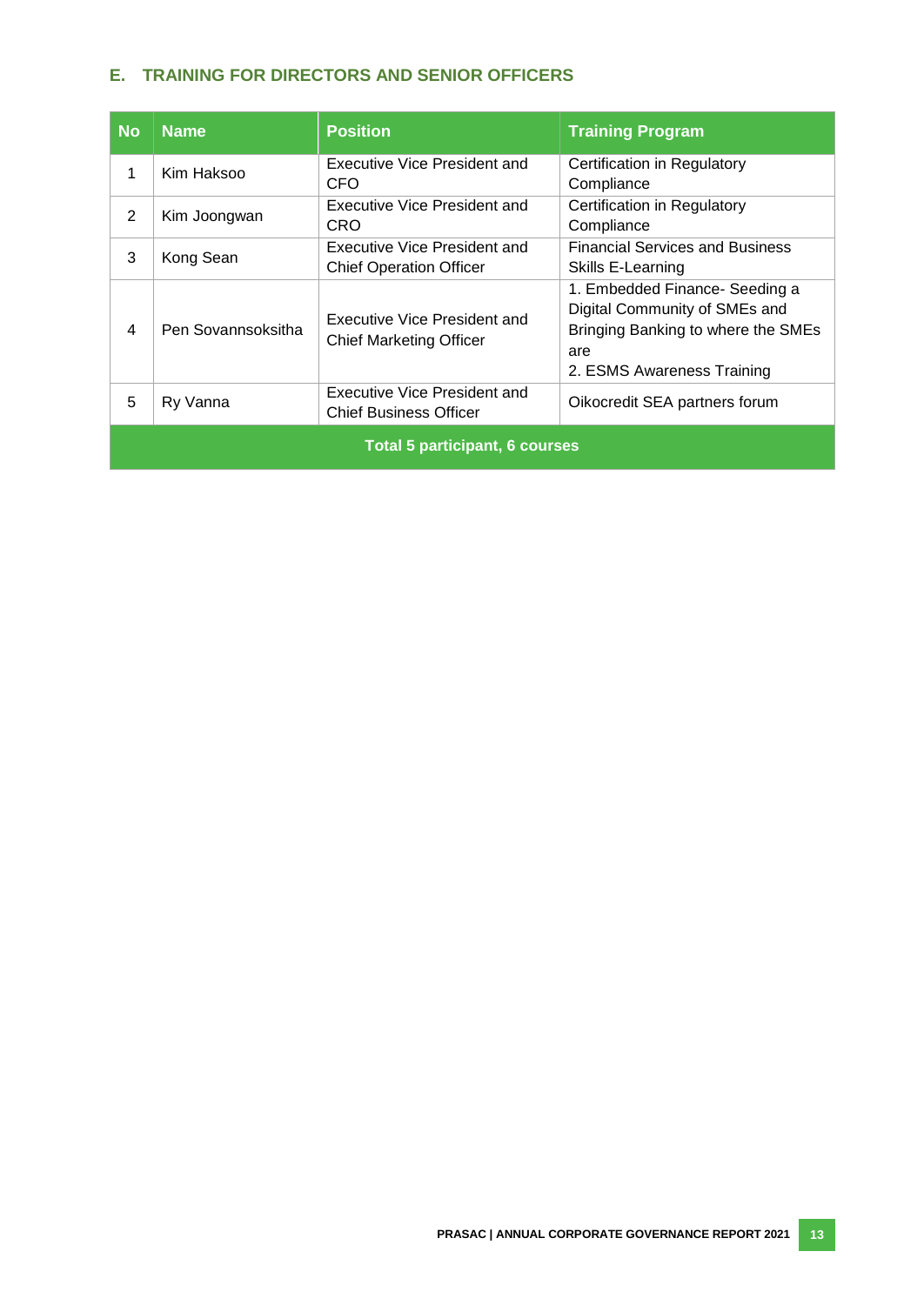# **A. CODE OF BUSINESS CONDUCTS PRACTICES FOR DIRECTOR AND SENIOR OFFICERS POLICIES**

#### **Conflict of Interest**

To protect PRASAC's interest when it is contemplating or actually entering into a transaction by ensuring that such transactions will not be adversely affected by any conflicting interest of a PRASAC employee.

PRASAC employees must:

- Carry out their responsibilities to the PRASAC with loyalty and in the best interest of the PRASAC;
- Conduct their personal and business matters so as to avoid actual, potential or apparent conflict between self-interest and the PRASAC's interests;
- Disclose to the PRASAC any actual, potential or apparent conflicting interests;
- Timely disclose to her or his supervisor the nature and extent of any actual, potential or apparent conflicts of interest as they arise.

Employees of PRASAC should not engage in any activity that jeopardizes the interests or reputation of PRASAC or compromises the employee's integrity or ability to fulfill the obligations of their employment at PRASAC. Employment by PRASAC shall be considered an employee's primary occupation and take precedence over all other occupations, as it pertains to the employee's scheduled time. Full-time employees shall not have other employment that presents a "time conflict." Part-time employees are expected to work the agreed upon schedule. No employee, regardless of employment status, shall have other employment that presents conflict of interest with the employee's position or PRASAC.

#### **Conduct of Business and Fair Dealing**

PRASAC's employee shall always avoid any form of dubious business practice in contradiction to the law and regulations of the country in which business is conducted. They shall also observe and comply with published codes of relevant financial practices in relation to the nature of business transacted.

#### **Illegal Business**

PRASAC avoids engaging in business which is at variance with legal or regulatory requirements. In this case, PRASAC's employee shall ensure that all business transactions are in compliance with the accepted traditions and requirements so as to avoid any actions which might be translated to be associated with or regarded as supportive of illegal or criminal activities such as money laundering.

All business transactions that develops strong suspicion about a customer's operations and therefore raising doubts that funds being transacted stem from money laundering shall secretly and promptly reported to the competent authorities.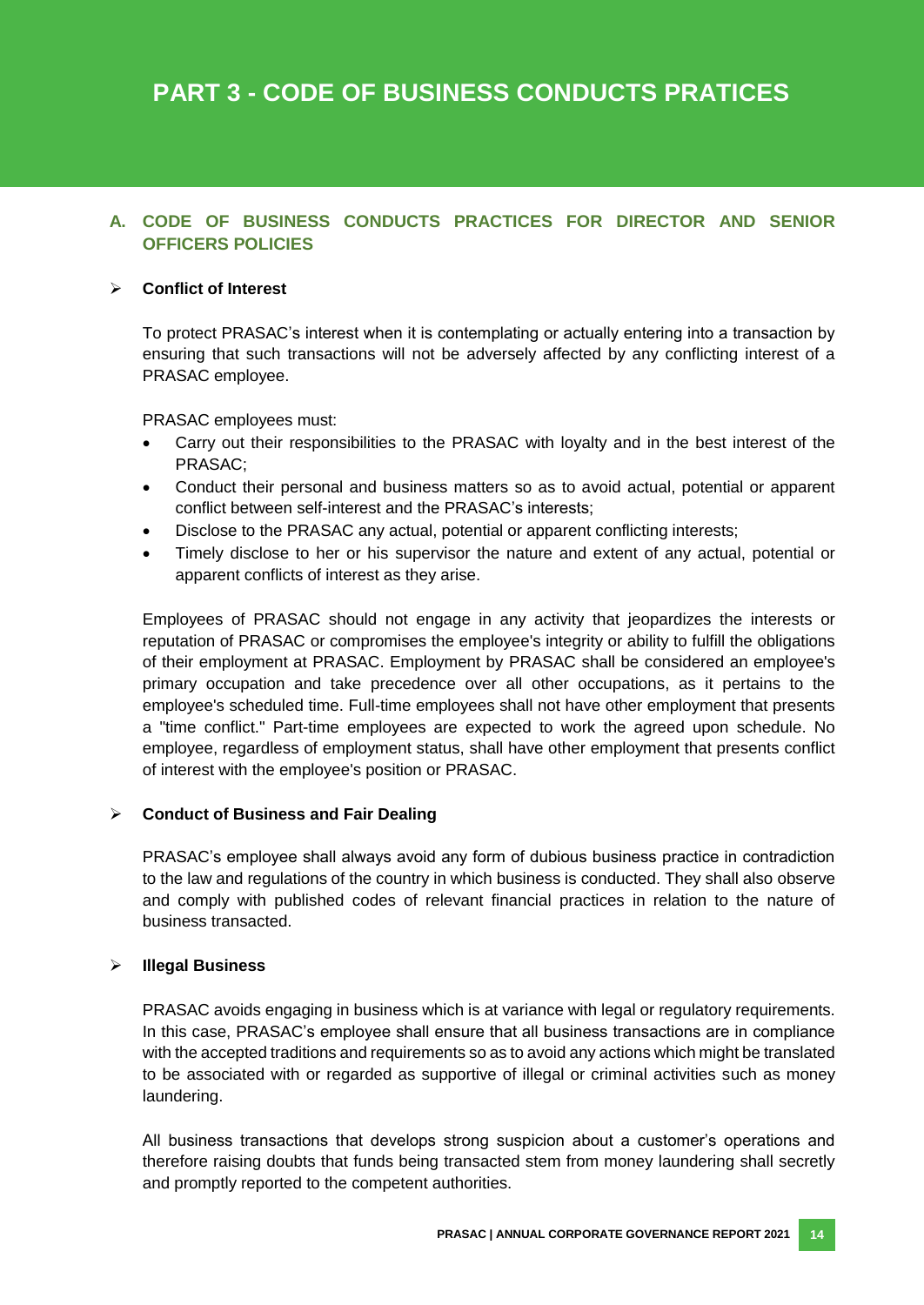### **Books of Accounts**

Shall maintain books and records of accounts with scrupulous integrity conforming to the highest acceptance accounting standards reflecting in an accurate and timely manner all transactions of business in adherence to legal requirements.

#### **Frauds and Forgeries**

PRASAC's employees shall not engage in any acts of frauds, forgeries and thefts. Above all, acts of false or artificial entries or any peculiar attempts leading to obscuring, omission or misrepresentation of material facts shall be condemned. Any instance of behavior which is at variance with the acceptable procedures, legal and regulatory requirements shall immediately be reported to the appropriate authorities in any circumstances.

#### **Free Competition**

PRASAC's employees should respect and uphold the concept of free and fair competition in banking business among its corporate members and business partners. All employees must refrain from collusive, defamatory anticompetitive discussions, policies, practices and agreements such as on interest rates, service charges and other services offered which would injure the reputation of a fellow corporate member and ultimately distort business transactions and confidence of a member.

#### **Respect Trade Secret**

Among the basic tenets which the banking system is founded confidentiality. This requires PRASAC's employee utmost professional conduct in respecting and protecting the privacy and secrecy of PRASAC, PRASAC's customers, fellow employees and any other groups on the understanding that information acquired has been obtained in confidence and merits the same care as protection of funds.

#### **Duty on Keeping Confidential Information**

Restrained from divulging information to third parties except with the consent of PRASAC or customer, or where it is required by law or in conformity with public duty arising in the proper course of business.

#### **Inside Dealing/Trading**

Obliged to maintain utmost secrecy regarding members of PRASAC and PRASAC's business, financial and personal affairs. Any inside information of any kind must be safeguarded and not made available for any subsequent unauthorized purpose. Information referred to include trading in shares, securities, take-over or merger, potential insolvency, profits or losses, discovery of new product or services, change of management, PRASAC's plans and methods, policies and procedures and other information prohibits by laws.

#### **Declaration of Secrecy**

Required to prevent leakage of information to outsiders by exercising care in the course of communication whether oral, written or otherwise and also ensure that documents such as circulars, manuals, records and internal communication materials especially those classified secret and confidential are not shown to outsiders without proper authority.

#### **Access to Documents**

Required to restrict access to any confidential or sensitive documents to only those authorized to handle such information.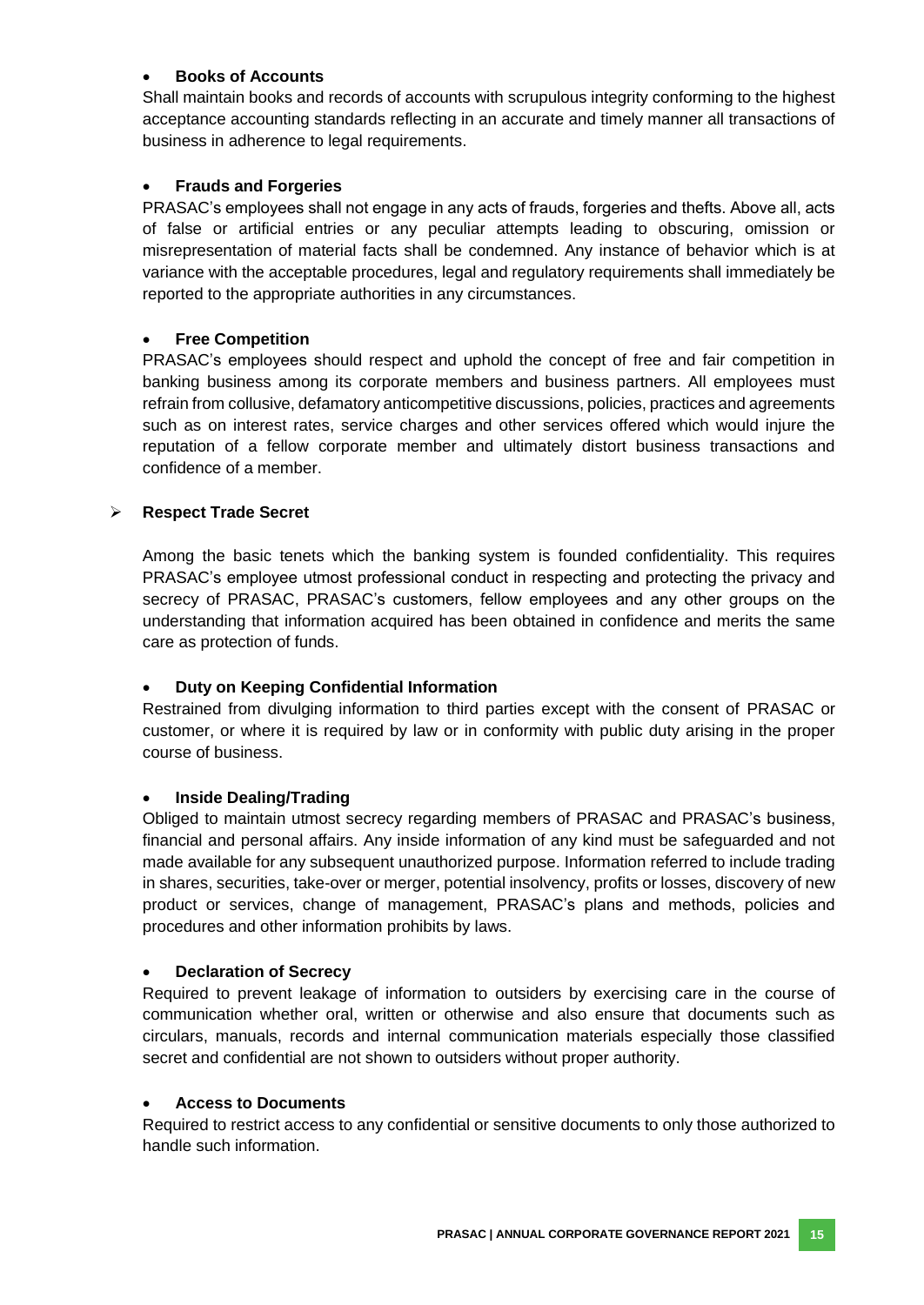## **Use of Law and Related Policies**

- There are No personnel decisions concerning any term or condition of employment shall be unlawfully based upon race, color, religion, politics, sex, national origin, age, marital status, veteran status, disability and any other characteristic protected by law.
- Obey safety and security rules and guidelines at all times. Whenever travelling by car or motor bike, wear seatbelts and helmet accordingly.
- Shall comply with all Cambodian laws, rules and regulations including internal policies, procedures/guidelines and instructions.
- Shall not consume prohibited drugs or substance either during or outside office hours.
- Shall not bring weapons or any item that is considered illegal under the law like prohibited drugs or substances into the premises of PRASAC.
- Don not access, reproduce, display, distribute, or store any materials that are sexually explicit, obscene, defamatory, harassing, illegal or otherwise inappropriate when using PRASAC's assets, or when performing the job, especially over the internet and by electronic materials.
- PRASAC evaluates and minimize the potential negative effects of its activities, including impact on the environment (e.g., air, water, and land), health and safety, and labor (e.g., child labor).
- Credit Officer and relevant staff shall assess the compliance of every loan with Cambodian environmental laws, exclusion lists, and child labor, health, safety, and other regulations.

## **Working Policy and Internal Rules**

To be comply with labour law, PRASAC developed internal rules and regulations for implementation in PRASAC. The internal rules and regulations registered with Ministry of labour and vocational training dated on March 29, 2018. The contents of internal rules and regulations covered as following:

## **Article 1: General Provision**

This Internal Rule is made to ensure the normal operation of PRASAC MFI in order to strengthen working quality of employees, organize and order of work practicing and to support the growth, development of PRASAC MFI.

## **Article 2: Employees Recruitment Criteria**

- 2.1. Employees' recruitment or appointment of PRASAC MFI must follow the procedure or policy of PRASAC MFI.
- 2.2. Criteria to select the candidate are:
	- At least 18 years old
	- Meet the skills requirement of PRASAC MFI.
	- Be with civil right, citizen right and political right
	- Have the temporary address
	- Candidate agrees to do the probation period
	- Candidate agrees to accept the agreement with PRASAC.
- 2.3. Application Submission

| Motivation letter/Cover Letter, or Curriculum Vitae | 1 copy |
|-----------------------------------------------------|--------|
|                                                     |        |

- Copy of identification (ID) card 1 copy
	- Copy of family record or residential book 1 copy
- Color Photographs  $(4 \times 6)$  1 photo
- Copies of diplomas, degrees, or other certificates (if any).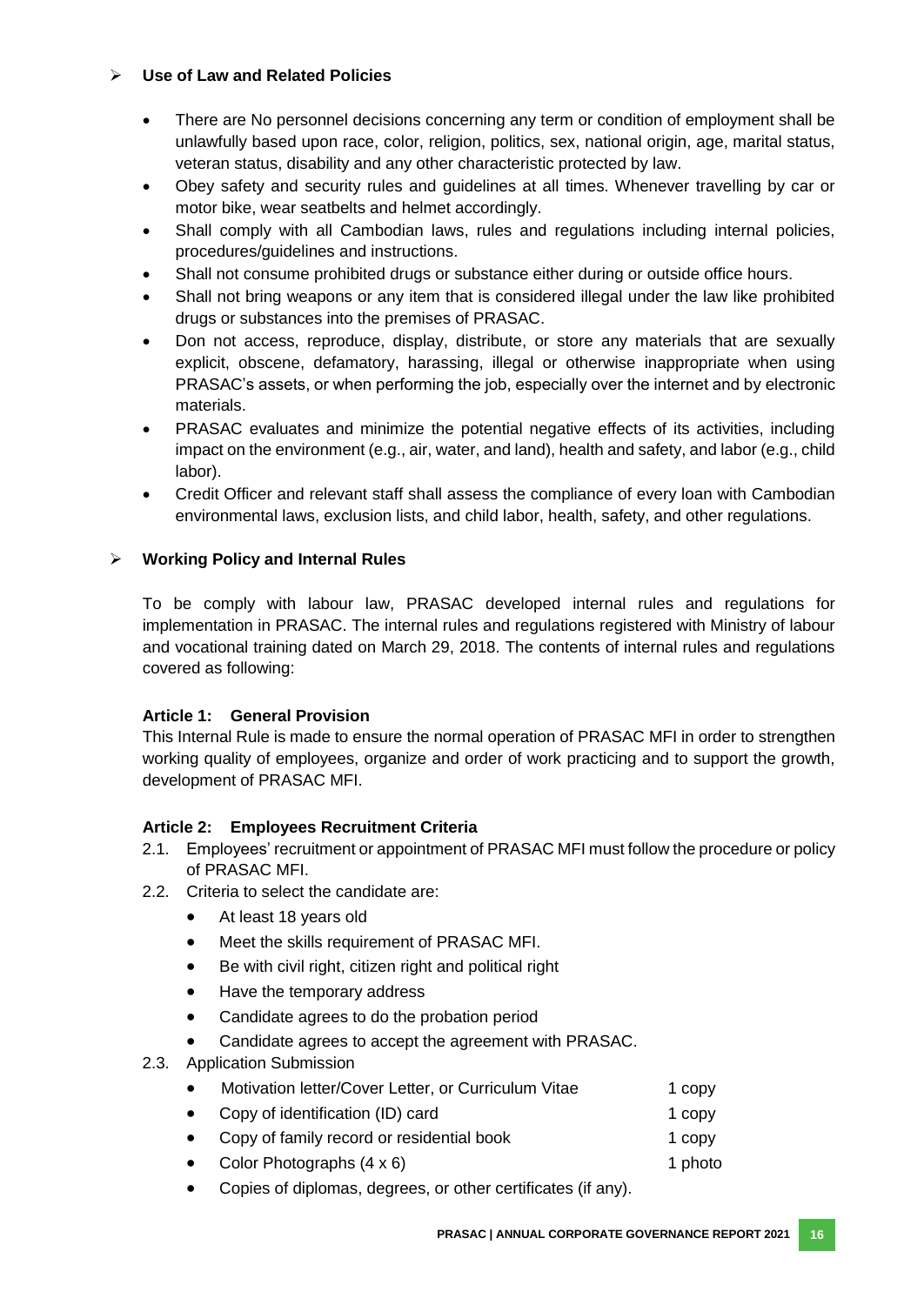- 2.4. Applicants who are newly hired are considered to be in a probation period. Board of Directors is in charge of approving on the recruitment of the President& CEO, Executive Vice President, and Department Manager. The President& CEO is in charge of approving all employees at PRASAC. Branch Manager can approve to recruit guard, and cleaner for their own branch.
- 2.5. After employee has been hired, they must inform to PRASAC if they have changed their current address or married statue by writing the formal later.

## **Article 3: Standardize of Work Implementation and code of ethics at PRASAC**

- 3.1. All employees must have the employment contract which is the specific duration contract and it will be ended due to the date on the contract. The contract will be automatically become an unfix duration contract if its duration is more than 2 years.
- 3.2. Employment contract is made in the formal written letter between PRASAC and employee without forcing from other party.
- 3.3. Probation period contract has the duration of one to three months based on the position of employee.
- 3.4. Employees must obey the working hours that have been set by PRASAC.
- 3.5. All employees are requested to wear PRASAC's uniform during working hours.
- 3.6. All employees are not allowed to play gambling both in working hours and non-working hours, and they are also not allowed to drink alcoholic substance during working hours as well.
- 3.7. All employees are banded to promote any activities which are not beneficial to PRASAC. Those also include the activity related to politic as well.
- 3.8. All employees must provide the best quality of services to all customers and communities in the area of their operation.
- 3.9. All employees are requested to have a good morality and communication with customers, and people nearby as well as other competitors.
- 3.10. All employees must be loyalty to PRASAC, manager, and colleagues by NOT fraud or bribery or forgery which will lead to loss any beneficial of PRASAC.
- 3.11. All employees are not allowed to use their position or power in order to gain any benefits such as threatening other people or colleague for money or customers whether directly or indirectly.
- 3.12. All employees must not be breach of trust by doing fraud, greedy for property of PRASAC whether for their own benefit or not.
- 3.13. All employees are not allowed to share any confidential information to outside PRASAC.
- 3.14. All employees and their family should not provide any loan or work as the credit provider in the operation area of PRASAC.

## **Article 4: First Medical Check and Continuously Medical Check**

All employees are requested to submit the medical check certificate that issue by the Department of Occupational Health and Safety. After being employed, all employees must go to do the medical checkup regularly according to the request of Department of Occupational Health and Safety.

## **Article 5: Date and Working hour of PRASAC MFI**

- 5.1. Working hour of PRASAC's staffs is forty-eight (48) hours per week, eight (8) hours per day from Monday to Saturday except guard. In the exceptional case, PRASAC can request employees to work on the holiday which must be agreed from the employees follow by the labor law of Cambodia.
- 5.2. Working Hour has been set as follow:
	- Morning 7:30am 12:00pm
	- Afternoon 13:00pm 16:30pm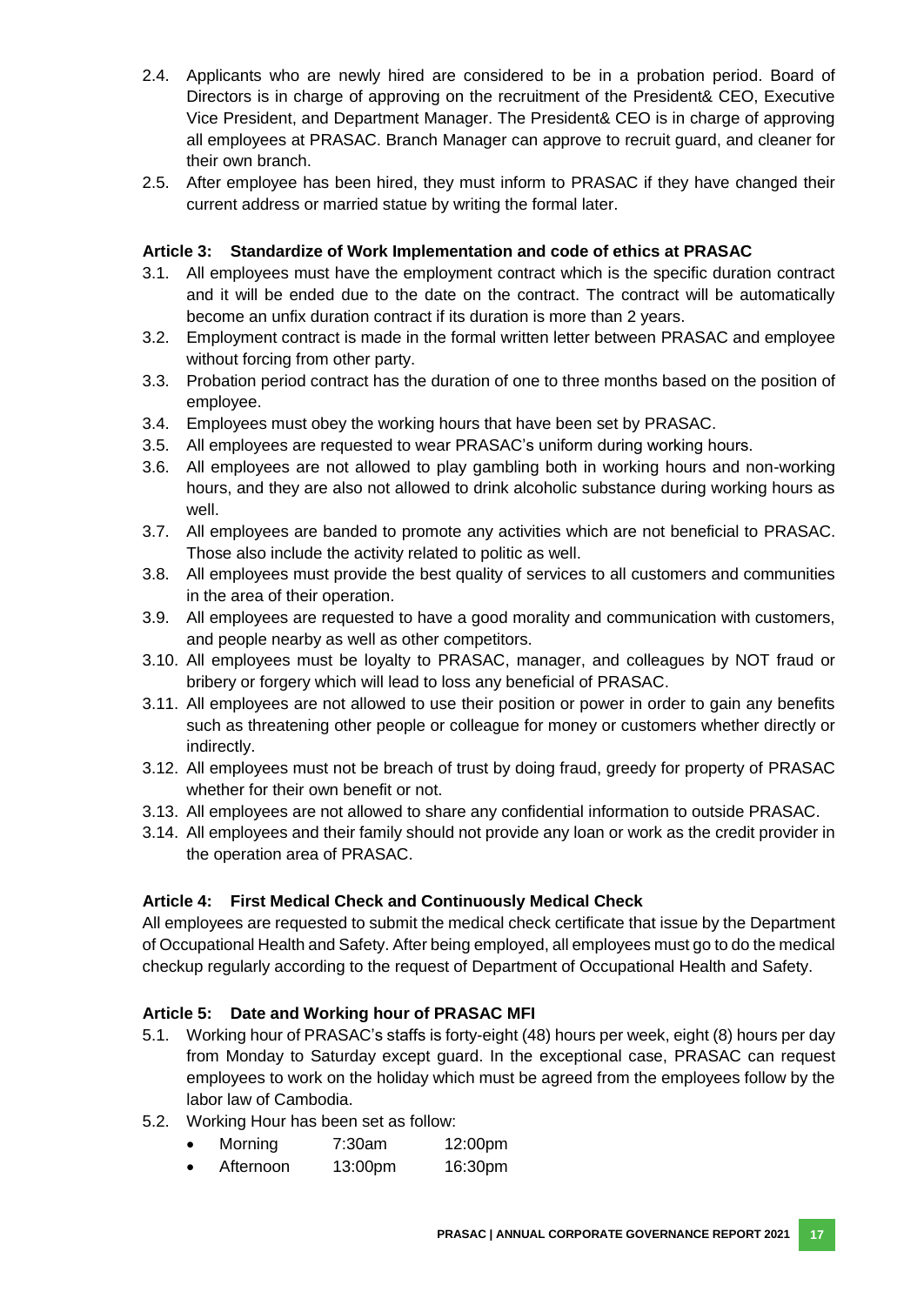5.3. Holiday of the week: Saturday and Sunday are for all the employees except guard who can take a holiday two other days of weekday rotated.

## **Article 6: Public Holidays**

- 6.1. Public holidays with paid are taken according to the annually Public Holiday's calendar of the Government of Cambodia.
- 6.2. Annual leave is provided for all employees according to the HR. Policy and Cambodia's Labor Law." It is enough, no need to write more long because we already have it in HR. Policy.
- 6.3. Female employees are allowed to take the maternity leave for ninety (90) days before or after the delivery.

## **Article 7: Compassionate Leave**

- 7.1. Compassionate leave with paid in the working day will be provided to all employees in the special occasion which was effected by their family as follow:
	- Staff's wedding 5 days
	- Wedding of staff's children 3 days
	- Funeral of family members 5 days
	- Paternity Leave 3 days
	- If the employee is the primary career 5days
	- Female employee is entitled to take 1h (one hour) per day during working hours to breast-feed their children.
- 7.2. Urgent leave and privately will be provided to all employees in the occasion of any privacy which are urgent, but the number of the date is not over five (5) working days. In case that the employee has not used their entire annual leave, PRASAC will deduct the urgent leave from the annual leave of employees.

## **Article 8: Sick Leave**

- 8.1. All employees are allowed to have sick leave for 10 days per year. This kind of sick leave must be entitled from management or representative of PRASAC. For sick leave less than 3 days, it does not require any description from the doctor.
- 8.2. If the sick leave is happened continuously for 3 working days or more, employees must ask permission from management or representative of PRASAC and it requires the description from the doctor.
- 8.3. Long sick leave with description letter from the doctor PRASAC will provide full basic salary for the first month. The second and third month with 60%. From fourth to sixth month, PRASAC no longer provide salary, but keep their name in staff list.
- 8.4. If their sick leave is over six (6) months, PRASAC will consider ending the contract in accordance to the labor law.

## **Article 9: Wage and Compensation**

- 9.1. Wage will be decided by PRASAC with the agreement of employee since the first day of working.
- 9.2. The increasing in wage will be imply according to the wage policy that issue by PRASAC concerning on the experience, capacity, performance of employees and also the financial ability of PRASAC.
- 9.3. Wages will be transfer into their account at PRASAC except that employees agree to pay by alternative form.
- 9.4. PRASAC uses passbook that is allowed from the Ministry of Labor. This passbook is form in the list of wage which process by computer.
- 9.5. Any employees who destroyed the property belong to PRASAC with an intention will responsible in payment according to the current price of that property on the market. If they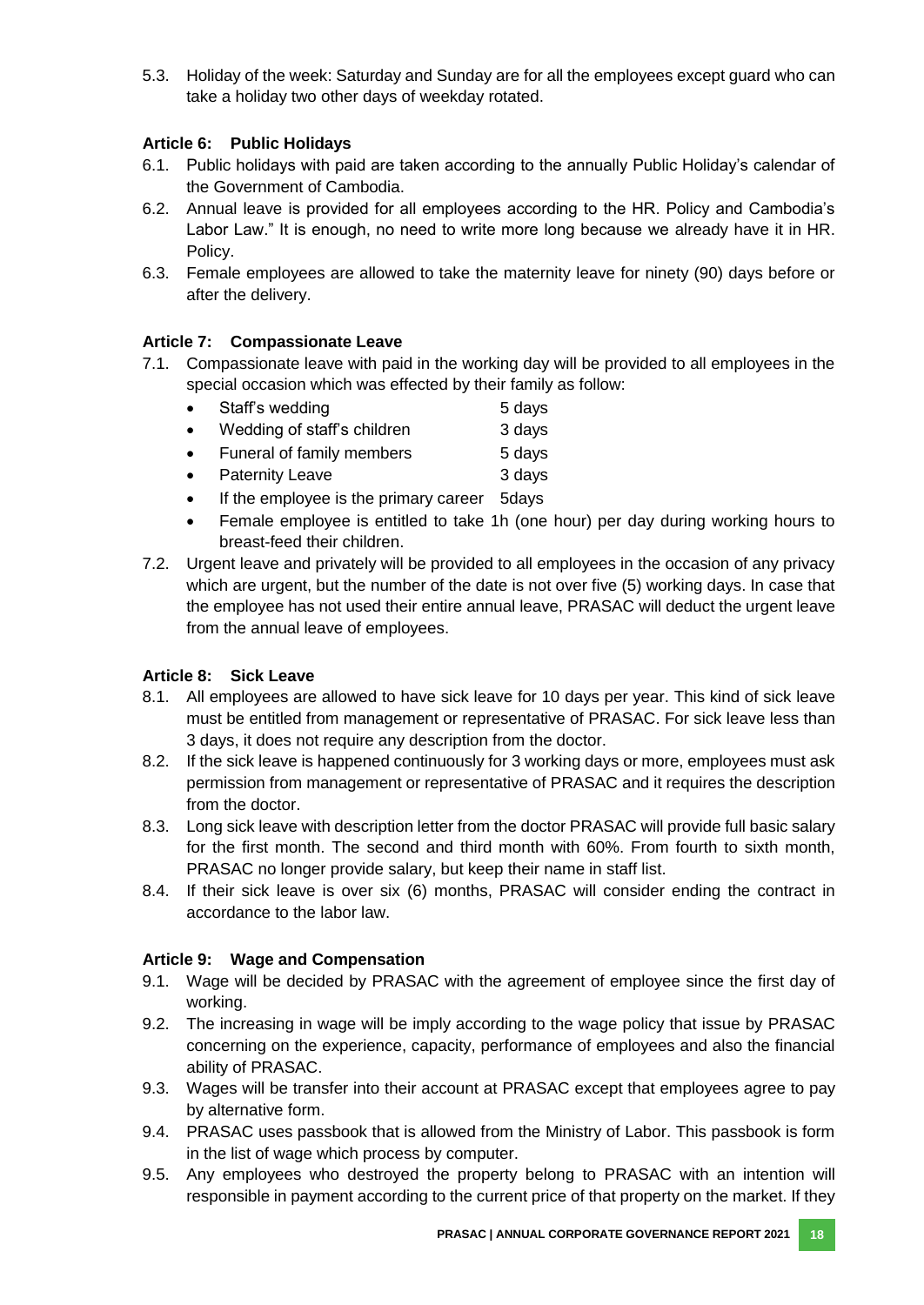cannot effort in the payment, PRASAC will deduct their wage step by step as it was stated in the labor law.

## **Article 10: Leave Entitlement**

- 10.1. All employees are requested to ask permission from PRASAC if they want to have leave. Any leaves without permission will be punished as it was state in **Article 15** of this Internal Rule. There would be an exceptional in case cause by force major with clear reasons.
- 10.2. All employees are allowed to ask leave permission straightly to their representative or directly by phone in case of an urgent sickness or accident, but they need to submit the leave form after they come back on work.
- 10.3. Leave without permission: All employees whose leave the work place without permission will be punish as follow:
	- If any employees leave without permission will be consider as not working (leave without permission) and will be treated as the offence which will be punish as the following:
		- Any employees who leave without permission less than two (2) days per month consider as the light offence.
		- Any employees who leave without permission from two (2) to less than five (5) days per month consider as the medium offence.
		- Any employees who leave without permission from six (6) days or in six (6) days continuously per month consider as quit job, and the contract of those employees will be ended.
		- Any employees who leave without permission will not be given the wage according to the leave that has been taken.

#### **Article 11: The usage of material and hand tool of PRASAC in working hours**

All employees are not allowed to use the property of PRASAC such as vehicles and other materials for their own usage without permission from their managers, and they must take a good responsible, saving, and taking care of that property when they are working.

## **Article 12: PRASAC's Building usage**

All employees must take a good care, use, and protect the PRASAC's building or office for PRASAC benefit only. Any illegal or privacy activity usages in PRASAC's building are prevented.

## **Article 13: In and Out Entitlement**

- 13.1. All employees must entry or leave the PRASAC's office according to the set door and must wear the ID card of PRASAC in working hour.
- 13.2. All employees are not allowed to use any weapons or explosion substance except guards who are in the mission from National Police Department and have the mission order to work.
- 13.3. All employees are not allowed to take the working hour to work on other job or use it to fulfill own benefit. If employees are busy and they want to leave in working hour, they must ask permission from their manager even in study case.

#### **Article 14: Encouragement and Punishment**

- 14.1. Based on the performance and result, employees can be awarded or punished.
- 14.2. Encouragement can be conducted to admiration directly, admiration certificate, wage increment, and promotion.
- 14.3. Punishment can be conducted to the education directly or verbal warning, warning letter, not increasing salary in exactly limited time, changing position, reduced the increment, and terminate the contract before date for serious misconduct.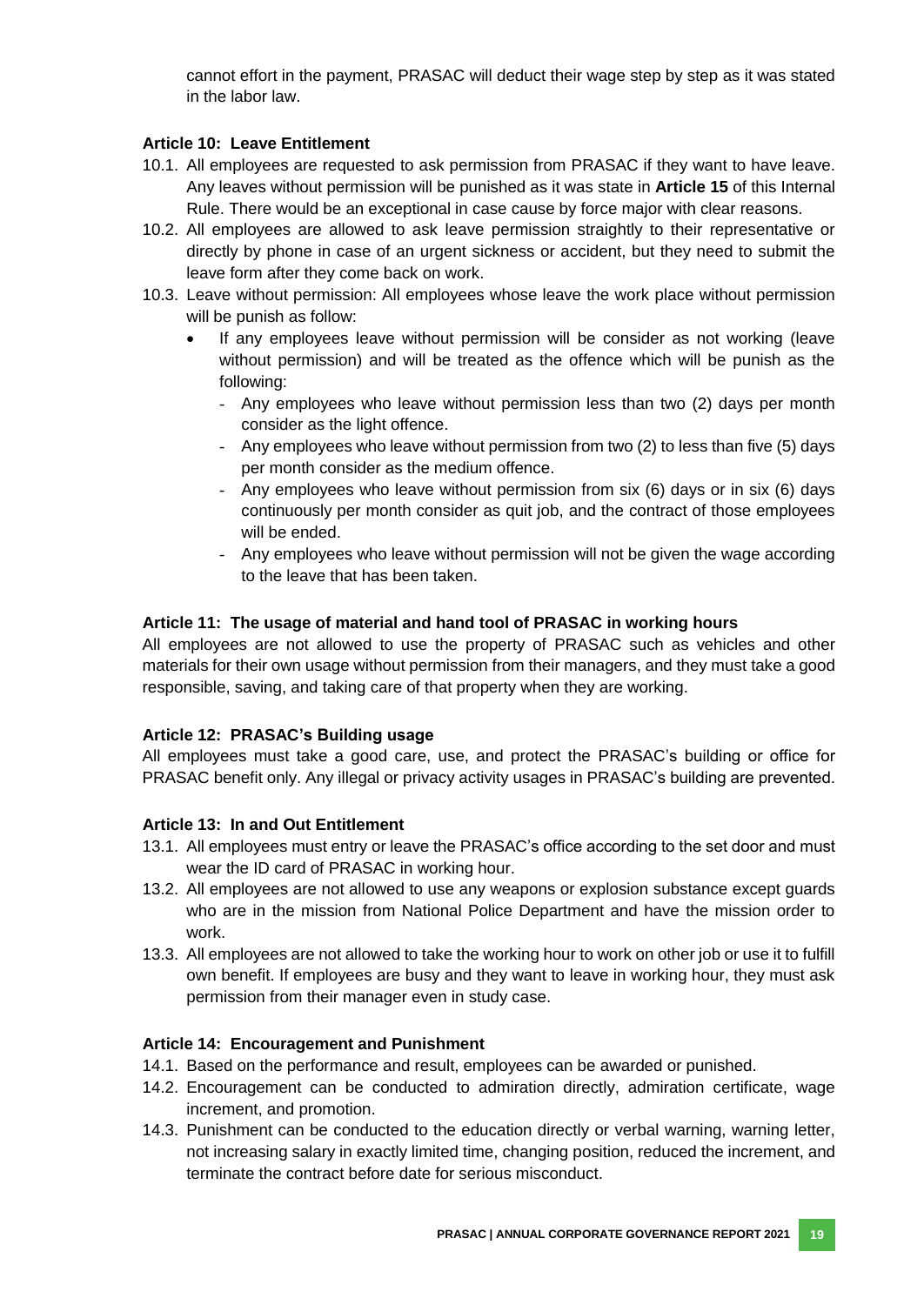- 14.4. All the documents related to encouragement, warning, or other instruction are kept in their file for documentation.
- 14.5. Offences which employee made in previous year are not taken to evaluate in current year.

## **Article 15: Punishment to the Offence classification**

- 15.1. Any employees who committed offence with enough evidence shown, the institution will penalty them.
- 15.2. Any employees who do not obey to any articles in this Internal Rule and the Disciplinary Committees consider as the slightly and firstly mistake will get the verbal warning at least two times, and reported in their personal file.
- 15.3. In case employees are still committed the same offence for second time, they will get the formal warning letter.
- 15.4. In case employees are still committed the same offence for third time, they will get the formal warning letter again. Any employees who get the final warning and still keep on their offence will be terminated.
- 15.5. Any employees who committed the following stated serious offence will be terminated without informing them in advance.
	- Not obey the contract and condition which are agreed
	- Reveal confidential information
	- Serious offense for disciplinary, internal rule, security, and sanitation
	- Threats, harassment, insults, and beaten other employee
	- Persuading other employee to commit the serious mistake
	- Activities propaganda or political demonstration in the institution

If it is necessary, the institution will send all case to the authority that able to solve by the rule of law.

#### **Article 16: Employment Contract Dismissal**

- 16.1. Employment contract will dismiss before date in case serious mistake or force major.
- 16.2. Dismissal employment contract by employer party willing before date if employee do not have the mistake; the employee can get the settlements that is small amount of paid salary for employees till end the contract.
- 16.3. Dismissal employment contract by employee party willing before date; the employer can get the settlements which are equal the given by employee except agreement particularly.
- 16.4. Any parties of the contract has the right to terminate the contract at the maturity of the contract only in accordance with the terms and conditions of notification in accordance with the Labor Law of Cambodia.

#### **Article 17: Disciplinary Committee**

- 17.1 Council Level 1: is a group that is established by PRASAC institution to make the decision for all punishments. The members are included Board of Director and Chief Executive Officer.
- 17.2 Council Level 2: is a group that is established by PRASAC institution to make decision for all punishments, instruction, verbal warning, and warning letter after second. The members included: Chief Executive Officer, and concerned Department Manager.

## **Article 18: Employee's Protection Rights**

The employee, by themselves or by their representative, accompanied by one or by employee representative can directly make a complaint to the employer, if the punishment is injustice. In case no solution is satisfied, the employee can take the complaint threw the Ministry of Labor and Vocational Training or threw the Court.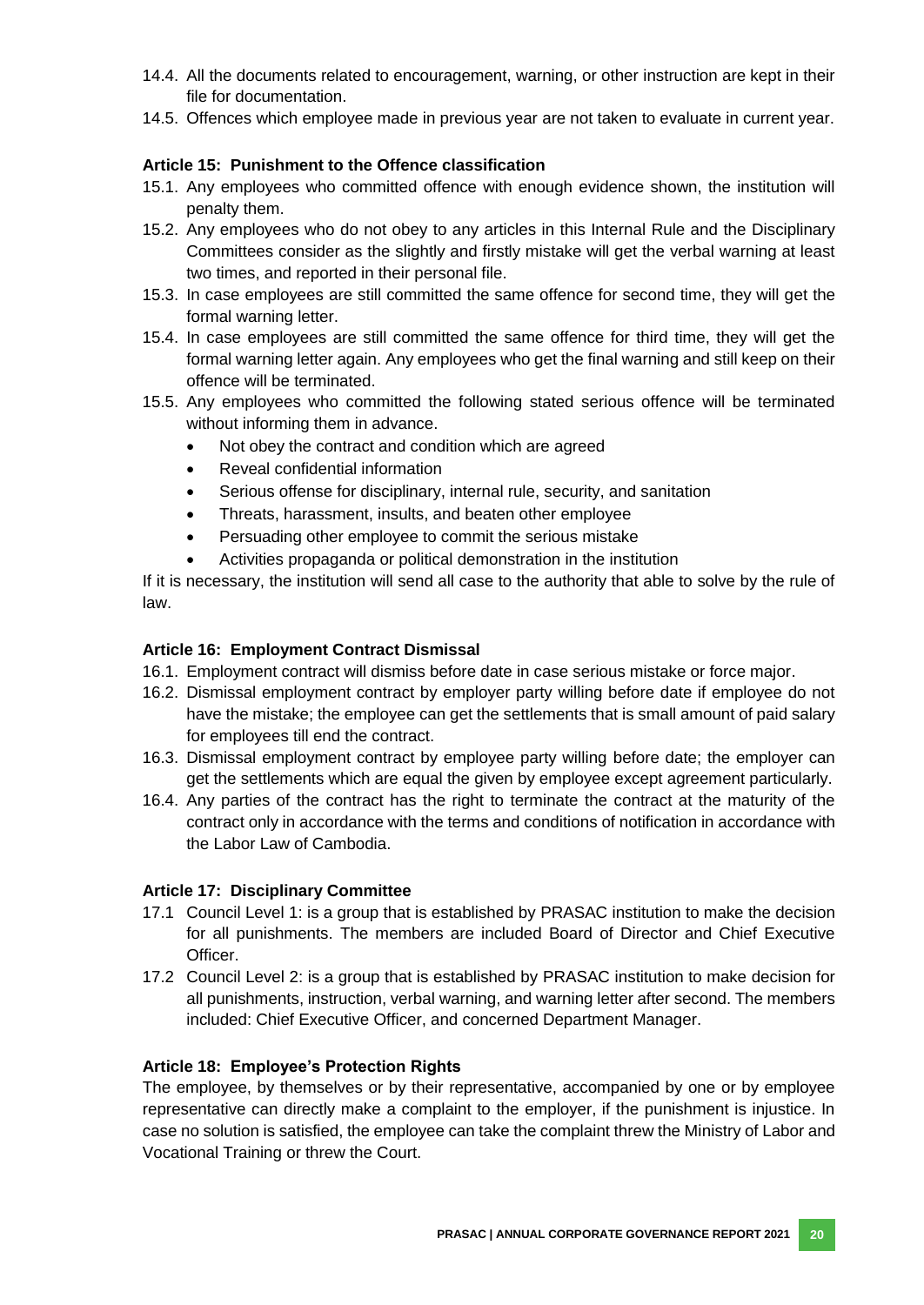**Article 19:** All employees need to take care of institution's building perfectly and have sanitation. Not allow to have prohibition of mapping or type on the wall or a part of the building. All employees do not cause no sanitation such as smoking in the office, throw the garbage, and other which are different the place set.

**Article 20:** The employees of PRASAC institution do not allow using drug for internal and external working time absolutely.

**Article 21:** If the employee observes that does not have normalcy on the technical as well as security that can take accident to other employees, they need to report to institution immediately in order to take action on time.

#### **Whistle Blower**

Management shall devise a whistle blowing procedures where all complaints/red flags/alerts raised shall be fully investigated by the Internal Audit and/or Compliance and/or Risk Management Departments, any other related department as otherwise directed by the Ex.com. PRASAC shall put in place various channels of communication to comply with whistle blowing policy and to ensure anonymity and guarantee non victimization of the whistle blower. The Internal Audit and/or Compliance and/or Risk Management Departments in charge of investigations shall accept all complaints irrespective of their source, including from anonymous or confidential sources.

When a complaint is raised regarding corruption, an investigation by the Internal Audit and/or Compliance and/or Risk Management Departments in charge of investigations shall be commenced to determine whether fraud, corruption, or abuse under PRASAC's Policy has occurred. The Internal Audit and/or Compliance and/or Risk Management Departments in charge of investigations shall gather sufficient evidence, design investigation procedures or program, determine if controls need to be implemented or strengthened to reduce vulnerability and design mechanisms to help disclose the existence of similar fraud, corruption or abuse.

Where practicable, the Internal Audit and/or Compliance and/or Risk Management Departments in charge of investigations will acknowledge receipt of all complaints. All complaints shall be registered and reviewed to determine whether they fall within their jurisdiction.

## **Conflict Resolution**

#### **Customer Compliant**

PRASAC sets up many tools and channels to receive customer complaints. PRASAC provides various and up-to-date channels of complaint for all clients and public. All tools and channels for collecting the complaints are fully disclosed and encourage clients to provide their feedback, suggestion and complaint if any.

## **Direct Complaint to PRASAC**

#### **1. Call Center or Hotline Number**

The hotline numbers have been written on a wide range of marketing collaterals such as flyer, brochure, TV commercial, promotional artworks, banking hall, and social media. Three lines are equipped for the call via 023 999 911 or 086 999 911 or 0969 999 911.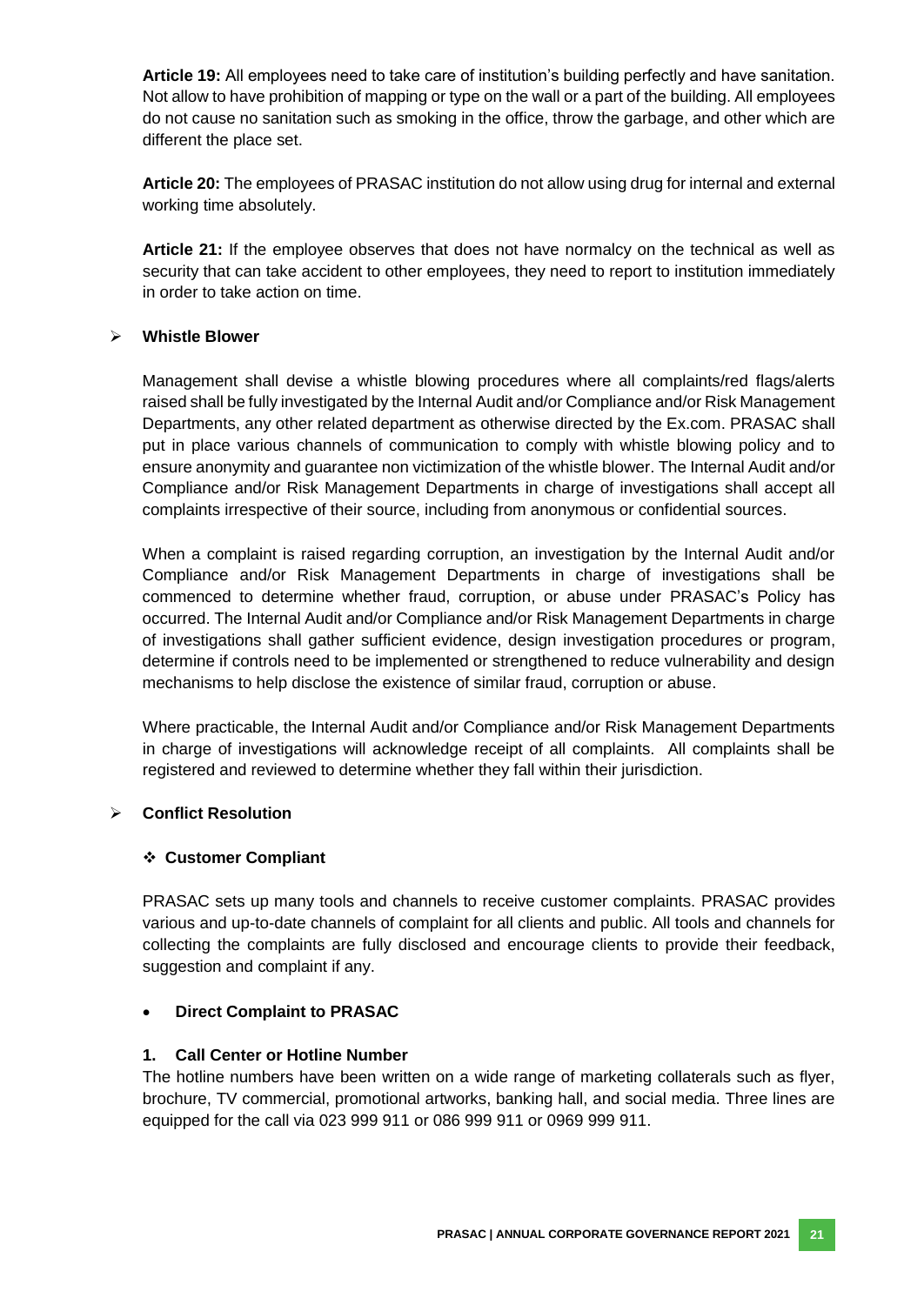# **2. Facebook**

The PRASAC's official Facebook page is installed to allow clients and public to interact or inquiry or complaint through comments or sending text or voice through the messenger. The formal name of PRASAC's Facebook page is "PRASAC MFI".

# **3. Website**

The official PRASAC's website is ["www.prasac.com.kh"](http://www.prasac.com.kh/) where clients are able to access the information and updated news. Meanwhile, clients can provide express their opinion or complaint via page of ["https://www.prasac.com.kh/contact-us/feedback"](https://www.prasac.com.kh/contact-us/feedback)

# **4. Email**

Clients are able to make a complaint or feedback via the formal email address of PRASAC: [info@prasac.com.kh](mailto:info@prasac.com.kh) or [feedback@prasac.com.kh.](mailto:feedback@prasac.com.kh)

## **5. Suggestion Box**

Suggestion box is installed at branch offices with encouraging all clients to make suggestions and feedback about the service quality of the branches.

## **6. Direct Complaint or Walk-in**

Clients can visit or walk in for making a complaint at branch office. All such kind of the complaints will be recorded by assigned staff at the branches for reporting to branch managers and head office.

## **7. Indirect Complaint to PRASAC (via NBC or CMA Hotline)**

Complaint of clients via hotline number of the National Bank of Cambodia (NBC) and Cambodia Microfinance Association (CMA) are communicated to assigned staff of PRASAC through phone call and email. The complaints are logged, actioned, circulated and reported immediately.

## **Duration for Action on Customer Complaint**

PRASAC takes seriously activities for giving the proper and win-win solutions to clients by following the internal policies, best practices and norms within the industry. Customer complaint will be resolved within 48 hours.

## **Responsibility and Customer Complaint Resolution**

Assigned and responsible department and staff of receiving and solving customer complaint are stated as below.

## **1. Branch Level**

Branch Manager and Chief Teller are key persons to assist the front-line staff to keep record client complaint and solve client complaint. Customer Service Officer is the champion of customer complaint at branch level with receiving training and coaching from head office. If there is no customer service officer at the branch, Teller is the responsible person at that branch. Here are the responsibilities:

- Communicate and encourage clients to make a suggestion or feedback or complaint if any
- Facilitate clients to express their opinions or complaint
- Deal with customer complaints or issues
- Record all complaints in client feedback logbook
- Circulate or report the complaint to Branch Manager, Regional Manager, and Management at Head Office via Marketing and Communications Department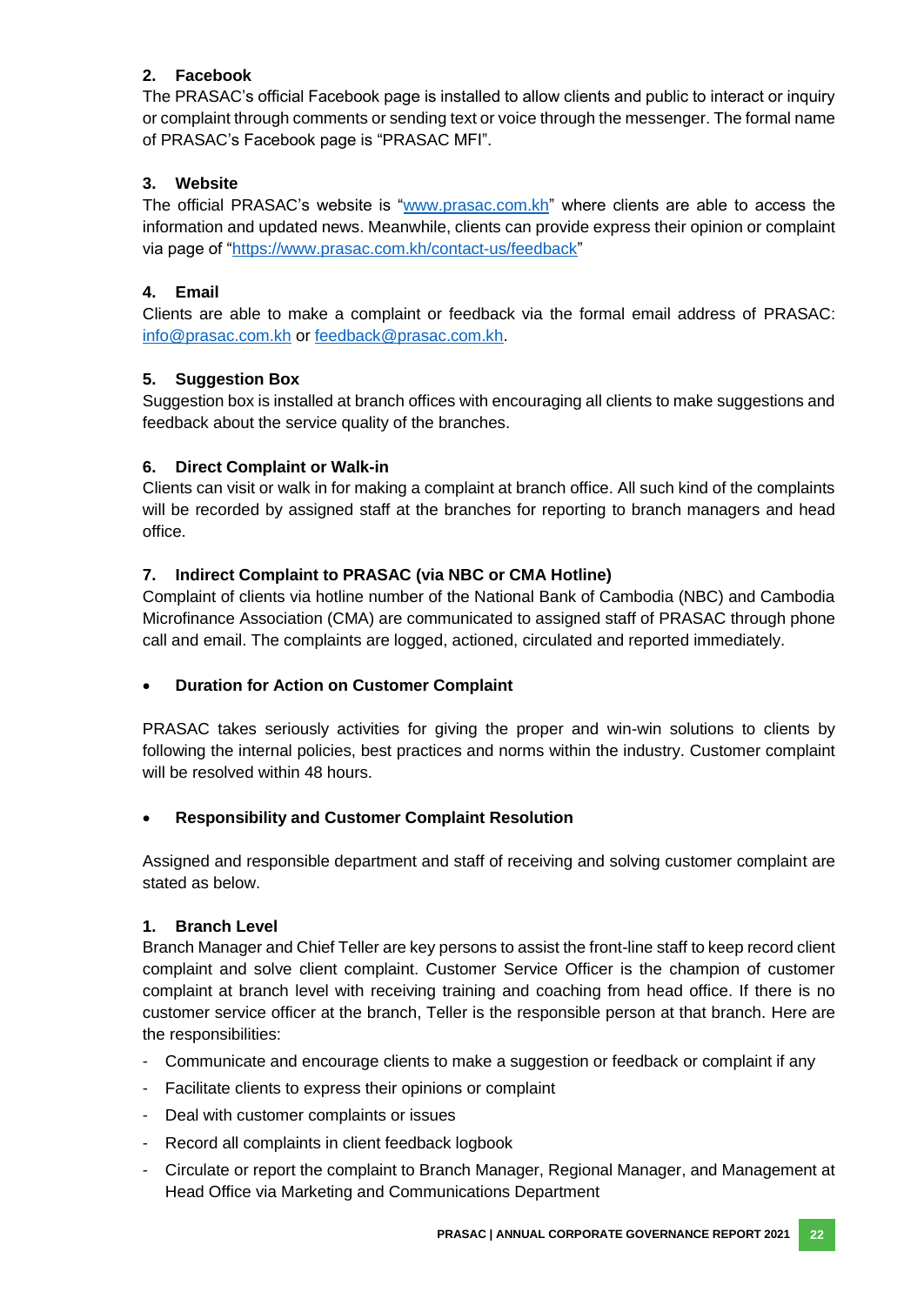- Follow up and close the complaint if possible.

## **2. Credit Department**

Vice President and Manager of Credit Department is assigned by Board of Director to be a Chief Complaint Officer. Here are the responsibilities:

- Receive client complaints from hotline center of the National Bank of Cambodia (NBC) or Cambodia Microfinance Association (CMA)
- Solve client complaint
- Report the result of complaint solving to the National Bank of Cambodia (NBC)

## **3. Marketing and Communications Department**

Marketing and Communications Department shall be responsible for coordinating or solving complaints through the Call Center, Facebook, website, email and complaint via branches; and report to management daily and monthly. Marketing and Communications Department is also responsible for collecting the service rating via QMS; then report to management on a monthly basis.

## **Staff Compliant**

A staff member wishing to seek redress for a grievance related to his/her employment shall, in the first instance, report the grievance to the respective line manager (BM/Unit/Department manager) and/or the head of division concerned, who shall undertake the necessary steps to resolve the issue, if necessary with the help and assistance from colleague.

If the staff member feels, for whatever reason, that the grievance cannot be dealt with or easily resolved through either of these channels, he/she shall have the option to bring the grievance to the attention of officer in charge as state in policy on whistle blowing.

Personal grievances resolution consists of two staff members located at Headquarters, appointed by the President and CEO, Personal grievances resolution team will contact directly to them. The role and responsibility is to define Terms of Reference that is approved by the President and CEO.

# **B. PUBLISHING OF CODE OF BUSINESS CONDUCTS PRACTICES**

All Directors, Senior Staffs and all employees shall read, understand, and comply with PRASAC's Code of Conduct as summary below:

## **Principle Code of Conduct for PRASAC's Employees**

To preserving reputation, keeping good working environment, relationship, productivity growth and job efficiency, and becoming a good citizen, all PRASAC staffs are strongly encouraged to obey 5 articles of Code of Conduct. For new employees, the Code of Conduct has been provided to read and sign, as well as present in the training, while the staff who are working also has a daily broadcast in the morning and evening for Head Office staff and daily reading for branch staff. The code of conduct is also hung on the walls of the building, which reads as follows:

- **Article 1: Professional Confidentiality**: Keep all PRASAC's and Client's information in confidentiality.
- **Article 2: Discipline:** Shall obey all laws, regulations, policies, procedures and other instructions of PRASAC, accepts any ideas and suggestions from management and colleagues.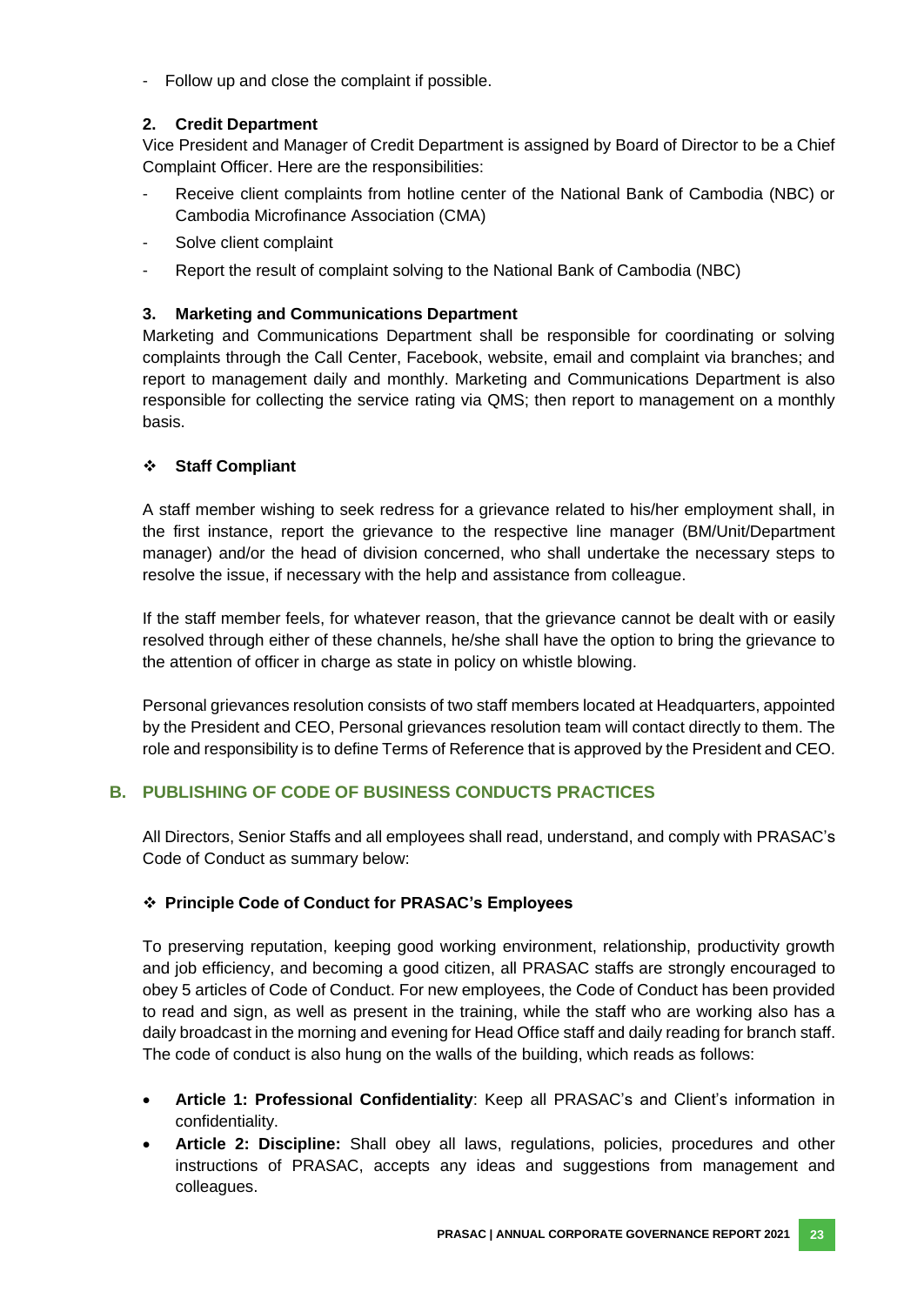- **Article 3: Integrity and Loyalty**: Be integrity and loyalty, say no to fraud, corruption, thieving, cliques and lie. Be honesty with PRASAC and all staff, no nepotism and maintain PRASAC's property as your own.
- **Article 4: Morality:** Shall be gentle, polite and friendly, respect each other, do not use abusive or perverted word and good relationship with other.
- **Article 5: Abstention from Vices:** Say no to alcohols during working hours, drug, weapon, gambling, violence, defame as well as harm others physical and/or sexual harassment.

## **Principle Code of Conduct for Board of Directors**

This Code of Conduct shall apply to all Directors including Alternate Directors or Temporary Alternate Directors and the Independent Directors. The Board of Directors has adopted and expected to adhere to the standard of loyalty, good faith, avoidance of conflict of interest, and commits to the high ethical, businesslike, and lawful conduct, including proper use of authority and professional decorum when acting as board members. The Board member will:

- Act in the best interests of, and fulfill their fiduciary obligations to the institution and its shareholders.
- Act honestly, fairly, ethically and with integrity and propriety.
- Act in a manner to enhance and maintain the reputation of the institution and in a manner that preserves and enhances public confidence.
- Conduct in a professional, courteous and respectful manner when deal with staff and colleagues regardless of their race, culture, belief, and backgrounds.
- Act in good faith, responsibly, with due care, competence and diligence, without allowing their independent judgment to be subordinated.
- Avoid and disclose any potential conflicts of interest and refrain from participating in discussion and voting on any matter in which it has or may have an actual or apparent conflict of interest.
- Keep the confidentiality of the information relating to the customers, staff, and the affairs of the institution and not use confidential information for personal advantage and will not provide confidential information inadvertently or deliberately to the third parties without prior consent from the institution.
- Observe and comply with all applicable laws, rules and regulations.
- Be provided reasonable liability insurance (for Directors and officers) and shall indemnify the Directors to the fullest extent permitted by law and the MAA.

# **C. MECHANISMS AND PROCEDURES TO ASSESS CODE OF BUSINESS CONDUCTS PRACTICES**

This code of conduct forms part of the terms and conditions of employment and governs staff activities at PRASAC. PRASAC's employee are required to read, understand and abide by the code of conduct. PRASAC's employee are not abide the code of conduct, it will take disciplinary including terminations. The disciplinary committee is described in HR policy.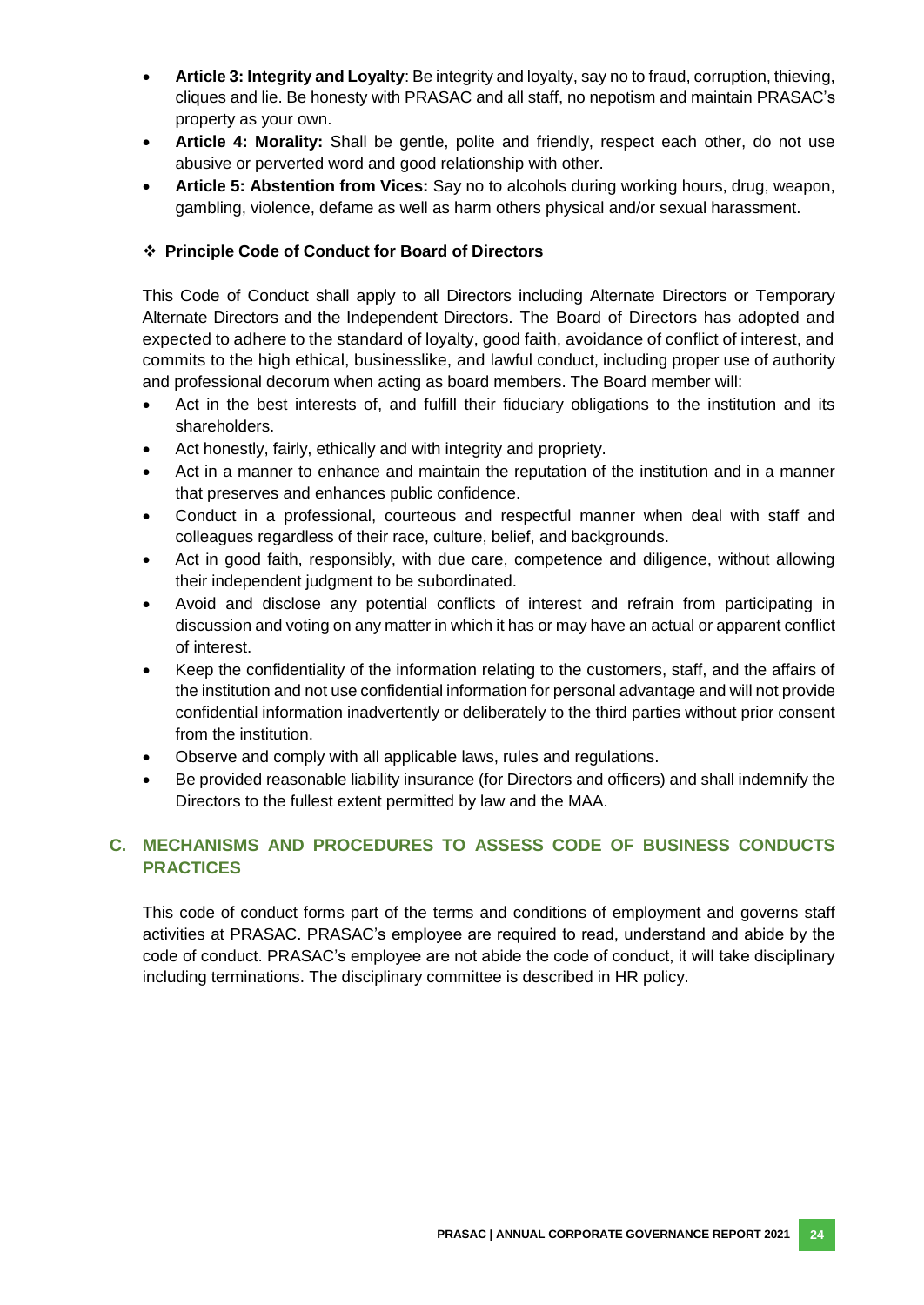# **D. RELATED PARTIES TRANSACTIONS**

# **1. Related Parties Transactions Policies**

| No.            | <b>Related Parties</b>                             | <b>Policies</b> |
|----------------|----------------------------------------------------|-----------------|
| 1              | <b>Holding Company</b>                             | None            |
| $\overline{2}$ | Joint Venture                                      | None            |
| 3              | Subsidiary                                         | None            |
| $\overline{4}$ | Majority Shareholders and Controlling Shareholders | Refer to M&AA   |
| 5              | Directors and Their Family                         | None            |
| 6              | <b>Employees and Their Family</b>                  | None            |
| 7              | <b>Others</b>                                      | None            |

# **2. Important Transactions with Related Parties**

| No.            | <b>Name</b>                                     | <b>Type of</b><br><b>Transactions</b> | <b>Transaction Size</b>           | <b>Transaction</b><br><b>Summary</b> |
|----------------|-------------------------------------------------|---------------------------------------|-----------------------------------|--------------------------------------|
|                | Kookmin Bank,<br>Hong Kong Branch               | <b>Credit Line Facility</b>           | USD 100,000,000                   | Refer to T&C Trn 1.                  |
| $\overline{2}$ | Kookmin Bank,<br>Hong Kong Branch               | <b>Subordinated Debt</b>              | USD 50,000,000                    | Refer to T&C Trn 2.                  |
| 3              | Kookmin Bank,<br>Hong Kong Branch               | Syndicated Loan                       | Up to USD 150,000,000             | Refer to T&C Trn 3.                  |
| 4              | Kookmin Bank,<br>Cambodia                       | Senior Loan                           | <b>KHR Equi. USD</b><br>5,000,000 | Refer to T&C Trn 4.                  |
| 5              | Kookmin Bank,<br>Cambodia                       | Senior Loan                           | USD 3,000,000                     | Refer to T&C Trn 5.                  |
| 6              | <b>KB Daehan</b><br><b>Specialized Bank Plc</b> | Senior Loan                           | <b>KHR Equi. USD</b><br>3,000,000 | Refer to T&C Trn 6.                  |

| <b>Terms &amp; Conditions Transaction 1</b> |                                                                                                                                                   |  |
|---------------------------------------------|---------------------------------------------------------------------------------------------------------------------------------------------------|--|
| Status:                                     | <b>New</b>                                                                                                                                        |  |
| Type:                                       | <b>Committed Credit Facility</b>                                                                                                                  |  |
| Amount (Equi. in USD):                      | 100,000,000                                                                                                                                       |  |
| Currency:                                   | <b>USD</b>                                                                                                                                        |  |
| Purpose:                                    | For general corporate purposes of the Borrower and liquidity<br>backup.                                                                           |  |
| Disbursement:                               | Upon Drawdown Request from time to time                                                                                                           |  |
| <b>Final Maturity:</b>                      | 36 months from the Loan Agreement Date                                                                                                            |  |
| Term:                                       | 36 Months                                                                                                                                         |  |
| <b>Availability Period</b>                  | The Facility will be made available for Drawdowns to the date<br>falling one (1) month before the Final Maturity Date from the<br>Agreement Date. |  |
| Average Term:                               | 3.00 Years                                                                                                                                        |  |
| Interest Payment:                           | Quarterly                                                                                                                                         |  |
| Interest Rate Type:                         | Floating                                                                                                                                          |  |
| Principal Repayment:                        | Upon demand                                                                                                                                       |  |
| Collateral:                                 | None                                                                                                                                              |  |
| All-in Fees (in % p.a.)                     | 0.34%                                                                                                                                             |  |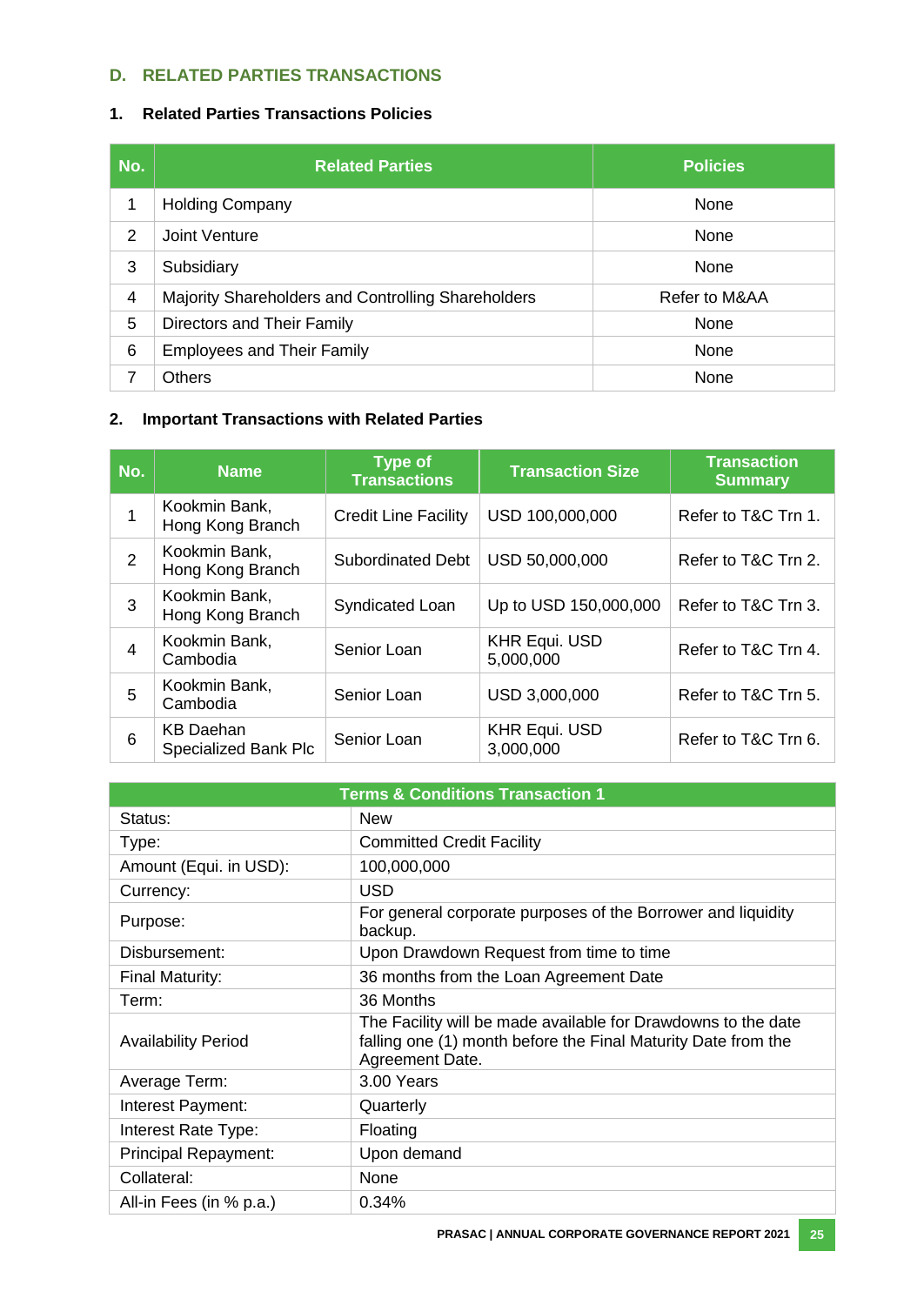| <b>Terms &amp; Conditions Transaction 2</b> |                                                              |  |
|---------------------------------------------|--------------------------------------------------------------|--|
| Status:                                     | <b>New</b>                                                   |  |
| Type:                                       | Subordinated Debt                                            |  |
| Amount (Equi. in USD):                      | 50,000,000                                                   |  |
| Currency:                                   | <b>USD</b>                                                   |  |
| Purpose:                                    | Tier 2 Capital Improvement and to support Lending Activities |  |
| Disbursement Plan:                          | November 2020                                                |  |
| Final Maturity:                             | 84 Months from the Drawdown Date                             |  |
| Term:                                       | 84 Months                                                    |  |
| Grace Period:                               | 24 Months                                                    |  |
| <b>Availability Period:</b>                 | (12) months from the Agreement Date                          |  |
| Average Term:                               | 5.00 Years                                                   |  |
| Interest Payment:                           | Semi-Annually                                                |  |
| Interest Rate (Net):                        | Fixed                                                        |  |
| Collateral:                                 | None                                                         |  |
| All-in Fees (in % p.a.)                     | 0.34%                                                        |  |

| <b>Terms &amp; Conditions Transaction 3</b> |                                                                                                                    |  |
|---------------------------------------------|--------------------------------------------------------------------------------------------------------------------|--|
| Status:                                     | <b>New</b>                                                                                                         |  |
| Type:                                       | Syndicated Loan                                                                                                    |  |
|                                             | - Initial Commitment: USD 75 million (KB Fund)<br>- Incremental Commitment: Up to 75 million (Participant's Fund), |  |
| Amount (Equi. in USD):                      | allowed in one-year from the Initial Drawdown.                                                                     |  |
|                                             | - Total Commitment: Up to USD 150 million.                                                                         |  |
| Currency:                                   | <b>USD</b>                                                                                                         |  |
| Purpose:                                    | To support the borrower's lending activities                                                                       |  |
| Disbursement:                               | Within 6 months from the Signing Date                                                                              |  |
| Final Maturity:                             | 36 months after initial Utilization Date                                                                           |  |
| Term:                                       | 36 Months                                                                                                          |  |
| Grace Period:                               | 6 Months                                                                                                           |  |
|                                             | 6 months from the Agreement Date and the Incremental                                                               |  |
| <b>Availability Period:</b>                 | Commitments shall be allowed until 1 year from the Initial                                                         |  |
|                                             | Drawdown Date.                                                                                                     |  |
| Average Term:                               | 2.25 Years                                                                                                         |  |
| Interest Payment:                           | Quarterly                                                                                                          |  |
| Interest Rate Type:                         | Floating                                                                                                           |  |
| Principal Repayment:                        | Semi-Annually                                                                                                      |  |
| Collateral:                                 | None                                                                                                               |  |
| All-in Fees (in % p.a.)                     | 0.57%                                                                                                              |  |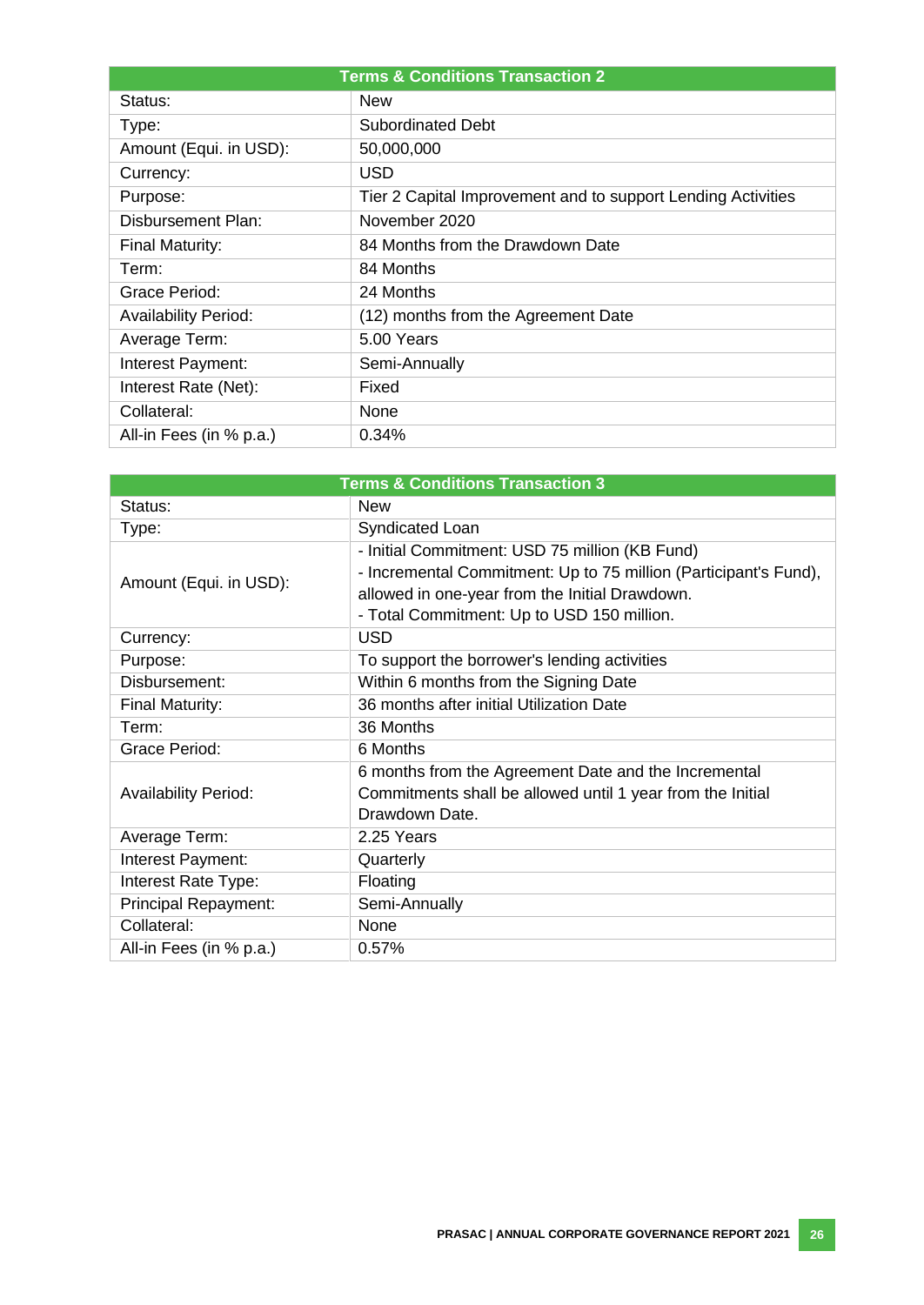| <b>Terms &amp; Conditions Transaction 4</b> |                                              |  |
|---------------------------------------------|----------------------------------------------|--|
| Status:                                     | <b>New</b>                                   |  |
| Type:                                       | Senior-Debt                                  |  |
| Amount (Equi. in USD):                      | 5,000,000                                    |  |
| Currency:                                   | KHR                                          |  |
| Purpose:                                    | To support the borrower's lending activities |  |
| Disbursement:                               | Aug 2021                                     |  |
| Final Maturity:                             | Aug 2024                                     |  |
| Term:                                       | 36 Months                                    |  |
| Grace Period:                               | NA.                                          |  |
| <b>Availability Period:</b>                 | (1) month from the Agreement Date            |  |
| Average Term:                               | 3 Years                                      |  |
| Interest Payment:                           | Quarterly                                    |  |
| Interest Rate Type:                         | Fixed                                        |  |
| Principal Repayment:                        | Amortization-Semi-Annually                   |  |
| Collateral:                                 | None                                         |  |
| All-in Fees (in % p.a.)                     | $0.00\%$                                     |  |

| <b>Terms &amp; Conditions Transaction 5</b> |                                              |  |
|---------------------------------------------|----------------------------------------------|--|
| Status:                                     | <b>New</b>                                   |  |
| Type:                                       | Senior-Debt                                  |  |
| Amount (Equi. in USD):                      | 3,000,000.00                                 |  |
| Currency:                                   | <b>USD</b>                                   |  |
| Purpose:                                    | To support the borrower's lending activities |  |
| Disbursement:                               | Nov 2021                                     |  |
| Final Maturity:                             | Nov 2024                                     |  |
| Term:                                       | 36 Months                                    |  |
| Grace Period:                               | NA                                           |  |
| <b>Availability Period:</b>                 | (1) Months from the Agreement Date           |  |
| Average Term:                               | 3 Years                                      |  |
| Interest Payment:                           | Quarterly                                    |  |
| Interest Rate Type:                         | Floating                                     |  |
| Principal Repayment:                        | <b>Bullet</b>                                |  |
| Collateral:                                 | None                                         |  |
| All-in Fees (in % p.a.)                     | $0.00\%$                                     |  |

| <b>Terms &amp; Conditions Transaction 6</b> |                                              |  |
|---------------------------------------------|----------------------------------------------|--|
| Status:                                     | <b>New</b>                                   |  |
| Type:                                       | Senior-Debt                                  |  |
| Amount (Equi. in USD):                      | 3,000,000                                    |  |
| Currency:                                   | <b>KHR</b>                                   |  |
| Purpose:                                    | To support the borrower's lending activities |  |
| Disbursement:                               | Feb 2021                                     |  |
| Final Maturity:                             | Feb 2024                                     |  |
| Term:                                       | 36 Months                                    |  |
| Grace Period:                               | NA.                                          |  |
| <b>Availability Period:</b>                 | (1) month from the Agreement Date            |  |
| Average Term:                               | 3 Years                                      |  |
| Interest Payment:                           | Monthly                                      |  |
| Interest Rate Type:                         | Fixed                                        |  |
| Principal Repayment:                        | <b>Bullet</b>                                |  |
| Collateral:                                 | None                                         |  |
| All-in Fees (in % p.a.)                     | 0.00%                                        |  |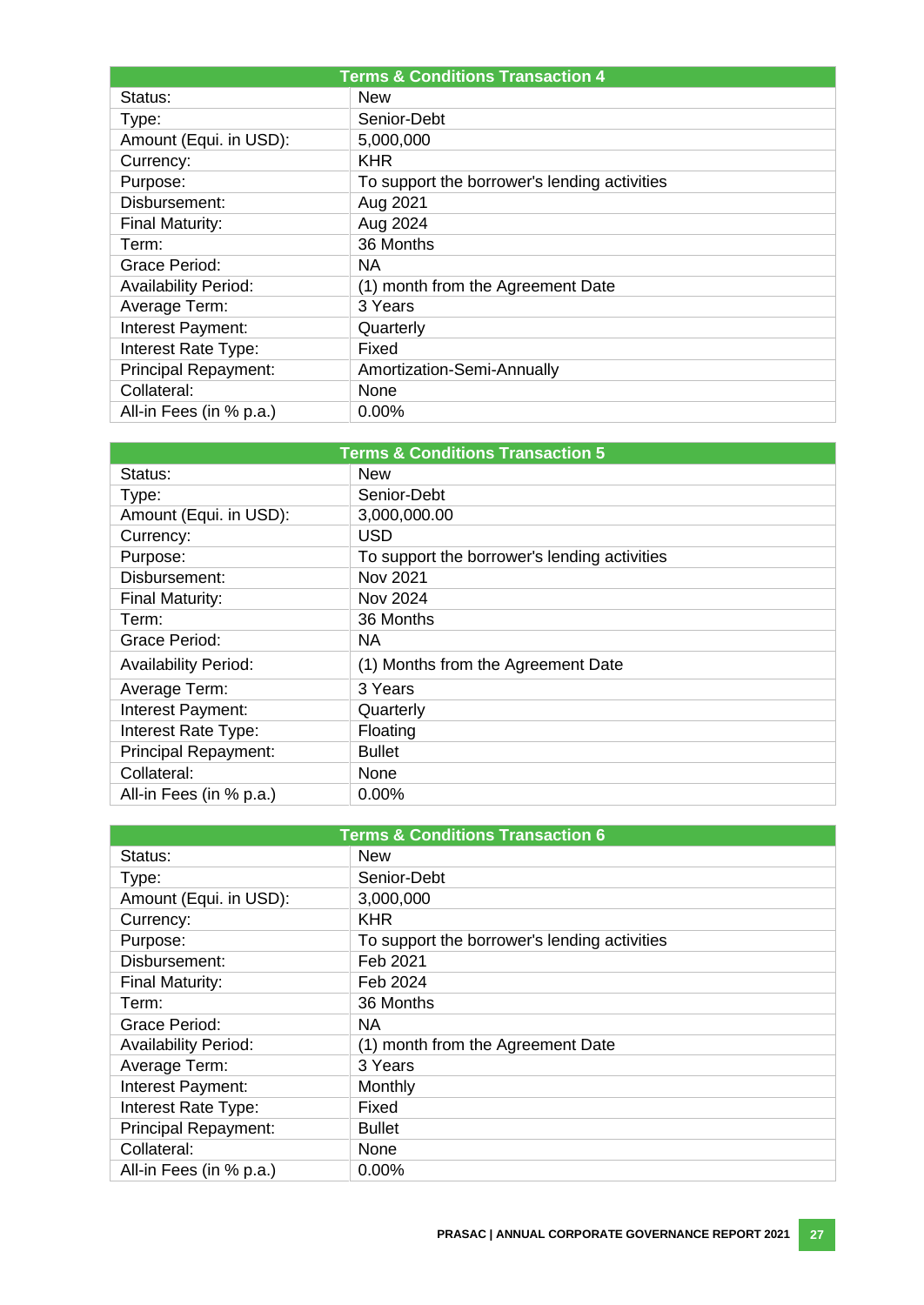# **PART 4 - RISK MANAGEMENT, INTERNAL CONTROL AND AUDITING**

# **A. BRIEF RISK MANAGEMENT SYSTEM OR RISK MANAGEMENT POLICIES**

To maximize a return or achieved the target, the risk management system of PRASAC were established as the following:

## **Risk Management Function**

- Risk Officer: Play roles as the independent to check at the branch level. Risk Officers at branch level play roles as the Head of Risk Management department to participate in the credit committee meeting and verify branch's transaction to ensure branches complies to approval policies.
- Risk Management Department is an independent department that clearly defined with structure/functions/Roles and Responsibilities/reporting line. Risk Management. Risk Management department will report directly to the BoD risk management committee in quarterly basis with the clear agendas setting up in the ToR. Risk Management Department presents the keys risk to all directors in the BoD Risk Committee.

#### **Management Committee Level**

- Executive Committee: Support by clear ToR/Roles and Responsibilities/Frequency of the meeting/Reporting template.
- Credit Committee: Support by clear ToR/Roles and Responsibilities/Frequency of the meeting/Reporting template.
- ALCO Committee: Support by clear ToR/Roles and Responsibilities/Frequency of the meeting/Reporting template.
- IT steering committee: Support by clear ToR/Roles and Responsibilities/Frequency of the meeting/Reporting template.
- Product Committee: Support by clear ToR/Roles and Responsibilities/Frequency of the meeting/Reporting template.

#### **Board Level**

- BoD Committee: Support by clear ToR/Roles and Responsibilities/Frequency of the meeting/Reporting template.
- BoD Risk Management Committee: Support by clear ToR/Roles and Responsibilities/Frequency of the meeting/Reporting template.
- BoD Audit Committee: Support by clear ToR/Roles and Responsibilities/Frequency of the meeting/Reporting template.
- BoD Remuneration Committee: Support by clear ToR/Roles and Responsibilities/Frequency of the meeting/Reporting template.

## **Policies and ToR**

- ToR of BoDs and Committees
- Corporate Governance Policy
- Whistle Blowing Policy
- Credit Policy statement
- Assets and Liabilities Management Policy
- Anti-Money Laundering Policy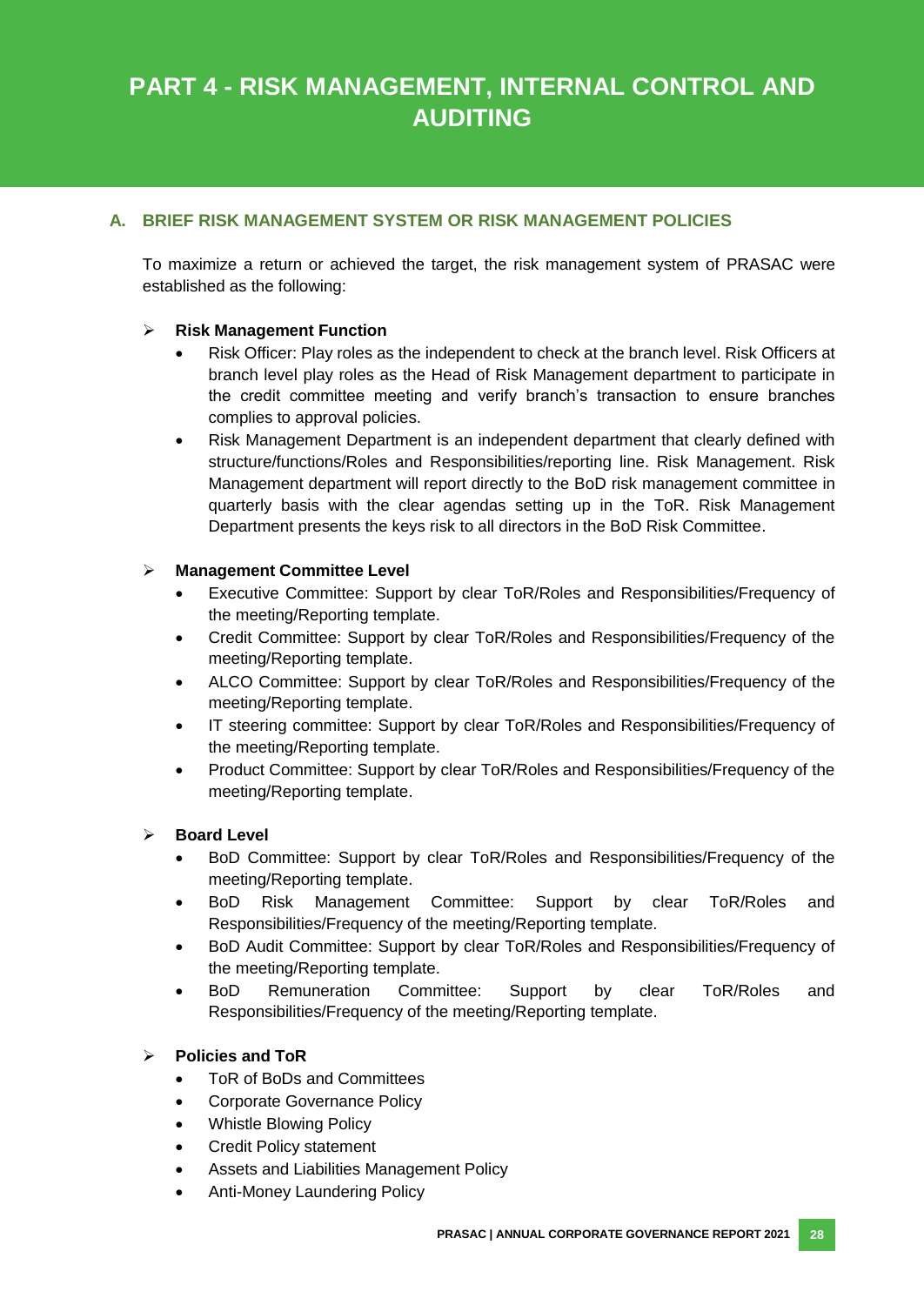- **ITC Security Policy**
- HR Policy
- Internal Audit Policy and Manual
- Risk Management Policy
- Compliance Policy
- Anti-Corruption Policy
- Contingency Policy
- Disaster Recovery Policy

## **B. BRIEF INTERNAL CONTROL SYSTEM**

## **1. Control Environment:**

- The Board of Directors (BoD) has responsibility for approving business strategies and critical policies of the institutions. BoD established three committees such as, Remuneration Committee, Risk Management Committee and Audit Committee. These committees conduct meeting regularly at least on quarterly basis.
- The organizational structure clearly assigns responsibility, authority and reporting lines which are key parts of internal control system.
- Human Resource Management Policy, Internal Rule and Code Ethic are put in place to promote integrity and ethics of all staff. Institution has zero tolerance for frauds.

# **2. Risk Assessment:**

- The institution has established risk management department to facilitate and monitor the implementation of risk management practices by the 1st line and Compliance Department to monitor compliance to law and regulations.
- The institution conducts risk and control self-assessment for each business unit/process to effectively manage risks.
- KPIs are set for each position which is comprised of both qualitative and quantitative.

## **3. Control Activities:**

- PRASAC's policies and procedures are embedded in the internal control system to prevent risks.
- Proper segregation of duty and dual control means that an employee cannot process the whole transaction.
- Every staff member takes responsibility to obey and apply the internal control policies.

# **4. Information and Communication:**

- To support effective implementation of control, the institution has been equipped with strong information system such as Flex Cube (Core banking) system, HR system, Fixed Asset Management System, BI reports…etc.
- PRASAC has hotline 24/7 for internal and external stakeholders to make a complaint
- The institution has created whistleblowing channel for internal staff to report suspected fraud, corruption, and any misconduct.
- Staff must communicate upwards about any problems of non-compliance or policy violations.

# **5. Monitoring**

- **Ongoing monitor** the effectiveness of internal controls in the ordinary course of operations. The controls are daily implemented by Regional/Branch Manager Chief Teller, Risk Management Department, Compliance department, Financial Control Unit, Credit Control Unit, IT security unit, CCTV team and related departments.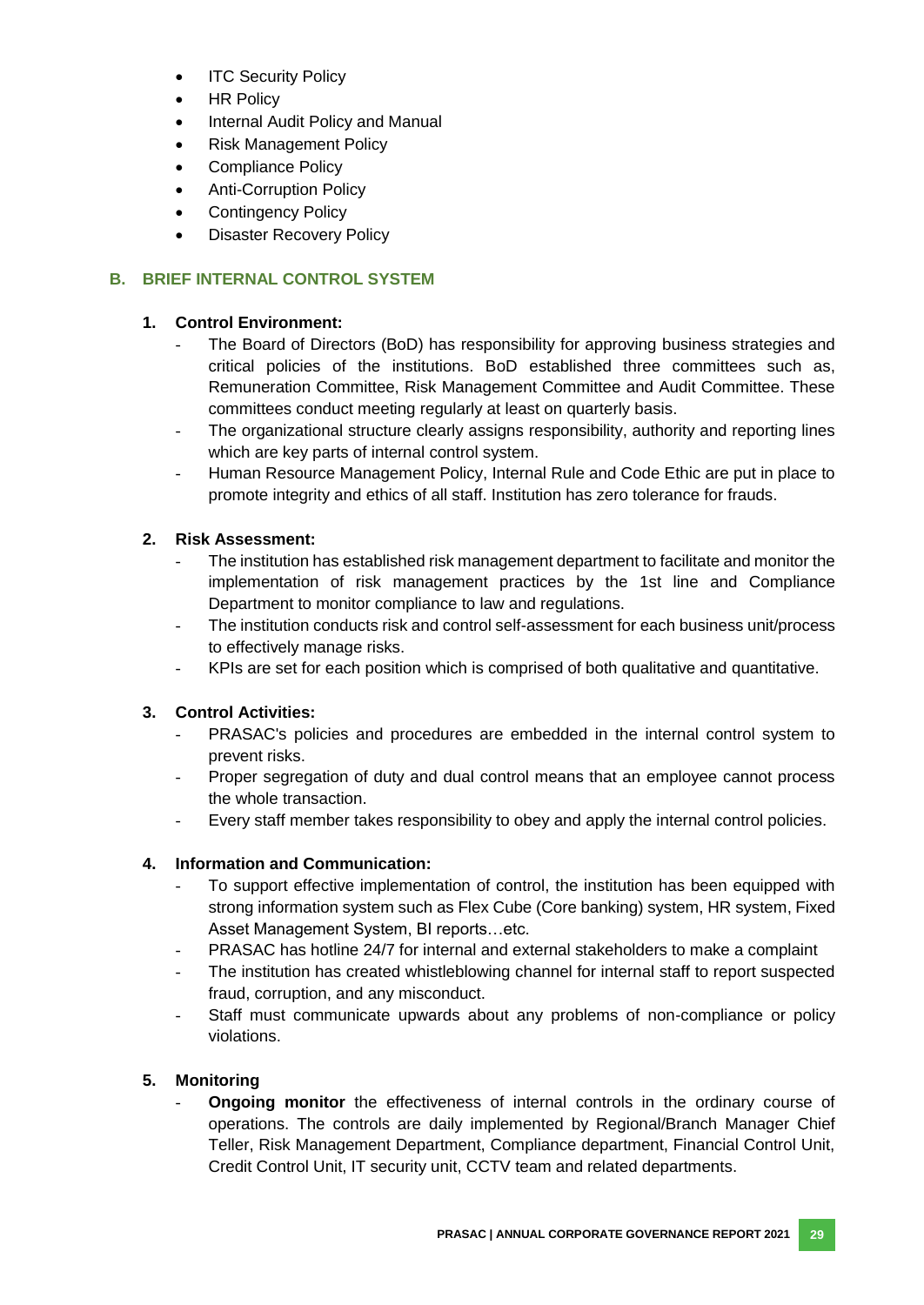Separate Evaluations of internal controls carried out by Internal Audit Department are reported directly to Board Audit Committee. As of December 2021, the department has 108 professional audit staff.

# **C. AUDITING**

## **1. Internal Audit**

## **1.1. Roles and Responsibilities of Internal Auditors**

Roles and Responsibilities of Internal Audit Department are clearly stated in Internal Audit Charter:

## **Audit Planning**

- Develop a long-term and annual audit plan using an appropriate risk-based methodology, including any risks or control concerns identified by management or the Board Audit Committee, and submit that plan to the Board Audit Committee for review and approval as well as for periodic updates.
- Assure the implementation of the annual audit plan, as approved by the Board Audit Committee, including any special tasks or projects requested by the Board Audit Committee and management if appropriate.

**Audit Scope:** The scope of internal auditing shall include but shall be not restricted to:

- Reviewing the reliability and integrity of financial reporting in close cooperation with the external auditors as well as of management information systems.
- Reviewing the system(s) established to manage PRASAC's compliance with relevant laws and regulation as well as internal regulation like policies and procedures.
- Reviewing the means of safeguarding assets and, as appropriate, verifying the existence of such assets.
- Reviewing and appraising operational effectiveness and efficiency of all relevant processes and systems, including reasonable use / employment of resources.
- Reviewing the effectiveness and efficiency of the internal control system and ascertaining whether it is functioning as designed.
- Reviewing operations or specific functions and projects to ascertain whether results are consistent with established objectives and goals and whether the operations, functions and projects are being carried out as planned.
- Reviewing specific operations as requested by the Audit Committee or management, as appropriate.
- Reviewing and evaluating the effectiveness of PRASAC's risk management and fraud management system.
- Reviewing and evaluating the effectiveness of PRASAC's compliance management system.
- Conducting special investigations into particular areas, for example suspected fraud cases.

## **Fraud and Corruption**

- Managing fraud risk and corruption is the sole responsibility of the senior management. Internal Audit cannot – even when performed with due professional care – assure the detection of fraud and corruption.
- Internal Audit can also carry out fraud investigations at the request of management.

## **Audit Reporting and Follow Up**

For each audit or group of audits, a written audit report will be prepared and issued on a timely basis to the management of the audited unit(s) and Board Audit Committee-based on type of audit reports which was clearly stated in the internal audit manual.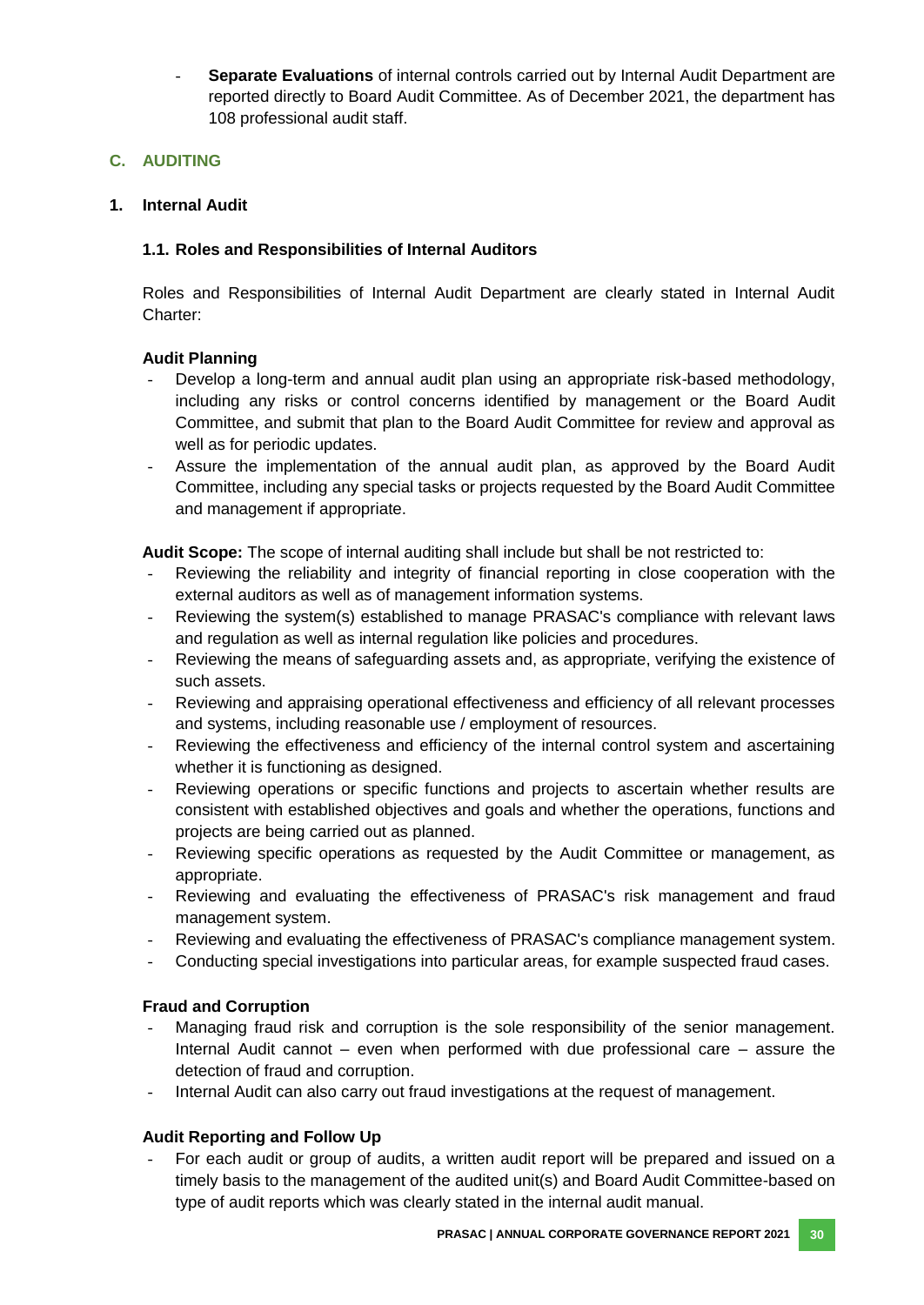- The reports shall contain practical recommendations relating to the findings and remedial action agreed upon with the auditee.
- IAD shall make follow-up audits if considered necessary, depending on the risk level of the finding.
- IAD will report immediately to the Board Audit Committee and management on fraudulent activities.
- IAD will report quarterly to the Board Audit Committee on progress made against the annual audit plan and the summarized outcomes of audits.
- IAD will provide an annual internal audit report to the Board Audit Committee and senior management

# **1.2. New Appointment and Removal / Resignation of Head and/or Deputy of Internal Auditors**

| No. | <b>Name</b> | <b>Appointment</b><br><b>Date</b> | <b>Removal</b> /<br><b>Resignation</b><br><b>Date</b> | <b>Reasons</b> |
|-----|-------------|-----------------------------------|-------------------------------------------------------|----------------|
|     | None        |                                   |                                                       |                |

# **1.3. Appointment of Head and/or Deputy of Internal Auditors**

| No. | <b>Name</b>                                              | <b>Appointment Date</b> | Removal /<br><b>Resignation Date</b> |
|-----|----------------------------------------------------------|-------------------------|--------------------------------------|
|     | Mr. Ouk Saroeung, Manager of Audit<br>Department         | 01-Sept-2003            | N/A                                  |
| ◠   | Mr. Hong Sengroth, Deputy Manager of Audit<br>Department | 12-Nov-2013             | N/A                                  |

## **2. External Auditors**

| No. | Name of Audit Firms | <b>Agreement Date</b>                                 | <b>Auditing Fees</b> | <b>Non-Auditing</b><br><b>Fees</b> |
|-----|---------------------|-------------------------------------------------------|----------------------|------------------------------------|
|     | KPMG Cambodia Ltd.  | 16 February 2021<br>20 July 2021<br>14 September 2021 | USD 243,100          | <b>None</b>                        |

## **Reasons for the Change, Suspension and Termination of Audit Firms in Securities Sector**

N/A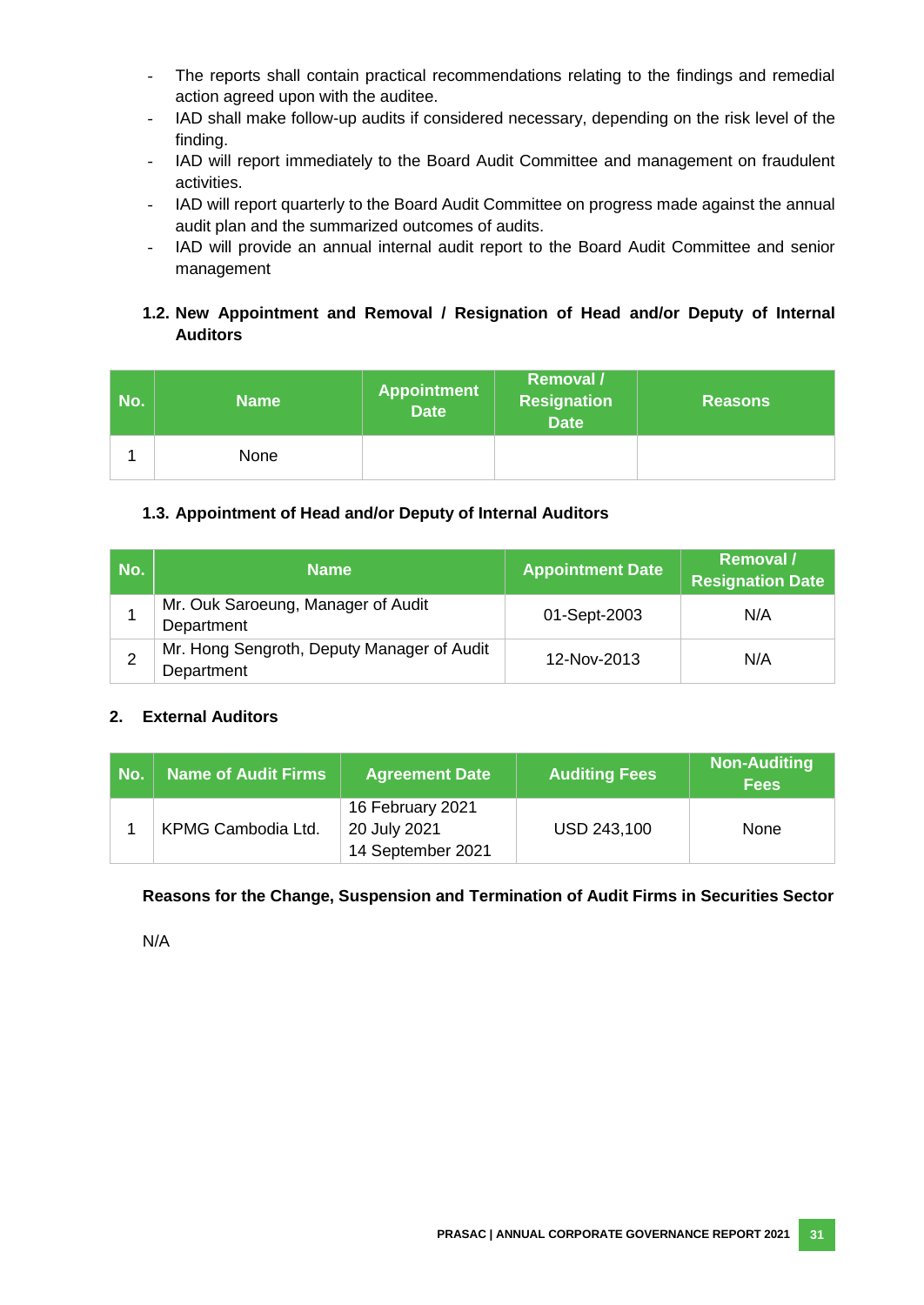# **A. IDENTIFY POLICIES AND ACTIVITIES RELATED TO THE FOLLOWING:**

| No.            | <b>Contents</b>                              | <b>Policies</b>                                                                          | <b>Actions</b>                                                                                                                                                                                                                                                                                                                                                                                                                                                                                                                                                                                                                                                                  |
|----------------|----------------------------------------------|------------------------------------------------------------------------------------------|---------------------------------------------------------------------------------------------------------------------------------------------------------------------------------------------------------------------------------------------------------------------------------------------------------------------------------------------------------------------------------------------------------------------------------------------------------------------------------------------------------------------------------------------------------------------------------------------------------------------------------------------------------------------------------|
| 1              | Customer<br>Welfare                          | Code of Conduct<br>$\bullet$<br>Customer<br>$\bullet$<br>Compliant<br>management Policy. | PRASAC's employee shall strictly<br>$\bullet$<br>implement the code of conducts and serve<br>customers with professional meaner.<br><b>Customer Compliant management Policy is</b><br>$\bullet$<br>being implemented and used by customers<br>and it is mandatory required by regulator.                                                                                                                                                                                                                                                                                                                                                                                        |
| $\overline{2}$ | Suppliers and<br>Subcontractors<br>Selection | <b>Procurement Policy</b>                                                                | By policy, any purchase of more than USD 200<br>requires at least three quotations and selection<br>will decided by committees and approval by<br>CFO/FND.                                                                                                                                                                                                                                                                                                                                                                                                                                                                                                                      |
| 3              | Management<br>and Protection<br>of Employees | <b>HR Policy</b>                                                                         | Management and protection of employees is<br>implemented following laws and related Prakas.                                                                                                                                                                                                                                                                                                                                                                                                                                                                                                                                                                                     |
| 4              | Environment<br>Protection                    | Social and<br>Environmental<br><b>Protection Policy</b>                                  | The Social and Environmental Protection<br>$\bullet$<br>Policy developed with following purposes:<br>Reduce negative effect (relevant to the<br>٠<br>business operations and family income) on<br>the client's businesses<br>Maintain the good environment, dignity and<br>$\bullet$<br>health for the community from using loan<br>and other services of PRASAC<br>Reduce or no child labor<br>Educate clients to understand importance of<br>$\bullet$<br>social and environmental and social<br>protection<br>Reduce credit risk.                                                                                                                                            |
| 5              | Community<br>Interaction                     | Social and<br>Environmental<br><b>Protection Policy</b>                                  | PRASAC recognizes good health, business and<br>community prosperity are mutually<br>interdependent. PRASAC can support<br>community in a sustainable manner by:<br>Providing appropriate products and services<br>carefully selected and developed for the<br>particular needs of our society;<br>Increasing outreach: Expand its outreach or<br>$\bullet$<br>operation to new communities in new<br>locations through branch network in the<br>provinces and extend online banking<br>services facilitate the access to finance;<br>Participate in various programs to educate<br>٠<br>the public about financial literacy and<br>financial solutions, so that they can manage |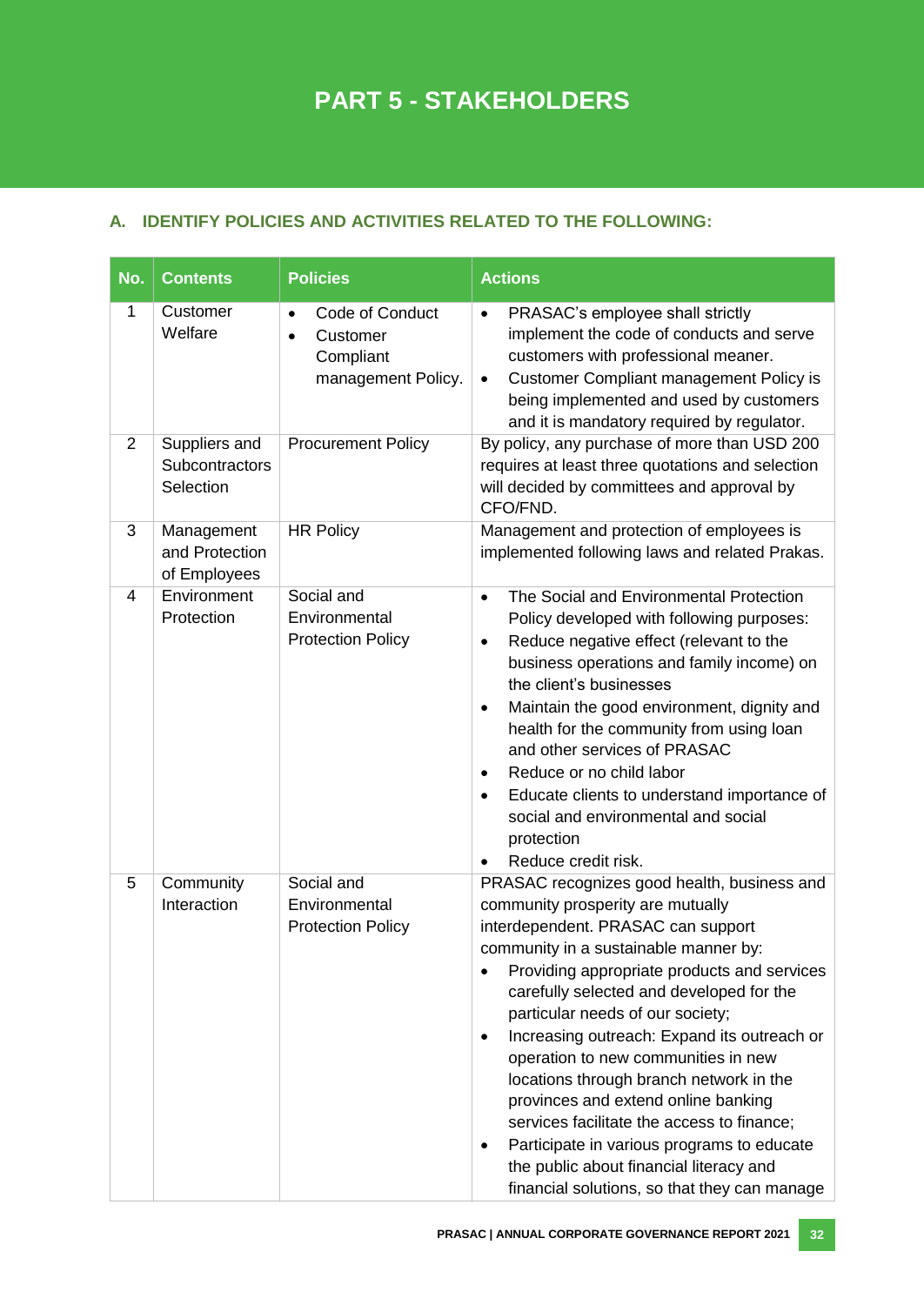|                |                             |                                       | their resources more effectively, improve<br>the status of their businesses, and then<br>they can understand the requirements and<br>preparations for accessing to financial<br>services;<br>Provide internships and other forms of<br>trainings to students to build capacity<br>building and promote microfinance to a<br>broader audiences;<br>Consciously seek to set higher standards in<br>$\bullet$<br>good governance to improve the financial<br>environment;<br>Work with group of community to develop<br>$\bullet$<br>new products and services specially tailored<br>to their needs;<br>Selectively participate in charitable<br>$\bullet$<br>programs to help people and support<br>community, and;<br>Share profit in social activities or<br>$\bullet$<br>development: The approval of profit<br>distribution in the work of social activities<br>and development is conducted annually by<br>the Board of Directors and management to<br>reflect the real situation of the institution<br>and demand of the communities. |
|----------------|-----------------------------|---------------------------------------|-------------------------------------------------------------------------------------------------------------------------------------------------------------------------------------------------------------------------------------------------------------------------------------------------------------------------------------------------------------------------------------------------------------------------------------------------------------------------------------------------------------------------------------------------------------------------------------------------------------------------------------------------------------------------------------------------------------------------------------------------------------------------------------------------------------------------------------------------------------------------------------------------------------------------------------------------------------------------------------------------------------------------------------------|
| 6              | Creditors'                  | <b>Bondholders</b>                    | Stipulates the rights and obligations of<br>٠                                                                                                                                                                                                                                                                                                                                                                                                                                                                                                                                                                                                                                                                                                                                                                                                                                                                                                                                                                                             |
|                | <b>Rights</b><br>Protection | Representative<br>Agreement and       | bondholders on bonds that comply with                                                                                                                                                                                                                                                                                                                                                                                                                                                                                                                                                                                                                                                                                                                                                                                                                                                                                                                                                                                                     |
|                |                             | Guarantee agreement                   | SERC regulations on the settlement date,<br>including any other modifications that are in<br>accordance with this Agreement. If there is<br>a discrepancy between the terms of the<br>bond and the Bondholders Representative<br>Agreement, the Bondholders<br>Representative Agreement will be<br>implemented.<br>The creditors were protected by Guarantee<br>$\bullet$<br>Agreement between PRASAC and CGIF.                                                                                                                                                                                                                                                                                                                                                                                                                                                                                                                                                                                                                           |
| $\overline{7}$ | Anti-Corruption<br>Program  | Anti-bribery and<br>corruption Policy | PRASAC recognizes that bribery and corruption<br>have an adverse effect on society wherever                                                                                                                                                                                                                                                                                                                                                                                                                                                                                                                                                                                                                                                                                                                                                                                                                                                                                                                                               |
|                |                             |                                       | they occur and is committed to enforcing its                                                                                                                                                                                                                                                                                                                                                                                                                                                                                                                                                                                                                                                                                                                                                                                                                                                                                                                                                                                              |
|                |                             |                                       | ethical standards in all its business activities.                                                                                                                                                                                                                                                                                                                                                                                                                                                                                                                                                                                                                                                                                                                                                                                                                                                                                                                                                                                         |
|                |                             |                                       | PRASAC's Anti-Bribery and Corruption policy<br>serves to reinforce this commitment in line with                                                                                                                                                                                                                                                                                                                                                                                                                                                                                                                                                                                                                                                                                                                                                                                                                                                                                                                                           |
|                |                             |                                       | its PRASAC core value and culture.                                                                                                                                                                                                                                                                                                                                                                                                                                                                                                                                                                                                                                                                                                                                                                                                                                                                                                                                                                                                        |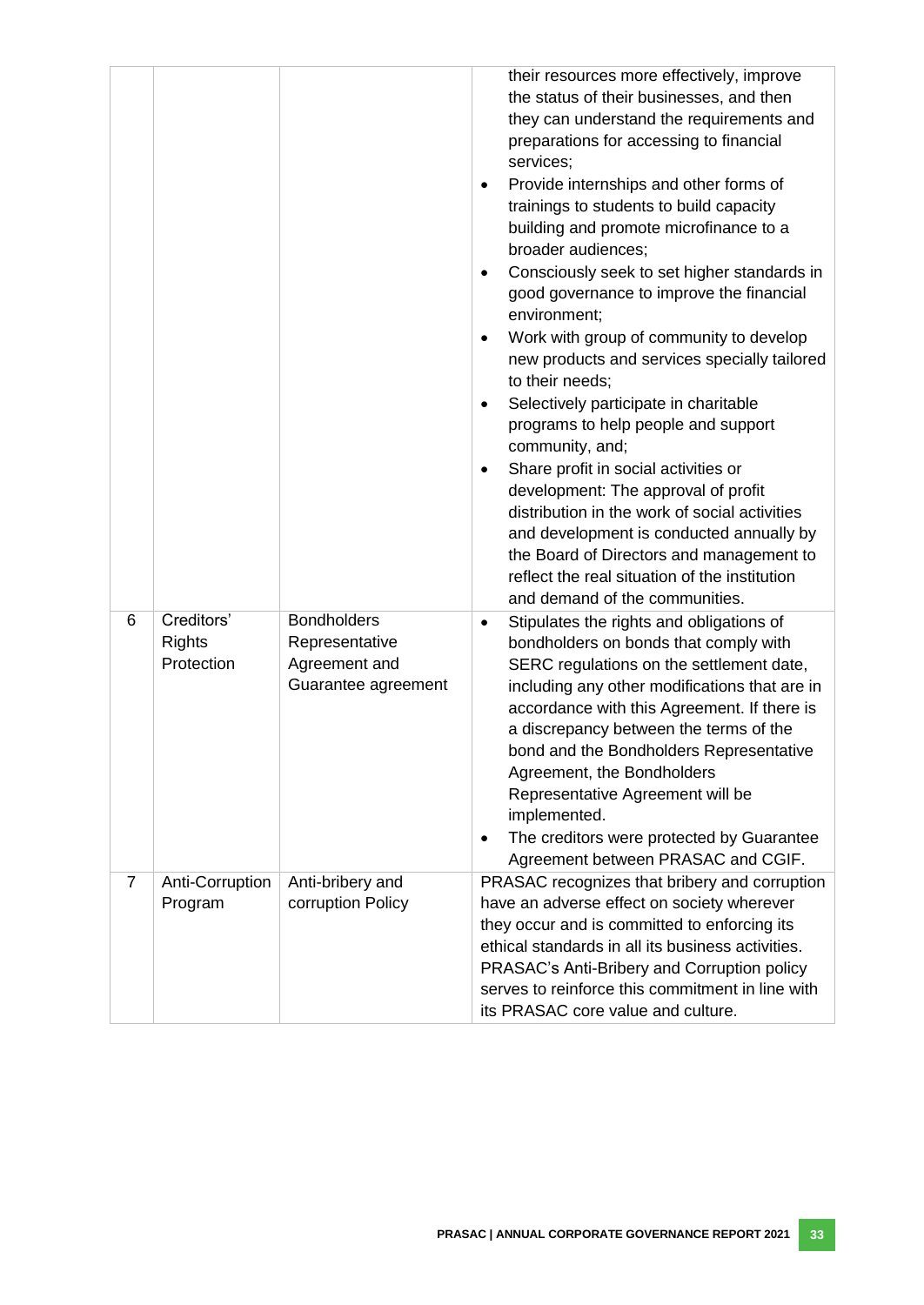# **B. DESCRIBE THE CORPORATE SOCIAL RESPONSIBILITIES OF LISTED COMPANIES**

| No. | <b>Beneficiaries</b>       | <b>Amount</b>                                                                                                                                            | <b>Purposes of CSR</b>                                                                                                                                                                                                                                                                                                                                                                                                                                                                                                                                                                                                                                                                          |
|-----|----------------------------|----------------------------------------------------------------------------------------------------------------------------------------------------------|-------------------------------------------------------------------------------------------------------------------------------------------------------------------------------------------------------------------------------------------------------------------------------------------------------------------------------------------------------------------------------------------------------------------------------------------------------------------------------------------------------------------------------------------------------------------------------------------------------------------------------------------------------------------------------------------------|
| 1   | Clients and<br>Communities | <b>PRASAC</b> shall allocate<br>for each financial year a<br>budget around 1-2% of<br>its average net profits<br>made during the last<br>financial year. | PRASAC may undertake CSR program with<br>the following activities:<br>Library Project: Contribute in the<br>$\bullet$<br>development of educational sector in<br>Cambodia through instilling reading habit<br>and promoting reading culture plus<br>financial literacy.<br>Emergency Relief is designed to assist<br>$\bullet$<br>borrowers suffering from calamities,<br>disease outbreak, and other unpleasant<br>accidents and the natural disasters and<br>social problem such as flood, storm,<br>traffic accident, fire etc.,<br>Sponsorship Program contributes to<br>٠<br>stakeholders such as authorities,<br>communities, and partners to respond to<br>social challenges in society. |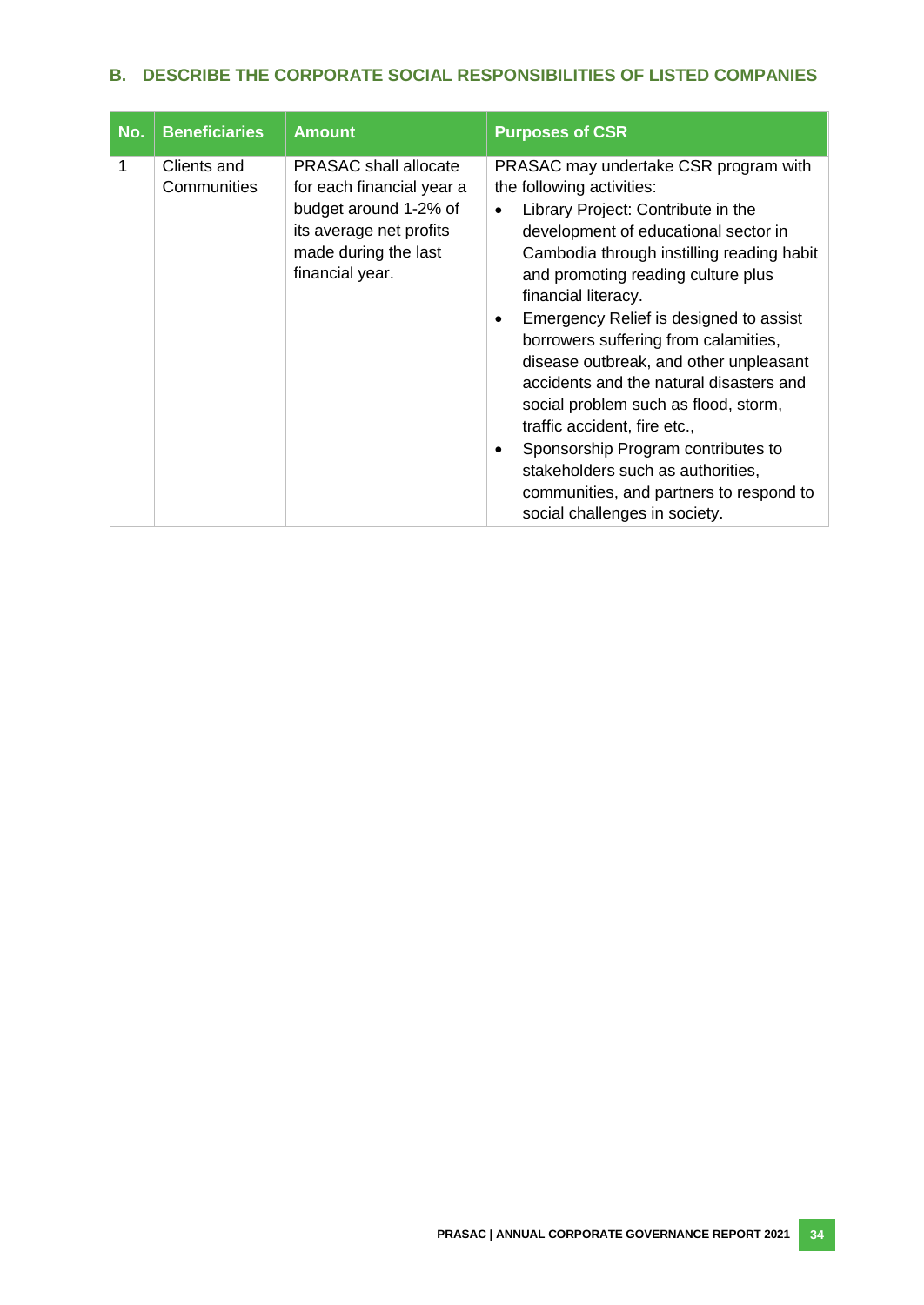# **A. IDENTIFY THE FOLLOWING INFORMATION IN THE ANNUAL REPORT:**

| No.            | <b>Information</b>                                                       | Yes/No |
|----------------|--------------------------------------------------------------------------|--------|
| 1              | Visions / Missions / Objectives                                          | Yes    |
| $\overline{2}$ | <b>Financial Indicator</b>                                               | Yes    |
| 3              | Non-financial Indicator                                                  | Yes    |
| $\overline{4}$ | <b>Main Risk Factors</b>                                                 | Yes    |
| 5              | <b>Dividend Policy</b>                                                   | Yes    |
| 6              | <b>Biography of Directors</b>                                            | Yes    |
| $\overline{7}$ | <b>Training for Directors</b>                                            | Yes    |
| 8              | Number of Board Meeting                                                  | Yes    |
| 9              | Attendance of Directors in Board Meetings                                | Yes    |
| 10             | Remuneration or Compensation for Directors and<br><b>Senior Officers</b> | Yes    |

*\* Listed Entity Shall Declaim the Reason if there is any above information missing.*

# **B. DESCRIBE THE MECHANISM OF DISCLOSURE INCLUDING MEANS, PROCEDURES AND RESPONSIBLE PERSON IN CHARGE OF DISCLOSURE**

According to SERC's Prakas No. 007/18 K.M.K./BB.K. dated 30 October 2018 on Corporate Disclosure, PRASAC has appointed the following Disclosure Officers and Disclosure Assistant Officers:

## **Disclosure Officers**

| No. | <b>Name</b>        | <b>Position</b>                       |
|-----|--------------------|---------------------------------------|
|     | Mr. Kheang Sambath | VP & Manager of Compliance Department |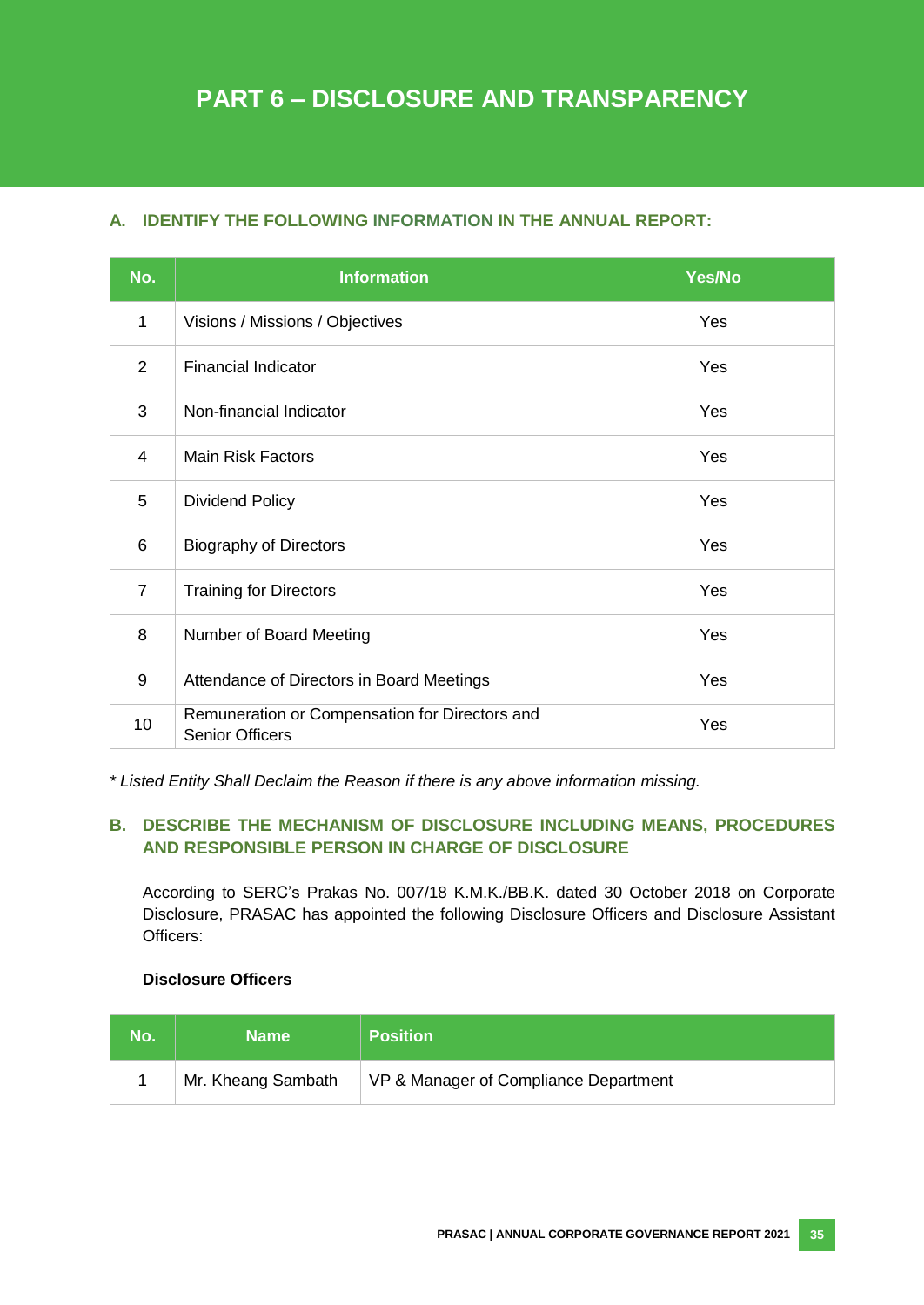## **Disclosure Assistant Officers**

| No. | <b>Name</b>      | <b>Position</b>                            |
|-----|------------------|--------------------------------------------|
|     | Mr. Neak Ponleu  | AVP & Deputy Manager of Finance Department |
| 2   | Mr. Yun SamAng   | VP & Manager of Treasury Department        |
| 3   | Mr. Hing Chanhim | Manager of Investor Relations Unit         |

## **C. INVESTOR RELATIONS**

#### **1. Demonstrate Mechanisms and Procedures for Investor Relations**

PRASAC welcomes investors and provides the necessary information on its activities and financial performance on its corporate website: [https://www.prasac.com.kh/en/contact](https://www.prasac.com.kh/en/contact-us/investor-relations)[us/investor-relations](https://www.prasac.com.kh/en/contact-us/investor-relations)

#### **2. Briefly Describe Investor Relations for the Last Year**

PRASAC has disclosed information to investors as the following:

- 45 days after the end of quarter 4 of 2020, press release on disclosure of financial report as of quarter 4 of 2020 in compliance with Cambodian International Financial Accounting Standards (CIFRS).
- 90 days after the end of financial years 2020, press release on disclosure of annual financial report as of 31 December 2020 in compliance with Cambodian International Financial Accounting Standards (CIFRS).
- On 23<sup>rd</sup> April 2021, announcement to investors on corporate bond interest payment of PRASAC bond.
- 45 days after the end of quarter 1 of 2021, press release on disclosure of financial report as of quarter 1 of 2021 in compliance with Cambodian International Financial Accounting Standards (CIFRS).
- 45 days after the end of quarter 2 of 2021, press release on disclosure of financial report as of quarter 2 of 2021 in compliance with Cambodian International Financial Accounting Standards (CIFRS).
- On 22<sup>nd</sup> October 2021, announcement to investors on corporate bond interest payment of PRASAC bond.
- 45 days after the end of quarter 3 of 2021, press release on disclosure of financial report as of quarter 3 of 2021 in compliance with Cambodian International Financial Accounting Standards (CIFRS).